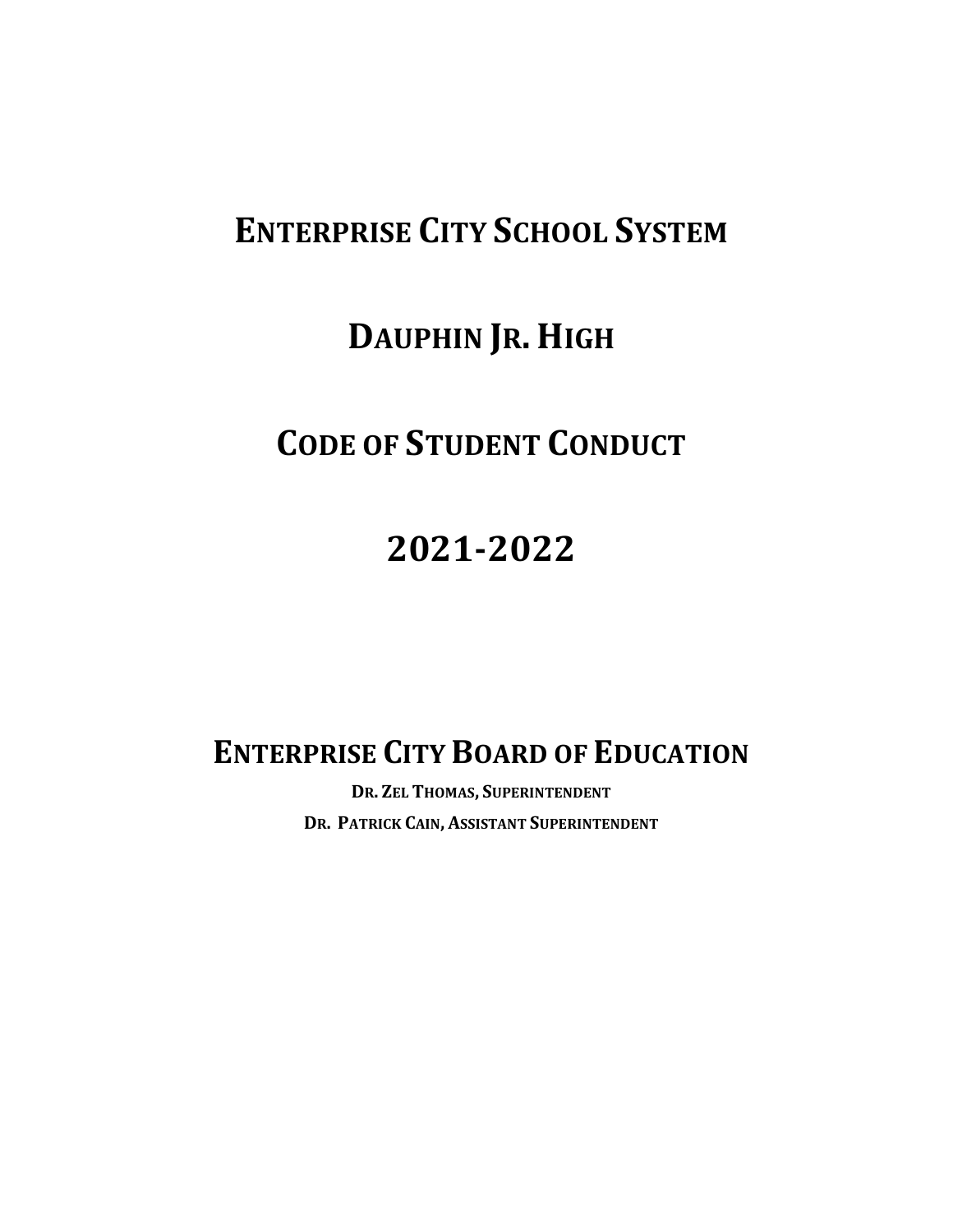#### EQUAL EDUCATIONAL OPPORTUNITIES

(BOARD POLICY, 6.8) NO STUDENT WILL BE UNLAWFULLY EXCLUDED FROM PARTICIPATION IN, BE DENIED THE BENEFITS OF, OR BE SUBJECTED TO DISCRIMINATION IN ANY PROGRAM OR ACTIVITY OFFERED OR SPONSORED BY THE BOARD ON THE BASIS OF RACE, ETHNICITY, COLOR, DISABILITY, CREED, NATIONAL ORIGIN, SEX, IMMIGRANT OR MIGRANT STATUS, NON-ENGLISH SPEAKING ABILITY, OR HOMELESS STATUS. ALL CAREER AND TECHNICAL EDUCATION OPPORTUNITIES ARE OFFERED TO ALL STUDENTS REGARDLESS OF RACE, COLOR, NATIONAL ORIGIN, SEX, OR DISABILITY. THE SYSTEM ALSO PROVIDES EQUAL ACCESS TO THE BOY SCOUTS AND OTHER DESIGNATED YOUTH GROUPS.

MRS. JOYLEE CAIN, SPECIAL EDUCATION DIRECTOR SPECIAL PROJECTS 6500 BOLL WEEVIL CIRCLE ENTERPRISE, AL 36330 (334) 347-4287

MRS. SHEREE HARDRICK, FEDERAL PROGRAMS DIRECTOR MRS. ADONNA MEEKS, SECTION 504 COORDINATOR – TESTING COORDINATOR MR. JASON STUMP, DIRECTOR OF SECONDARY EDUCATION ENTERPRISE CITY SCHOOLS 220 HUTCHINSON ST. ENTERPRISE, 36330 (334) 347-9531

#### EQUAL EMPLOYMENT OPPORTUNITY

(BOARD POLICY, 5.14) THE BOARD IS AN EQUAL OPPORTUNITY EMPLOYER. PERSONNEL ACTIONS AND DECISIONS WILL BE MADE WITHOUT REGARD TO FACTORS OR CONSIDERATIONS PROHIBITED BY FEDERAL OR STATE LAW (AS SUCH LAWS MAY FROM TIME TO TIME BE AMENDED), INCLUDING BUT NOT LIMITED TO RACE, GENDER, AGE, DISABILITY, NATIONAL ORIGIN, CITIZENSHIP, AND RELIGIOUS PREFERENCE. SUBJECT TO THE LIMITATIONS SET FORTH IN 4.7.2, THE GENERAL COMPLAINT (GRIEVANCE) POLICY (4.7.1) MAY BE USED TO PRESENT ANY COMPLAINT ALLEGING UNLAWFUL DISCRIMINATION OR HARASSMENT. INQUIRIES REGARDING COMPLIANCE AND COMPLAINT PROCEDURES CAN BE DIRECTED TO:

DR. PATRICK CAIN, HUMAN RESOURCES DIRECTOR ENTERPRISE CITY SCHOOLS 220 HUTCHINSON STREET ENTERPRISE, AL 36330 (334) 347-9531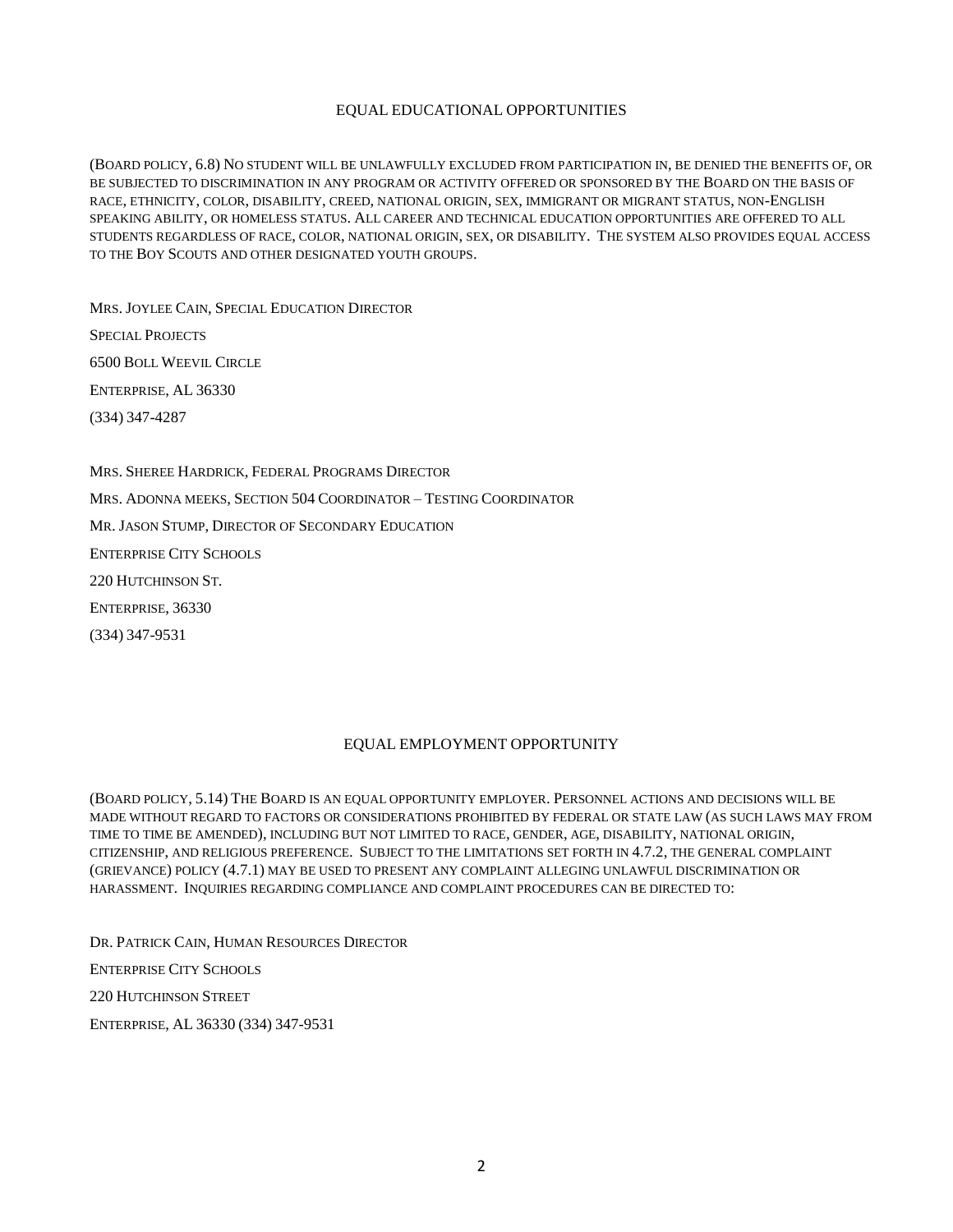## **PRINCIPAL'S MESSAGE**

It is with great pleasure that we take this opportunity to welcome you to our school. We are extremely proud of the programs we offer our students, and we encourage you to make the most of your time with us.

This handbook contains valuable information regarding our school. Time management is a critical skill for success as a student and eventually as a professional in the workplace. Organize your days and weeks to stay on course, take advantage of all the school and community has to offer, and enjoy the experience.

## **Enterprise City Schools Vision Statement**

*"Our vision is to develop principled students prepared for life after graduation."*

## **Seven Guiding Principles to Success:**

**Integrity**—Work at being honest at all times in all things **Fidelity**—Commit to performing quality work (my best work) **Courage**—Face difficult academic situations without fear **Consideration**—Respect ideas that are different than my own **Compassion**—Demonstrate concern for the misfortune or suffering of others **Justice—Treat others justly; fairly Responsibility**—Take ownership of my own behavior

## **We believe in:**

Building *Relationships* upon strong foundations of trust Creating *Environments* that are safe, clean, and intellectually stimulating Performing *Quality Work* (our best work)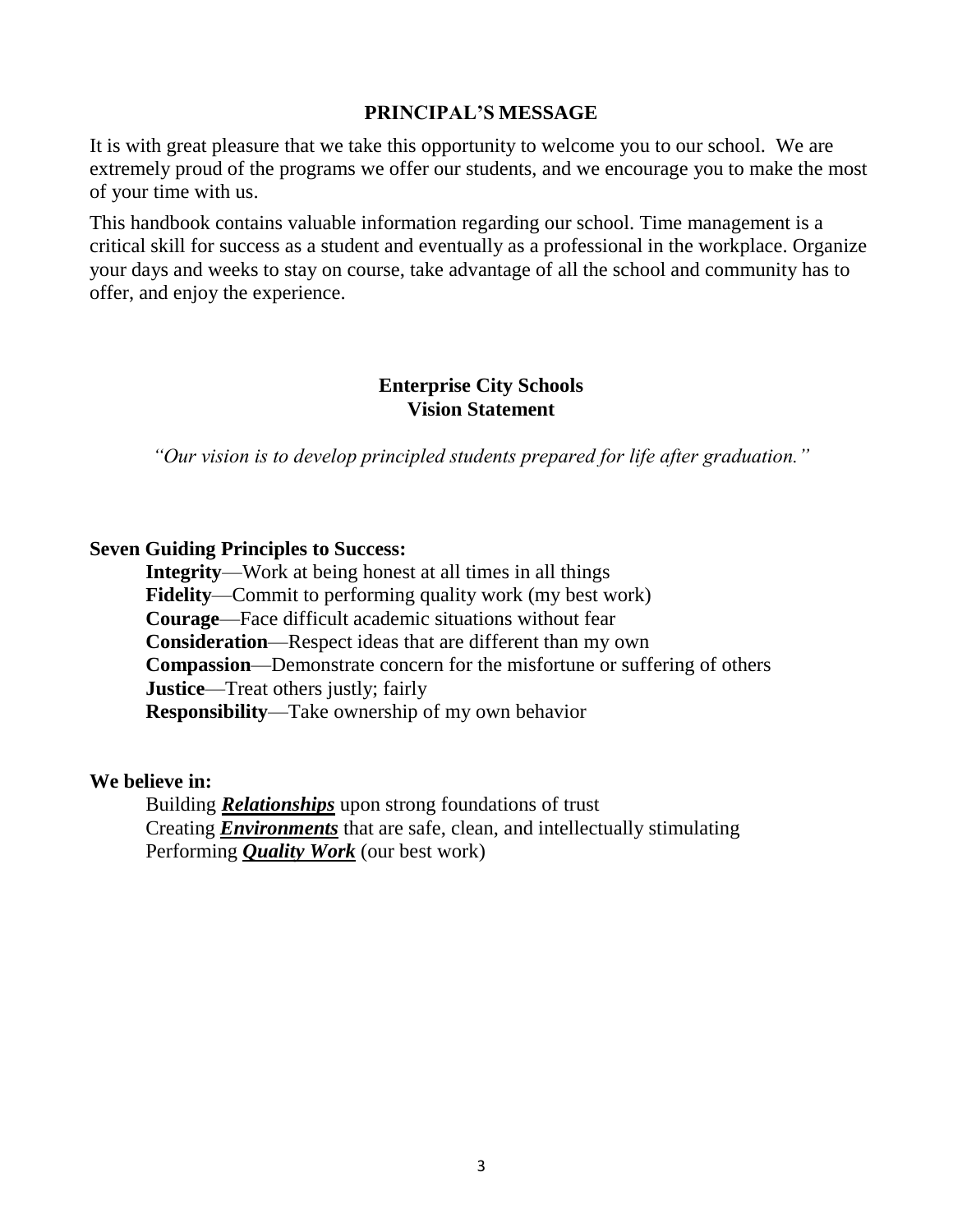## **Enterprise City Schools Calendar 2021-2022**

| August 2-4        | <b>Teacher Work/Professional Day</b>      |
|-------------------|-------------------------------------------|
| August 5          | <b>First Full Day for Students</b>        |
| September 6       | Labor Day Holiday                         |
| October 7         | Teacher Work/Professional Day October     |
| October 8-12      | <b>Fall Break</b>                         |
| November 11       | Veteran's Day Holiday                     |
| November 22-26    | <b>Thanksgiving Holidays</b>              |
| December 17       | $\frac{1}{2}$ day for students            |
| December 18-Jan 2 | Christmas Holidays                        |
| January 3-4       | Teacher Work/Professional Day             |
| January 5         | <b>Students Return to School</b>          |
| January 17        | Martin Luther King, Jr. Holiday           |
| February 18       | Teacher Work/Professional Day             |
| February 21-22    | Presidents Day Holiday                    |
| March 11          | Teacher Work/Professional Day             |
| March 28-April 1  | <b>Spring Break</b>                       |
| April 29          | Teacher Work/Professional Day             |
| May 26            | Last Day $(\frac{1}{2}$ day for students) |
|                   |                                           |

## **Grading Calendar**

| 1 <sup>st</sup> Quarter | August $5 - October 6$   | 44 days |
|-------------------------|--------------------------|---------|
| $2nd$ Quarter           | October 13 – December 17 | 42 days |
| 3 <sup>rd</sup> Quarter | January $5 - March 10$   | 43 days |
| $4th$ Quarter           | March $14 -$ May 26      | 48 days |

<u>a s</u>

| <b>Progress Report Dates</b> | <b>Report Card Distribution</b> |  |
|------------------------------|---------------------------------|--|
| September 8                  | October 13                      |  |
| November 10                  | January 5                       |  |
| February 9                   | March 16                        |  |
| April 20                     | May $26$                        |  |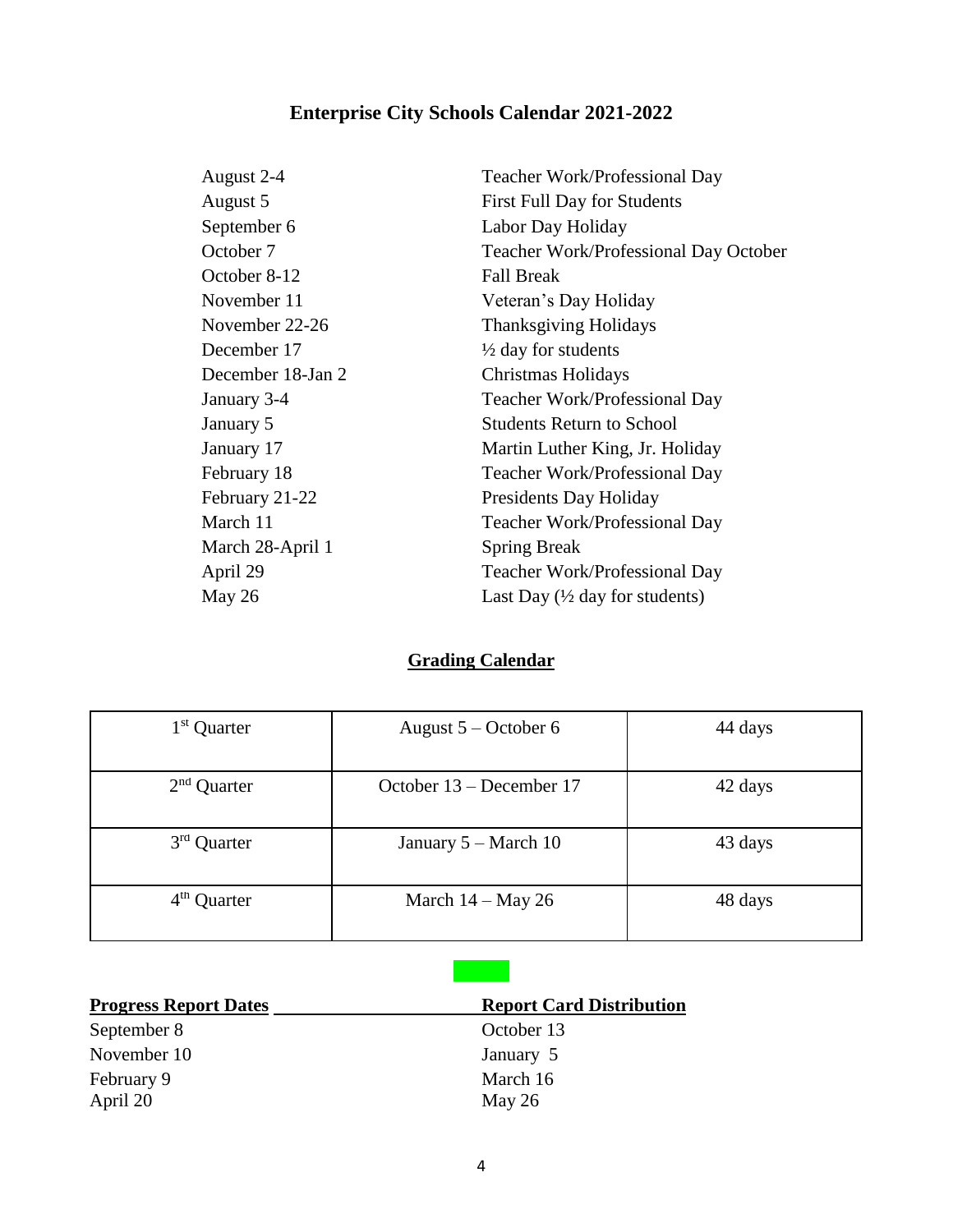## **Table of Contents**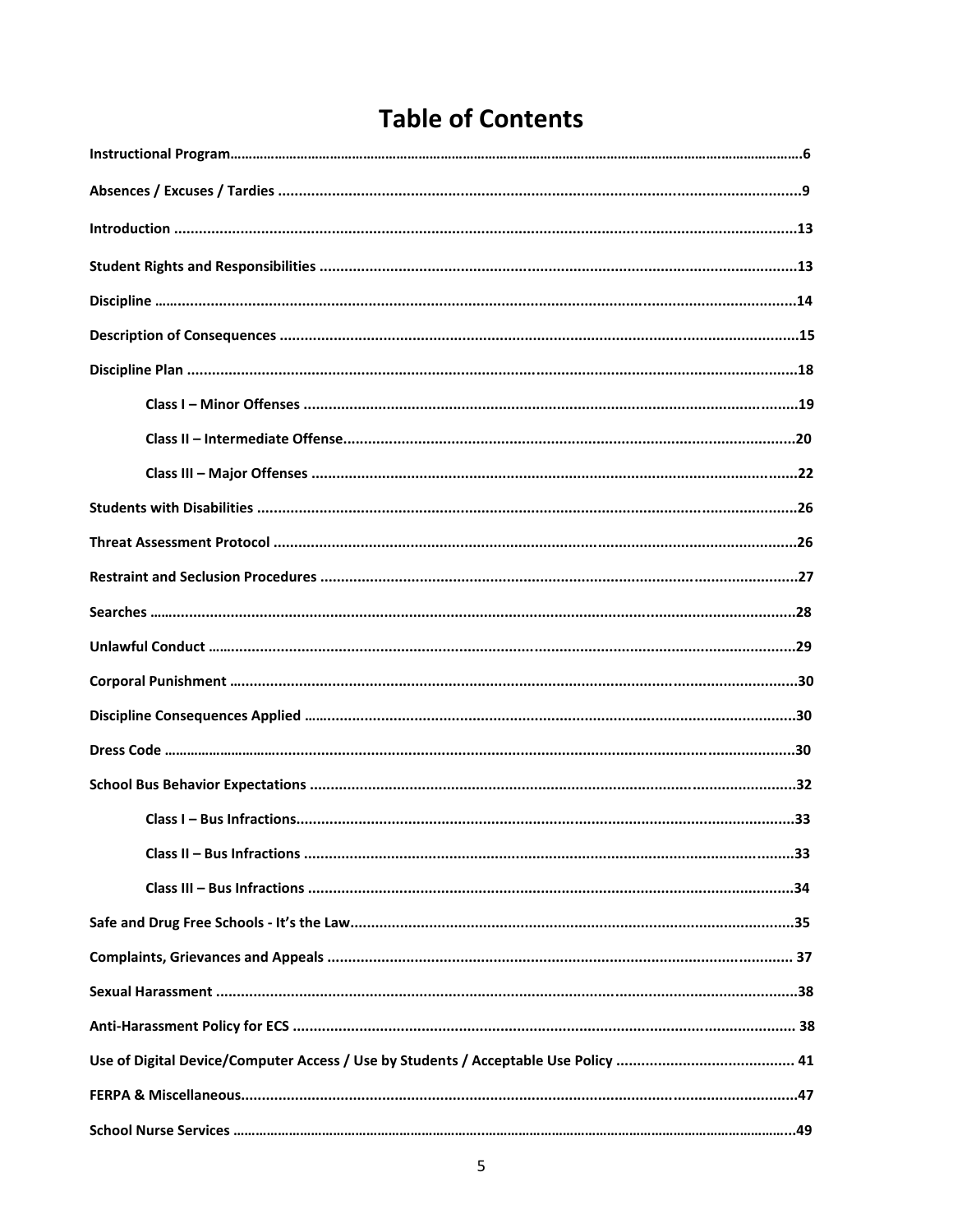#### **INSTRUCTIONAL PROGRAM**

#### **2020-2021 DAILY SCHEDULE LUNCH**

| <b>Tardy Bell</b>      | 7:55            | Lunch A | $11:48 - 12:15$ |
|------------------------|-----------------|---------|-----------------|
| 1 <sup>st</sup> Period | $8:00 - 8:51$   | Lunch B | $12:17 - 12:44$ |
| 2nd Period             | $8:55 - 9:46$   | Lunch C | $12:46 - 1:13$  |
| <b>Break</b>           | $9:46 - 9:54$   |         |                 |
| 3rd Period             | $9:58 - 10:49$  |         |                 |
| 4th Period             | $10:53 - 11:44$ |         |                 |
| 5th Period             | $11:48 - 1:15$  |         |                 |
| 6th Period             | $1:19 - 2:10$   |         |                 |
| 7th Period             | $2:14 - 3:05$   |         |                 |
|                        |                 |         |                 |

| ╲ |
|---|

| Lunch A | $11:48 - 12:15$ |
|---------|-----------------|
| Lunch B | $12:17 - 12:44$ |
| Lunch C | $12:46 - 1:13$  |

#### **Promotion/Retention**

The junior high school instructional program is made up of the following courses: English, Social Studies, Mathematics, Science, and Physical Education. The elective courses are: Art, STEM, Introduction to Drama, Creative Writing, Band, Choral Music, Reinforced Instruction, and Office/Library Aide.

**In order to be promoted to the next grade level, a student must, at a minimum, pass Math, English and either Science or Social Studies. Students failing to meet this requirement must attend Summer School to successfully pass all required courses and be eligible for promotion.**

**The Cost of Summer School will be \$100.00 per course. Transportation will not be provided.**

#### **Guidance Service**

All staff members at all ECS Schools are interested in the social, physical, emotional, and intellectual development of each student. All teachers and administrators are willing to help students with problems that may arise. There may be times, however, when a student needs the specialized services of a qualified guidance counselor. Counselors are available to students to assist with personal problems.

#### **Clubs and Organizations**

Clubs and organizations will be organized only with the advice and approval of the administration when it is determined that formation of a club or organization is in the best interest of the students of the school. Faculty members will serve as advisors to each club or organization.

#### **Sports**

Interscholastic sports (Football, Basketball, Volleyball, and Cheerleading) are offered at the junior high school level.

#### **Field Trips/Extracurricular Activities**

Students must be in attendance for at least  $\frac{1}{2}$  of the school day in order to participate in Extracurricular Activities. The student must attend school from either 8:00-11:30 am or 11:30-3:00 PM. Money paid for field trips/dances will NOT be refunded.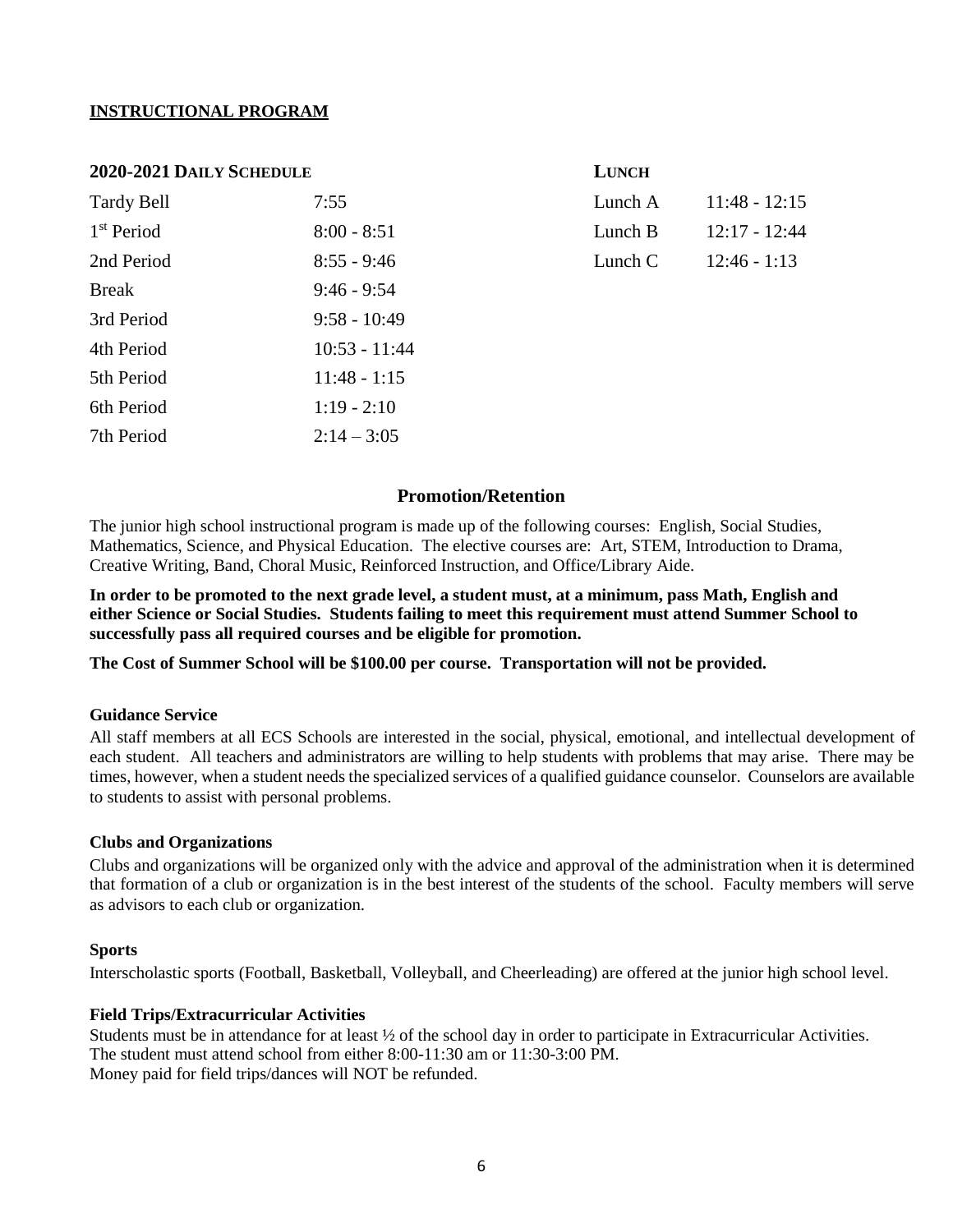#### **RESPONSE TO INSTRUCTION (RTI)**

RTI is a program designed to assist students who may struggle academically or behaviorally. Our goal is to ensure each child has access to quality instruction and that struggling students are identified early and receive the necessary support to be successful. Students will receive interventions matched to their identified needs, and appropriate progress monitoring tools will be utilized to provide evidence of students' progress.

#### **Fee Exemption**

Policy- Parents of students in grade seven may apply for exemption from payment of Board approved fees on the basis of inability to pay. The same income standards used in determining free school meal eligibility shall be applied in determining fee exemption status.

Procedure-

- Applicants desiring exemption are to apply in writing through the school.
- Applicants for exemption are to include the family income of each student applicant.
- Applicants must be willing to answer questions regarding family income and financial circumstances.

#### **Hall Passes**

Students should have a hall pass when entering the hallways during instructional time. Each teacher will issue hall passes and have students sign a form indicating where they are going as well as the time they leave and return to the classroom.

#### **Textbooks**

Textbooks are provided for students at no charge. If a student damages or loses a state-owned textbook, he/she **must** pay for a replacement.

#### **Telephone**

Students will not be allowed to use the phone in the office except in cases of emergency or illness.

In case of illness, students should report to the school nurse. Parents will be called from her office. Students will not be allowed to accept telephone calls or phone messages except in cases of emergency.

So as to keep the phone lines open, parents are asked to refrain from calling the school during severe weather. Should an emergency occur the parents will be notified by public service announcements on the radio and/or our school systems "School Messenger" phone system.

#### **Visitors**

A person visiting Dauphin Junior High School must obtain a visitor's pass from the main office upon arriving on the campus.

Any person entering the premises of an Enterprise City School System school shall report to the principal or designee and make known the purpose of the visit.

● This policy does not apply to routine deliveries or scheduled maintenance visits.

• The Superintendent or designee shall develop a plan for visible identification of visitors or other persons who are not students or employees of the school.

● A student not enrolled in the school or a student not accompanied by a parent/guardian is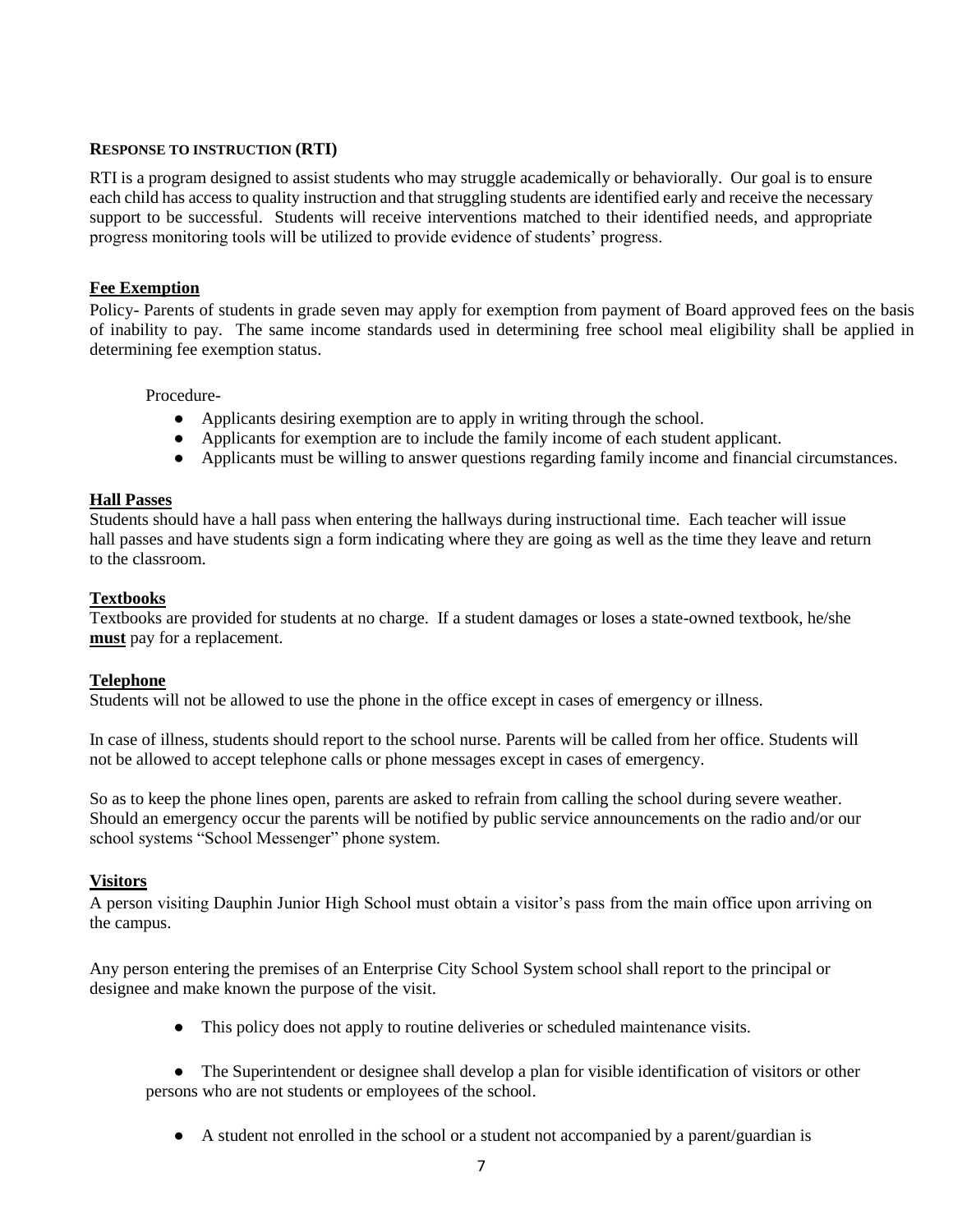prohibited from visiting a school unless otherwise approved by the principal.

● Parents/guardians are invited to visit the schools. To avoid interrupting the daily program, the parent should request a conference for after school hours or during a teacher's planning period. Parents/guardians are encouraged to plan such conferences with teachers and shall sign in at the principal's office and be issued a visitor's badge at the time they arrive on the campus.

• Any person who enters or remains upon Enterprise City School System property without legitimate purpose may be found to be trespassing, subject to arrest and penalties as defined by statutes.

#### **EMERGENCY AND DISASTER PROCEDURES**

A severe weather, fire and disaster plan has been developed for all Enterprise City Schools. All teachers have a copy of the plan displayed in order to familiarize students with emergency procedures. Students are expected to cooperate and follow all instructions during emergency situations.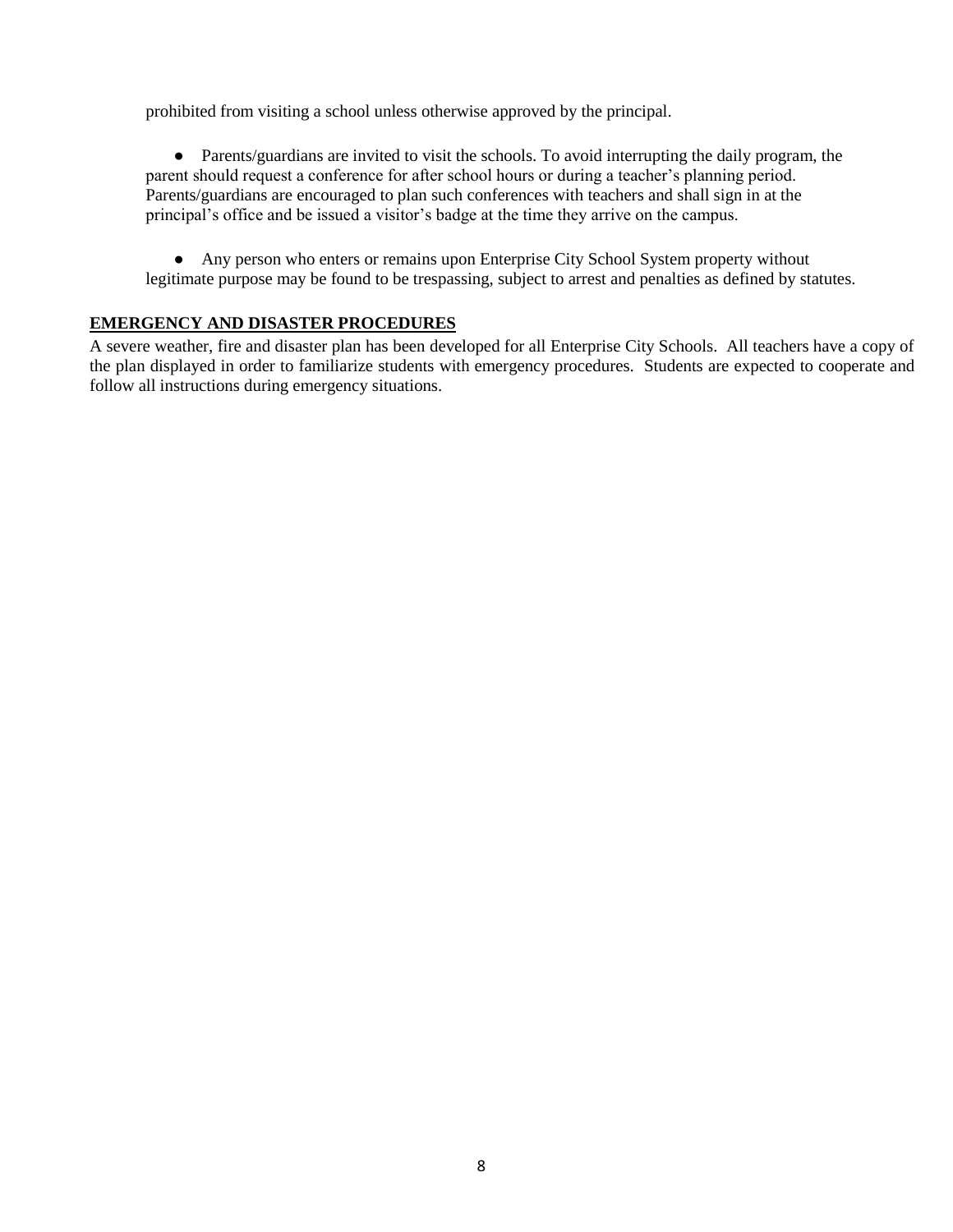#### **ABSENCES/EXCUSES/TARDIES**

The Board believes that the right to attend public school places upon students the accompanying responsibility to be faithful in attendance. Regular attendance is essential for a student's successful progress in the instructional program. Failure to comply with attendance procedures can result in Educational Neglect and Truancy, Title 16-28-12, Code of Alabama.

Truancy is defined in the Alabama Attendance Manual as "unexcused absences or skipping school/class for a day or a portion thereof" (2019, p. 59).

"A parent, guardian, or other person having charge of any child officially enrolled in Alabama public schools (K-12) shall explain in writing the cause of any and every absence of the child no later than (3) school days following the return to school. A failure to furnish such explanation shall be evidence of a child being truant each day he is absent" (Alabama Attendance Manual, 2019, p. 62).

All Enterprise City School policies and procedures are in alignment with Alabama State Law. The right to attend school and arrive on time is the responsibility of **both** the student and the parent (in the case of children under 17 years of age). If too many absences occur, it is still a problem whether they are excused or unexcused because they represent lost learning time in the classroom.

Absenteeism is defined as missed days from school, no matter the reason. The Alabama State Department of Education currently defines Chronic Absenteeism as 18 days of missed school. Therefore, a student labeled as chronically absent has missed 10 percent of the school year.

Research shows that students who are chronically absent are significantly less likely to complete high school than their peers. In fact, each day of absence in ninth grade is associated with a dramatically reduced likelihood of graduating. Please see the information below regarding ninth grade attendance and the likelihood of graduating.

> $0-4$  – days out – 87% chance of graduating  $5-9$  – days out – 63% chance of graduating  $10-14$  – days out – 41% chance of graduating  $15-19$  – days out – 21% chance of graduating  $20-24$  – days out – 9% chance of graduating  $25-29$  – days out – 5% chance of graduating  $30-34$  – days out – 2% chance of graduating  $35-40$  – days out – 1% chance of graduating

#### **Excuses**

**When a student misses class time, the parent must provide a written excuse within three (3) days of the student's return to school that includes:** 

- 1. A written statement from the parent or doctor stating the reason for the absence
- 2. The date of the absence(s)
- 3. The parent's signature
- 4. Phone number for verification

**Students will be allowed a maximum of five (5) excused absences accompanied by a parent note per** 

**semester.** Parent notes excusing student absences in excess of five (5) days or class periods per semester are unexcused and will be coded as unexcused (UA).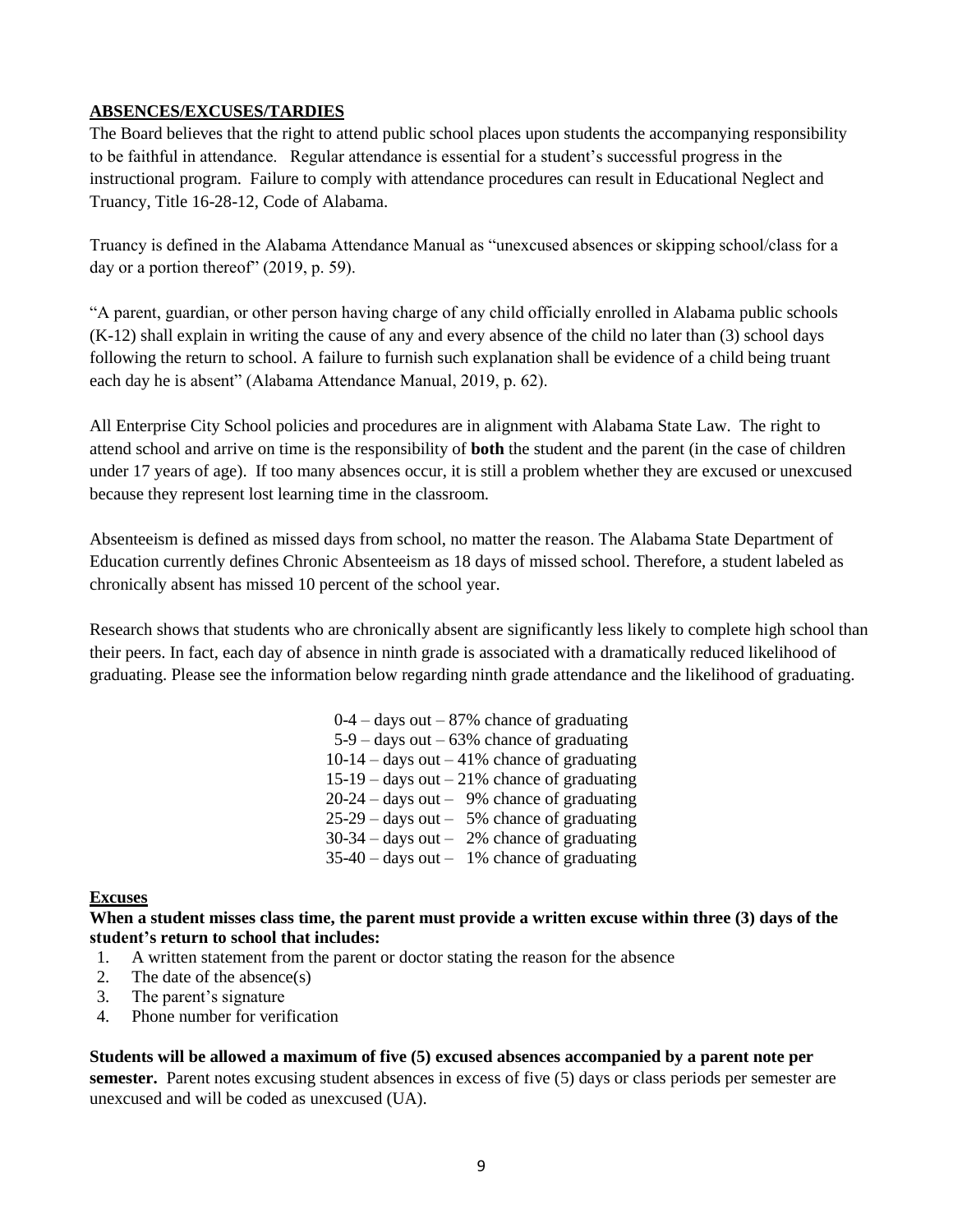#### **Absences**

The following absence codes are used by PowerSchool and provided by the Alabama State Department of Education:

| Present                         | PS - State Code |
|---------------------------------|-----------------|
| <b>Administrator Approved</b>   | AA              |
| Skipping                        | <b>SK</b>       |
| Expulsion                       | EX              |
| In School Suspension            | <b>ISS</b>      |
| Suspended                       | <b>OSS</b>      |
| <b>Tardy Excused</b>            | TE              |
| <b>Tardy Unexcused</b>          | TU              |
| <b>Unexcused Absence</b>        | UA              |
| <b>Excused Absence</b>          | EA              |
| <b>Emergency School Closure</b> | X               |
| <b>Alternative Placement</b>    | AP              |
| Doctor Excused                  | DE              |
| <b>Early Dismissal</b>          | <b>EDL</b>      |
| Field Trip                      | FT              |
| Homebound                       | HB              |
| Legal                           | LG              |
| <b>Religious Observance</b>     | RO              |
| <b>School Activity</b>          | SА              |
| 504/IEP                         | <b>SP</b>       |

Administration recognizes that some illnesses do not require a medical appointment and there may be financial difficulty for medical needs which may prevent a student from attending medical appointments. We are staffed with full-time nurses who may take phone calls from parents to receive explanations of health-related illnesses/injuries in order to determine whether a medical code may be given from their office. It is the responsibility of the parent to notify the school nurse immediately of such situations.

To qualify for prior approval (AA), a note from the parent, including the reason for the absence, date(s) of requested absence, parent signature and phone number for verification, must be presented to the principal or his designee for approval a minimum of three days prior to the requested absence. Before approval of the absence, the student's attendance and academic record will be reviewed to determine whether or not the request for prior permission will be granted.

#### **Unexcused Absences**

Any absence that does not fall under the category of **Excused Absence** is recorded as an **Unexcused Absence (UA)**. Any student with 7 **(seven) unexcused absences (UA) during the school year** may be referred to **Early Warning Court in the court division of the student's school zone.**

**Students with unexcused absences will be required to make up missed assignments within three days, but will only receive 70% credit on what they earned on the assignment (i.e. A student who earned 80 out of a possible 100 points on the make-up work would have a grade of 56 recorded). Scheduling make-up work is the responsibility of the student.**

Any student with an excess of seven (7) unexcused absences during the **school year (not semester)** may be referred to Early Warning Court (EWC) in the court division of the student's school zone.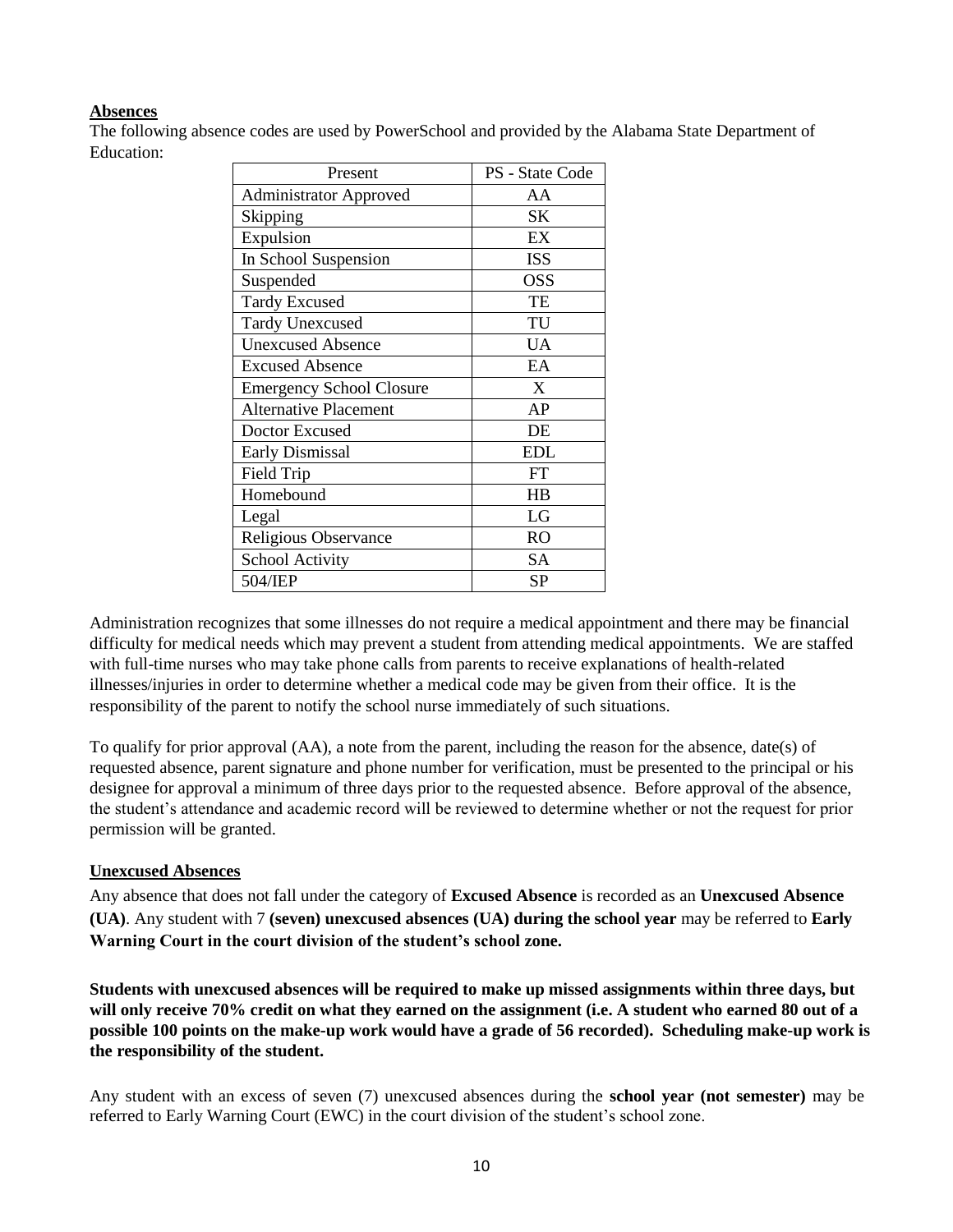#### **Excessive Absences**

If unexcused absences (UA) exceed five (5) days or more during the **school year** (**not semester**), a letter will be sent home in order for the legal guardian to address the student's unexcused absences with the school administration. The principal or designee will proceed with the following:

- 1. Investigate the reasons for the excessive absences
- 2. Conference with parent(s) and student to resolve the attendance problem
- 3. Refer the parent and student to the **Early Warning Court (EWC)** and follow all

policies and laws concerning truancy.

Once truancy beyond Early Warning Court has been filed, all further actions reside with the **Judge of Juvenile Court**.

The Driver Improvement Unit of the Driver's License Division in the Department of Public Safety will be notified of students who have more than ten (10) consecutive or fifteen (15) cumulative unexcused absences during a single semester and/or student who drop out of school under the age of nineteen (19). This notification is required by Alabama Code 16-28-40 (School Enrollment Law) and will result in suspending or obtaining the license or permit of the student.

### **Tardies**

A tardy is defined as being late to school/class. A student who is not present for a minimum of sixty (60) minutes at EHS and thirty (30) minutes on the junior high level for a class is considered absent.

**Always sign in at the main office when you are tardy or late to school or when you return to school after checking out. Failure to sign in will be treated as an unexcused tardy, unexcused absence or truancy.**  Unexcused tardiness will not be tolerated.

**Tardies are considered excused for the same reason(s) as excused student absences. Excessive absences and tardies will result in a home visit from the school's School Resource Officer, Enterprise City Police Department and/or the Student Services Representative.**

| Tardy                           | Consequences                                            |
|---------------------------------|---------------------------------------------------------|
| $4th$ unexcused tardy           | Warning $&$ notify parent/guardian                      |
| 5 <sup>th</sup> unexcused tardy | 2 hours of detention $\&$ notify parent/guardian        |
| 6 <sup>th</sup> unexcused tardy | One day of ISS $\&$ notify parent/guardian              |
| 7 <sup>th</sup> unexcused tardy | Two days of ISS & notify parent/guardian                |
| 8 <sup>th</sup> unexcused tardy | Three or more days of ISS $\&$ notify parent/guardian   |
| <b>Additional tardies</b>       | Additional ISS days, possible Truancy Court appearance, |
|                                 | extended revocation of parking privileges               |

## **The Following Procedures will be followed in dealing with unexcused tardies to school and regular class:**

#### **Checkouts**

While checkouts from school are discouraged by the Board, necessary checkouts must be processed by the parent through the school's office. The Board encourages that appointments not of a critical nature be scheduled for times and days when school is not in session. **Checkouts are considered excused for the same reasons as excused absences.**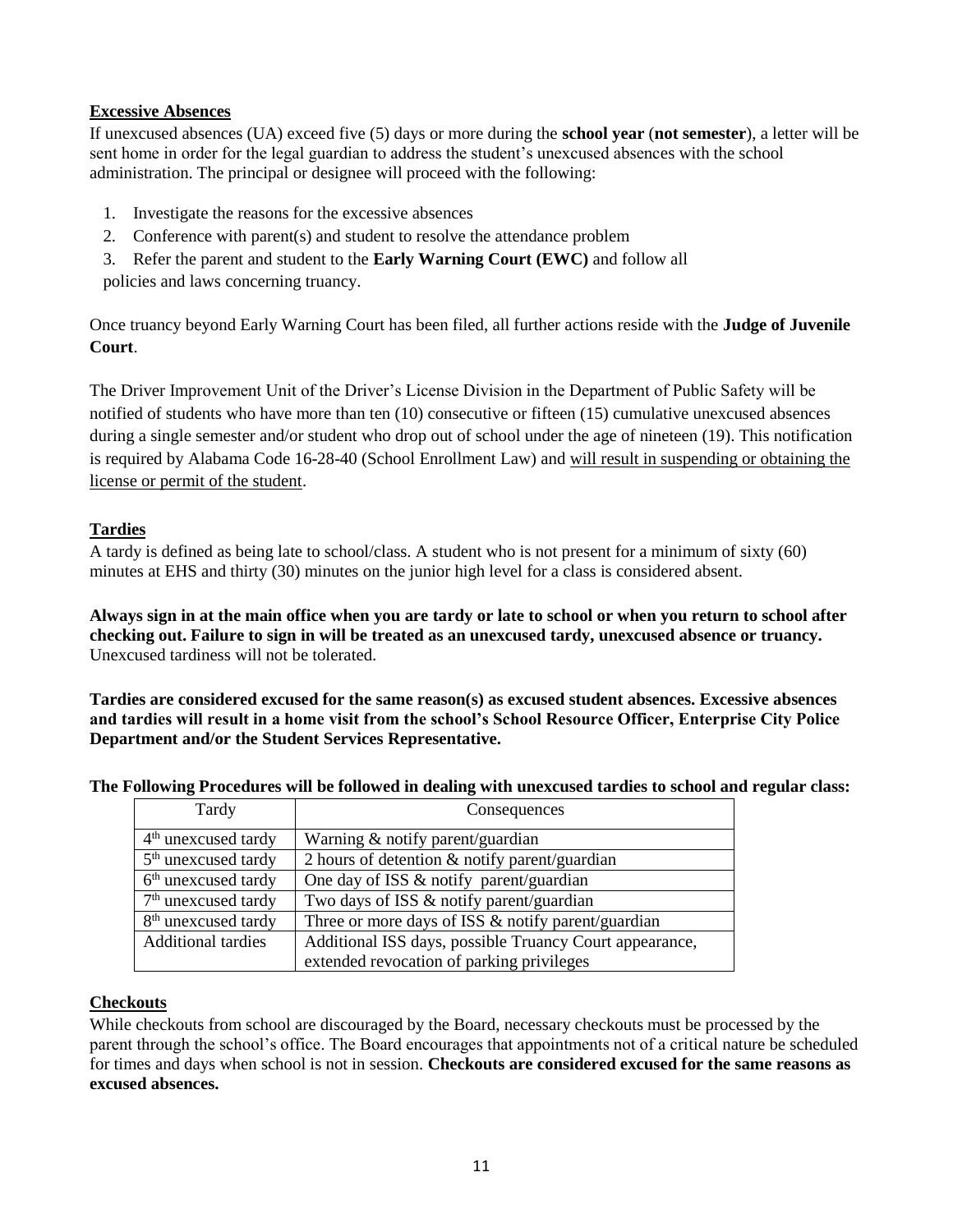#### **A written excuse must be submitted upon return to school. A check-out note or phone call does not excuse an absence.**

When severe weather conditions exist, parents are asked to comply with emergency school dismissal procedures established by building level administrators.

#### **Educational Neglect**

**School personnel are considered "mandatory reporters." If educational neglect is suspected or observed, a report MUST be made to proper authorities! If an educational neglect petition is filed the following consequences may occur through the Judge of Juvenile:**

- Warrant issued for parent/legal custodian's arrest
- Parent/legal custodian will be arrested and taken to jail. There will be a \$2,500 bond.
- Parent/legal custodian will appear for a court hearing.
- If found guilty, the parent will be given a 90-day jail sentence suspended.
- Court-ordered to make sure the child is in school every day and on time.
- If the child has unexcused absences, the parent could be ordered to spend 30 days in jail.
- If there continue to be unexcused absences, the parent could be ordered to serve the remainder of the jail sentence.
- The parent could lose custody of the children.
- DHR could be involved in the case.

#### **Truancy Case**

Truancy is defined in the *Alabama Attendance Manual* as "unexcused absences or skipping school/class for a day or a portion thereof" (2019, p. 59).

"A parent, guardian, or other person having charge of any child officially enrolled in Alabama public schools (K-12) shall explain in writing the cause of any and every absence of the child no later than (3) school days following the return to school. A failure to furnish such explanation shall be evidence of a child being truant each day he is absent" (*Alabama Attendance Manual*, 2019, p. 62).

The student and/or parent is prosecuted with the following potential consequences

- Electronic Monitoring
- Adolescent Substance Abuse Program
- Boot Camp
- DYS
- Suspended Driver's License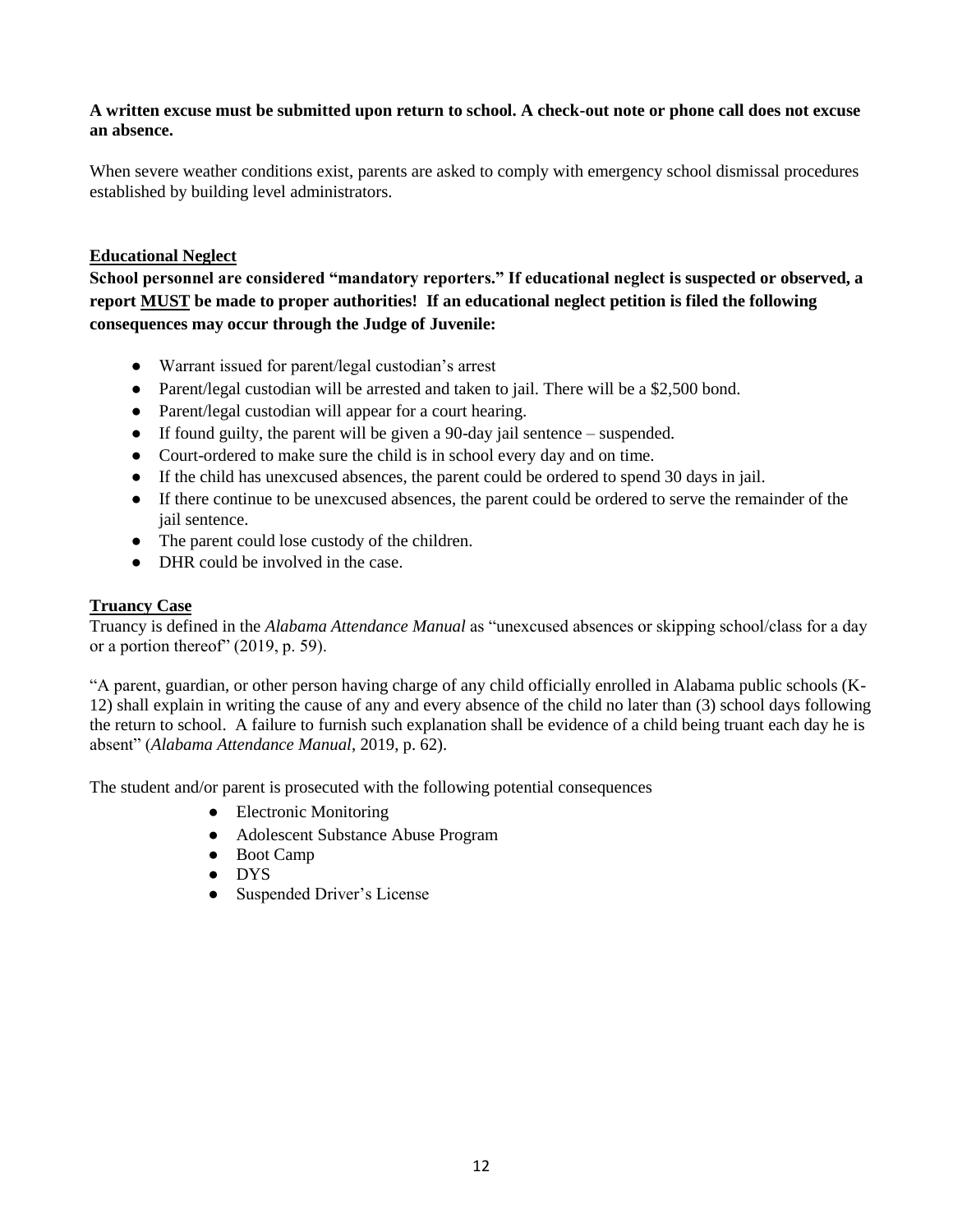## **Student Discipline – Code of Conduct**

## **INTRODUCTION**

The Enterprise City Board of Education requires that school personnel operate the schools in a manner that will provide an orderly process of education and that will provide for the welfare and safety of all students in the System. To accomplish these goals, students and school personnel must work together in a school environment that is characterized by mutual respect. Positive behavior intervention and support emphasize the promotion of safe, respectful, resourceful and responsible behaviors. The emphasis of the discipline approach shall be on the prevention of inappropriate student behavior and the development of individual responsibility. Even though discipline does not appear as a subject in the curriculum, it underlies the entire educational structure. Discipline is recognized as the training that helps students develop self-control, character, orderliness, efficiency, and effectiveness. Therefore, the Board views discipline as the key to good conduct and appropriate consideration for other people. Principals, teachers, and other school personnel have both the authority and the duty to take appropriate action whenever student behavior is not consistent with established rules of conduct.

Principals and teachers of the schools shall develop reasonable, proper, and specific rules for students. Such rules must be based on policies of the Board and be directed toward the improvement of education within the schools. Principals shall be responsible for ensuring that students, parents/guardians, and staff members have been informed regarding pertinent student policies and procedures. Rules and regulations shall be disseminated to students, parents/guardians, and staff. Student code of conduct, faculty handbooks, school newsletters, PTA/PTO/PTSO meetings, and classroom instruction are some of the ways that can be used to accomplish this task.

Enterprise City Board of Education students and their property are subject to all the rules and regulations of the Enterprise City Board of Education during the school day, during school-sponsored activities, while on or in School Board property and facilities, while being transported on school buses, and at times and places, including but not limited to, school-sponsored events, field trips, athletic functions, and other school-related activities. All regulations and prohibitions also apply to automobiles and other property brought onto Board property. In addition to the foregoing, application of this Code of Student Conduct may be extended to the immediate vicinity of the school, as well as before, during, and after-school hours when and where student conduct could have a detrimental effect on the health, safety, and welfare of other students and the school or where the conduct could otherwise disrupt the educational process.

## **STUDENT RIGHTS AND RESPONSIBILITIES**

The Board views the school as a place where students have the opportunity to experience academic and social success. Success contributes to positive student self-esteem which, in turn, translates into positive student behavior. By providing opportunities for students to learn concepts, practice skills, and reinforce learning, a positive environment shall be created which promotes academic and social success.

The total school program focuses on developing each student into a competent, self-disciplined and self-directed learner of good character. Thus, the emphasis is placed on teaching responsibility for one's behavior, modeling the behaviors desired by students, and identifying and resolving inappropriate behaviors. At all times, discipline is built within an atmosphere of self-respect, respect for others, and respect for the learning environment.

School policies are intended to allow for opportunities for students to develop self-discipline while providing boundaries within which individuals find emotional and physical security. It is essential that all persons (students, school personnel, and parents) accept responsibility for their actions. It is equally important that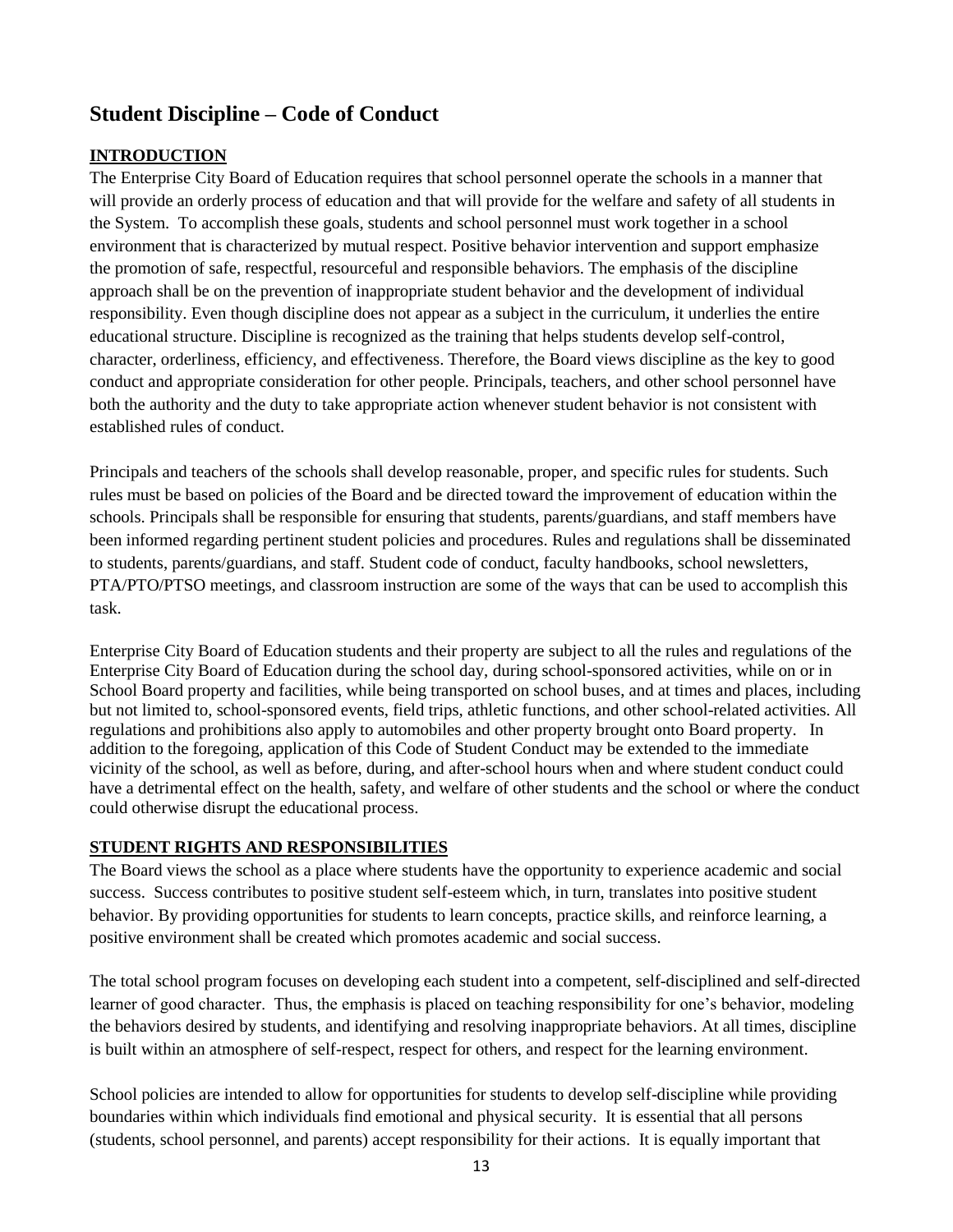inappropriate behaviors be skillfully confronted and redirected.

Students must understand that, while these policies provide a means for resolving misconduct or inappropriate behaviors, certain violations will result in removal from the regular instructional program. In all such cases, and throughout all other phases of school activities, students and parents have a right to expect assistance from and professional involvement with school personnel.

Students, parents, and staff must work cooperatively to support the rights of students while helping students accept responsibility for their academic and social growth.

The Board authorizes the Superintendent to establish procedures to accomplish the intent and spirit of Board policies related to student rights and responsibilities.

### **DISCIPLINE**

Discipline (rules and regulations) shall at all times reflect fair and reasonable exercise of authority, being neither arbitrary, capricious, discriminatory, nor otherwise unreasonable. Procedural due process, to the extent of its applicability in any particular situation, shall be afforded students prior to imposition of consequences. Due process afforded shall be commensurate both with the gravity of the offense and with the severity of the contemplated penalty.

The Board expects all school personnel, including bus drivers, lunchroom personnel, custodians, and secretaries in the schools to be treated with respect and dignity just as the student should receive the respect of staff members. It is imperative that the teacher be in charge of the class; anything less would lead to a poor educational opportunity for all. All schools in the Enterprise City School System operate on a "closed campus" policy. This means students must stay in the school building or on the campus from the time they arrive, even if the daily schedule has not begun, until they are dismissed. All staff members are responsible for the supervision of students anywhere on school property as well as at any school activities away from school property and have the authority to require students to meet behavior expectations. Enterprise City Schools' students who fail to follow the discipline policy on all Enterprise City Schools' property, while riding on an Enterprise City Schools' bus, or participating/attending extracurricular activities, on or off campus, will be subject to the discipline process.

Students are expected to behave in a respectful, responsible, and resourceful manner while traveling on an Enterprise City Schools' bus. Any behavior that has the potential to compromise bus safety will be considered a serious violation of these behavior expectations.

#### **Discipline Process: Classroom Management Level**

The greatest opportunity for students to learn self-esteem, self-discipline, and respect for others occurs in the classroom under the direction of the classroom teacher. Teachers shall plan and implement effective personal and instructional strategies which are designed to encourage self- respect and respect for others and to prevent and manage student misbehavior.

Teachers shall apply logical, appropriate consequences for student misbehavior; including, but not limited to, immediate intervention, student conferences, parent/guardian conferences, loss of free time, and before and after school detention. Student misconduct, which is serious or frequent enough to cause significant disruption in the instructional program, shall be referred to an administrator for appropriate disciplinary action.

#### **Discipline Process: Administrative Level**

The principal is ultimately responsible for the orderly operation of the school program. The principal, with the assistance of his/her staff, will maintain an atmosphere or climate within each school that will support and allow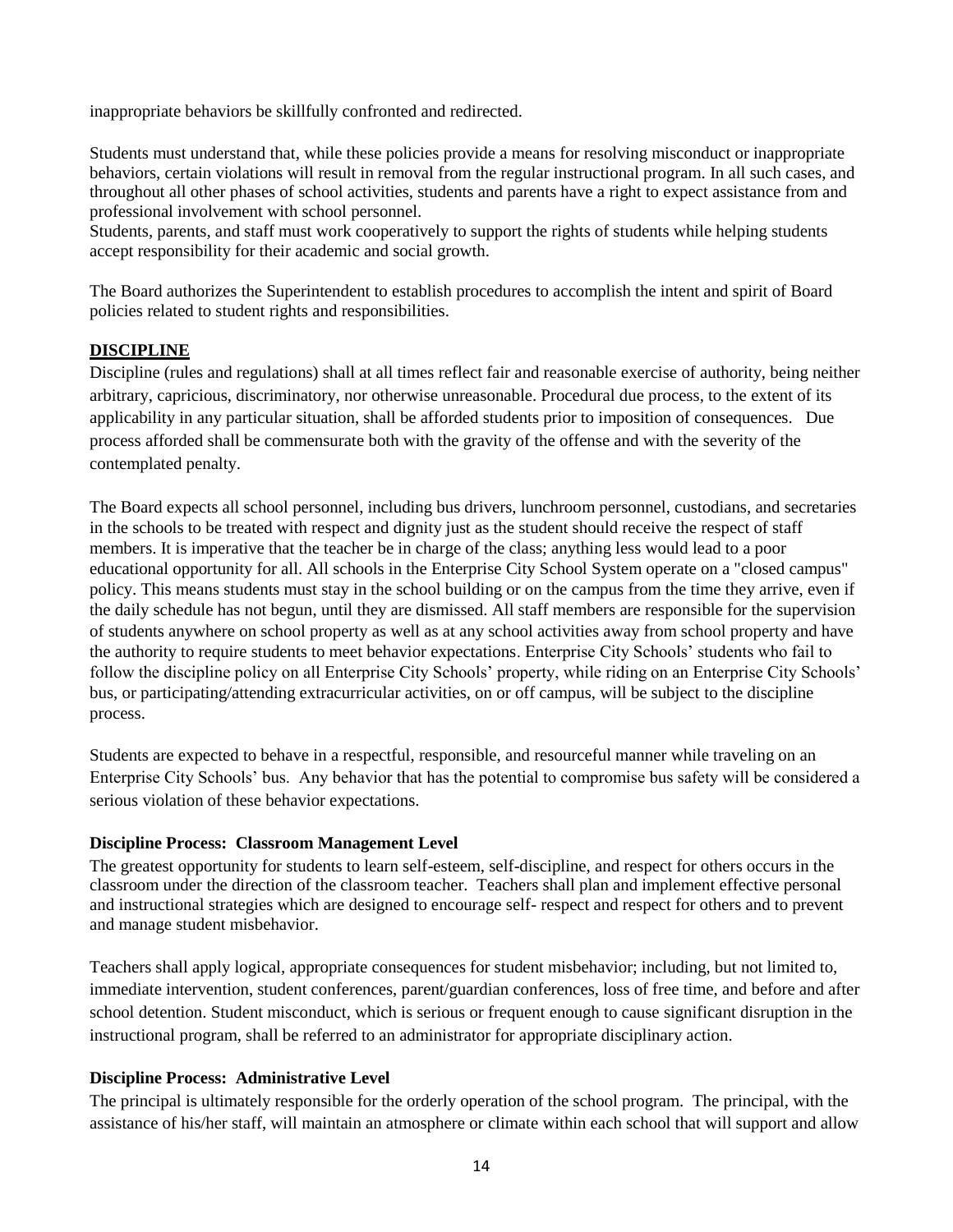for a strong teaching/learning environment. Failure of any student to adhere to classroom or school rules may result in the imposition of appropriate consequences by the principal/designee. Consequences which require students to attend school during non-school hours will be assigned with adequate student/parent/guardian notification prior to the consequence, and transportation will be the responsibility of the parent/guardian or student. Individual schools will follow specific rules and guidelines for the administration of consequences. Such consequences may include, but are not limited to, the following and are not listed in priority order:

- Supervised Plan for Correction of Misbehavior;
- Corporal Punishment
- Detention:
- Bus Suspension;
- Saturday School;
- Supervised Work/Clean Up Program;
- Restitution for Theft or Damages
- Supervised Time Out;
- Required Parent Conference;
- Intensive School Supervision (ISS);
- Long term ISS;
- Alternative Class;
- Out of School Suspension (OSS);
- Alternative School Placement (TAP);
- Recommendation for Expulsion.

**NOTE: A principal has the authority to prohibit any item or action that he/she deems interferes with maintaining a safe, orderly, or effective learning environment. Such specific prohibitions should be communicated to staff, students, and parents as soon as possible after the administrative decision is made.**

#### **Special Role of School Resource Officer**

The School Resource Officers assigned to Enterprise City Schools assist school officials with school safety. These officers often talk with students in matters concerning student behavior, counseling, or other appropriate matters. The day-to-day conversations and interactions between students and the School Resource Officer are not to be construed as "interviews" and do not require prior parent approval. For any violation of the Code of Conduct that is a crime or potentially a crime, the School Resource Office will operate in his capacity as a law enforcement officer. The assignment of all disciplinary consequences is the responsibility of the school administrator.

#### **DESCRIPTIONS OF CONSEQUENCES FOR INAPPROPRIATE BEHAVIOR**

#### **Supervised Plan for Correction of Misbehavior**

A supervised plan for correction of misbehavior may be designed to address persistent, disruptive, or continued disregard for general school rules.

#### **Detention**

A student may be detained for disciplinary purposes before, during, or after school and will be under the supervision of a certified school staff member.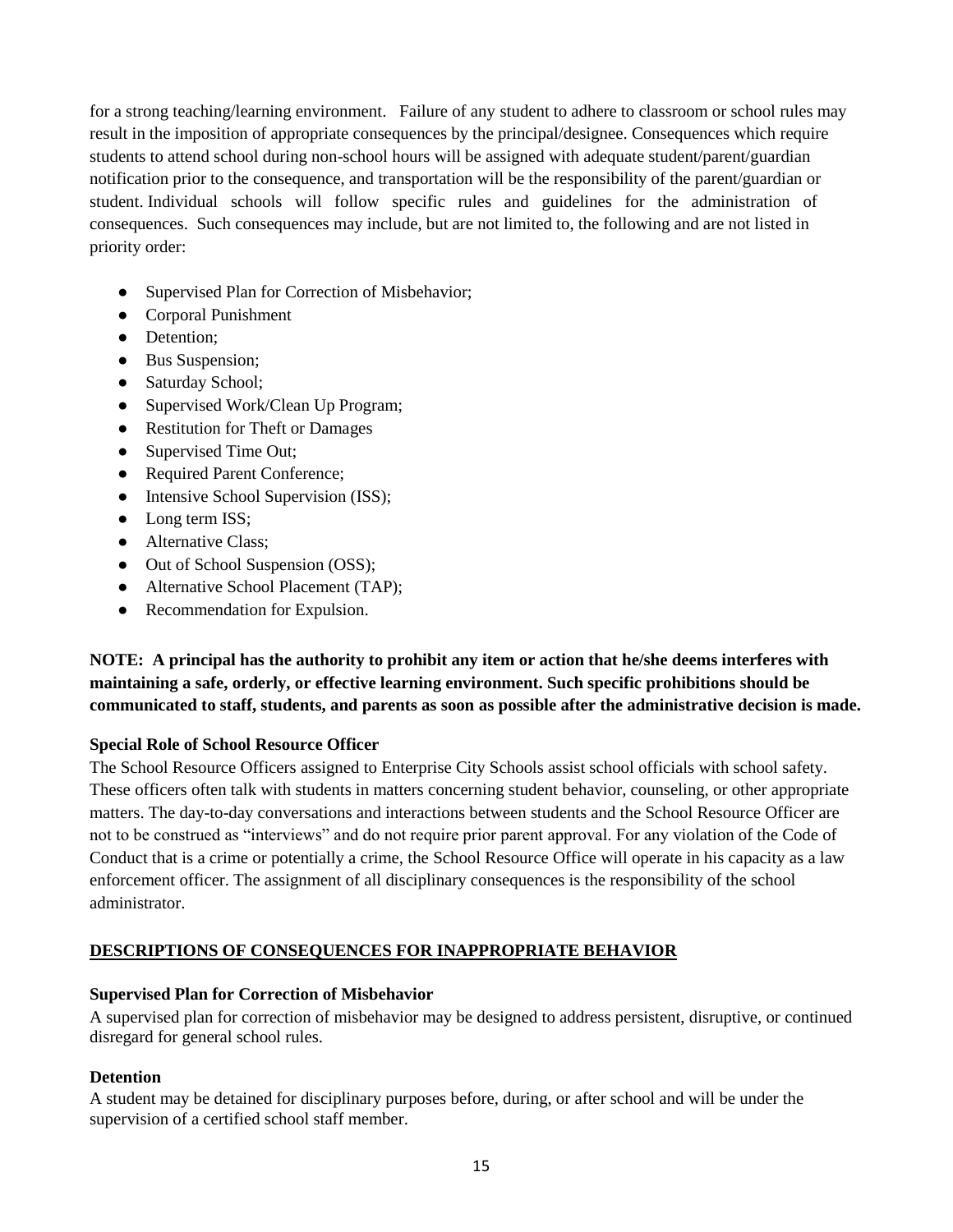#### **Bus Suspension**

A student who misbehaves on the bus or one who demonstrates misbehavior at the bus stop may lose the privilege of riding the bus for a period of time. The period of time that a student is suspended from riding the bus may range from one day to permanent removal of bus riding privileges.

#### **Saturday School**

A student may be assigned Saturday School from one to four hours and will be under the supervision of a certified school staff member.

#### **Supervised Work/Clean-up Program**

A student may be assigned to a school work/clean-up program for disciplinary purposes and will be supervised by an Enterprise City Schools' staff member assigned by an administrator.

#### **Restitution for Damages**

A student or his/her parent may be assessed the exact amount of replacement, repair, service costs which result from damage to school property. In addition, disciplinary action may be taken. A parent/guardian contact will be made and a payment schedule determined by the student, parent/guardian, administrator, and other appropriate persons. If payment is not paid as determined, the Assistant Superintendent will be notified.

#### **Supervised Time-Out**

A student may be temporarily removed from regular classes for disciplinary purposes. The student will have the opportunity to complete missed work.

#### **Required Parent Conference**

A student whose behavior requires parental/guardian intervention may be asked to remain at home until a conference is convened with the student, a parent/ guardian, and an administrator.

#### **Intensive School Supervision (ISS)**

A student may be temporarily denied attendance in regular classes for disciplinary purposes. A student assigned to ISS will continue to come to school and receive credit for completed assigned work; however, he/she will be isolated from the school's student population. While in ISS, a student may not attend any Enterprise City Schools school activities until the ISS assignment is completed. Parent/guardian notification of the ISS placement will be made.

#### **Temporary Alternative Placement (TAP)**

Long-term ISS/Temporary Alternative Placement (TAP) is designed for  $7<sup>th</sup>$ -12<sup>th</sup> grade students whose behavior warrants removal from the regular school program for an extended period of time (typically for a period of more than 20+ days), due to violation of the Enterprise City Schools Code of Student Conduct. While assigned to TAP/alternative class, students may be required to wear a designated "uniform," and parents may be required to transport students to and from school. Students will be prohibited from attending or participating in any Enterprise City Schools activities, on or off campus, during the time assigned to TAP. Parents/guardians of all students assigned to TAP will be given written information regarding the placement at the required Intake Conference with designated Alternative School personnel. Students will receive credit for all work completed during the assigned long-term ISS/alternative class placement. This program is housed in a facility separated from any of the regular school programs.

Students assigned to TAP for a second placement must meet with the Assistant Superintendent prior to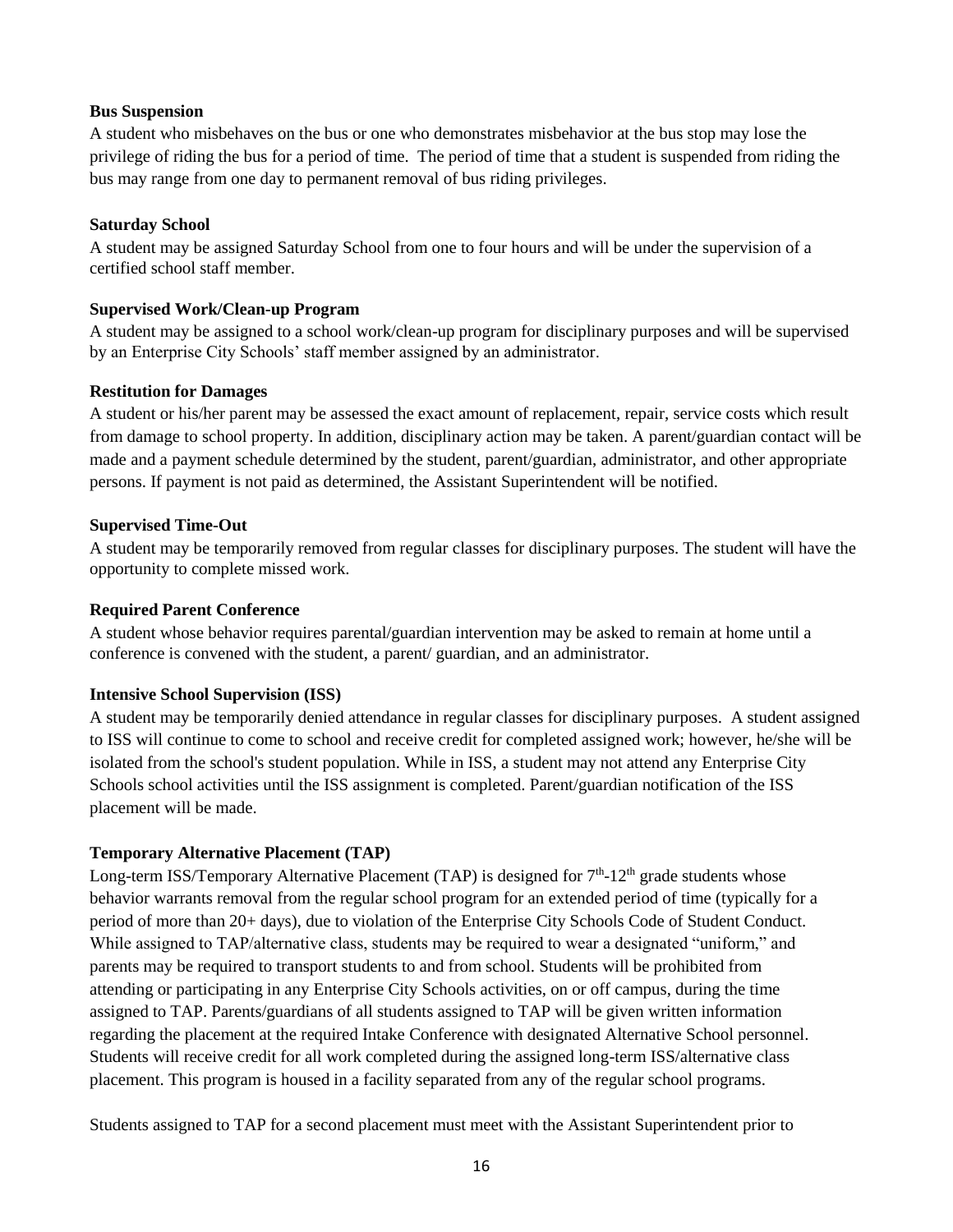attending the Intake Conference. While assigned to the program, students are not allowed to return to their base school or any Enterprise City School, nor are they allowed to participate in any extra-curricular activities involving Enterprise City School. Continued violations by a student while assigned to TAP may warrant a recommendation for expulsion.

Students who will start the new school year at TAP, due to discipline issues for the prior school year, will have the option to attend Summer school classes. The time spent in Summer school will not count towards the time in which the student must serve at the TAP Academy.

#### **Out of School Suspension (OSS)**

A student may be temporarily denied attendance at school for disciplinary purposes. A school administrator may assign short-term suspensions not to exceed the number of days allowed by law. A suspended student shall not attend school or any school-related activities during the suspension nor enroll in another Enterprise City School until the suspension is completed. A suspended student will not return to regular classes on the day of the suspension but will leave school only when the parent/guardian or other proper authority assumes responsibility for the student. A school conference shall be convened prior to the student returning to classes and will include the student, a parent/ guardian, an administrator, and other appropriate persons.

Students will be required to make up any missed assignments, quizzes, and tests within 3 days from the last day of a suspension or as determined by the teacher or administrator.

### **Recommendation for Long-Term Suspension/Expulsion**

Serious misconduct or continuing misconduct of any student may be referred to the Superintendent or his/her designee with a recommendation for a long-term suspension (more than ten {10} days) or possible expulsion. After review of the case, the Superintendent may (1) uphold the long-term suspension recommendation, (2) make a recommendation for expulsion to the Board, or (3) refer the case back to the principal for reconsideration.

Expulsion is defined as the removal of a student for a period of time of not less than one academic year. The Board has the exclusive authority to expel a student from school. The Board shall convene a hearing and shall render a decision within ten (10) days of the Superintendent's recommended expulsion. A student shall remain suspended from school pending the decision. The Superintendent shall notify the parent/guardian, in writing, of action taken by the Board.

#### **Readmission**

Any student who withdraws due to failing grades, non-attendance, or expulsion is required to reapply for readmission to Enterprise City Schools. To ensure academic success, the parent/guardian should complete a readmission request two weeks prior to the beginning of the new semester. A readmission conference with the parent/guardian and a school administrator is required. Any expelled student **must** apply for readmission by letter to the Superintendent of ECS with a copy to the principal of the school to which the student is applying for readmission. All applications for readmission will be reviewed.

#### **Appeals**

#### **Students charged with and disciplined under Class I or Class II procedures will not have the right to appeal any decision beyond the local school level.**

Class III consequences may be appealed to the Board of Education. Procedures for appealing Class III consequences are defined in the Code of Conduct under heading "Complaints, Grievances, and Appeals."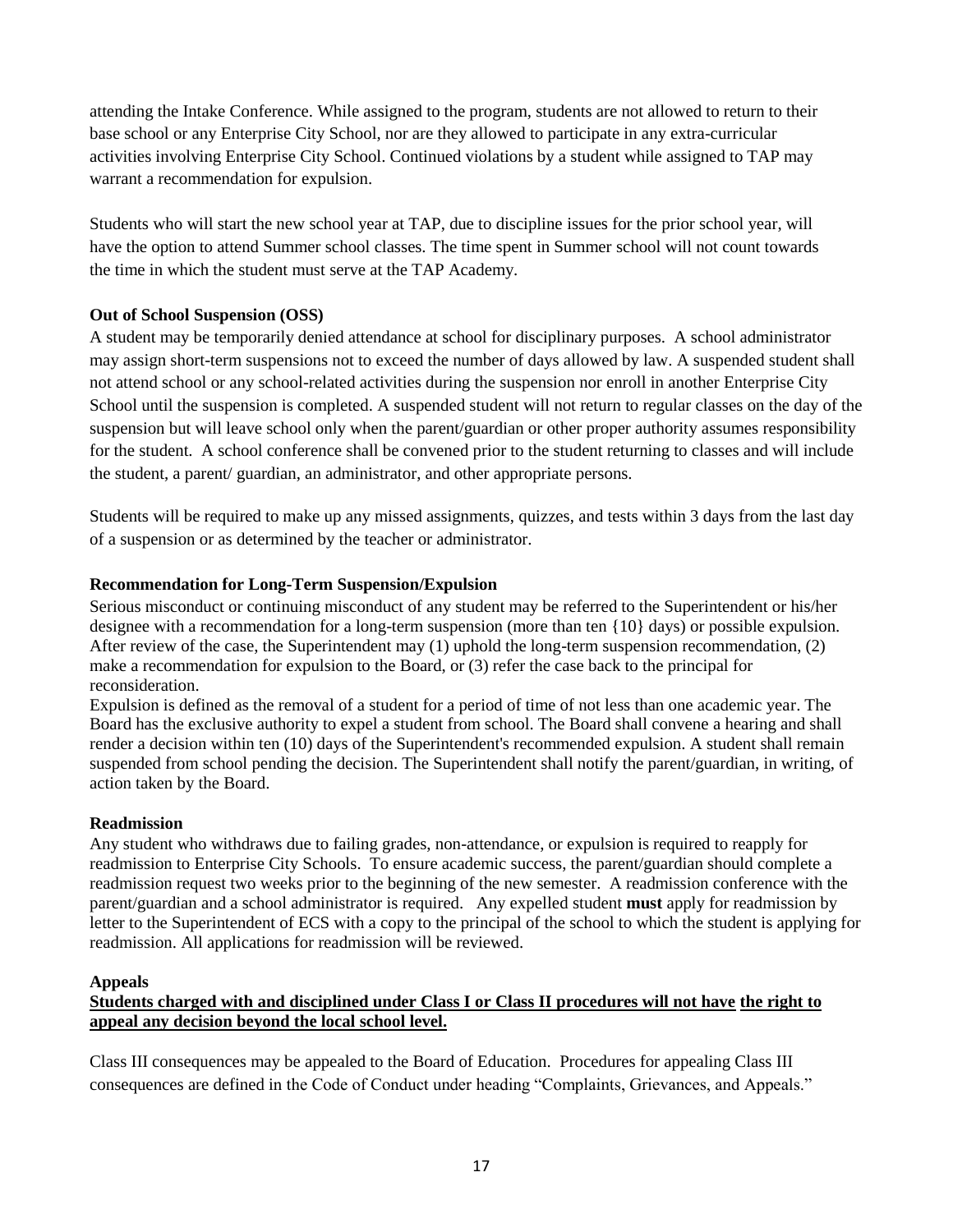#### **Discipline Plan**

Violations of the Board of Education's Code of Student Conduct are generally grouped into three classes – Minor Offenses (Class I), Intermediate Offenses (Class II), and Major Offenses (Class III). The disciplinary procedures for each class may be different, depending on the recommended action which is to be taken.

Some problems are best handled by classroom personnel without resorting to the more formal procedures contained within this Code of Student Conduct. Reference Classroom Management discussed in the discipline section of the Code of Student Conduct.

When a student is referred to the principal or his or her designee, the principal will have the discretion to determine the nature and classification of the offense committed by the student. Each student will be afforded due process prior to the administration of discipline.

For any offense for which an in-school parent conference is required it is the parent's or guardian's responsibility to make arrangements for the conference within twenty-four (24) hours of being notified of the problem. No student will be allowed to return to school until the parent or guardian conference is held (administrative exception may be made on an individual basis).

For offenses which are being investigated as a Class III offense, the principal or designee should inform the student of the suspected or pending charges and should provide the student with an opportunity to admit or refute those charges. Any charges involving alcohol, drugs, weapons, aggressive behavior, or a suspected crime may result in intervention by law enforcement authorities. Any items of a dangerous or illegal nature may be confiscated and turned over to law enforcement authorities immediately.

Student misbehaviors that occur during school, on school property, or on school buses, or at school-sponsored or related events are serious and require administrative intervention. While some misconduct would require repeated violations to be considered "serious," a single incident of other misconduct may warrant serious consequences. Students who break the law may also be reported to the police. Law enforcement action or the lack thereof does not dictate or govern school disciplinary action. The following lists of misbehaviors are not all inclusive.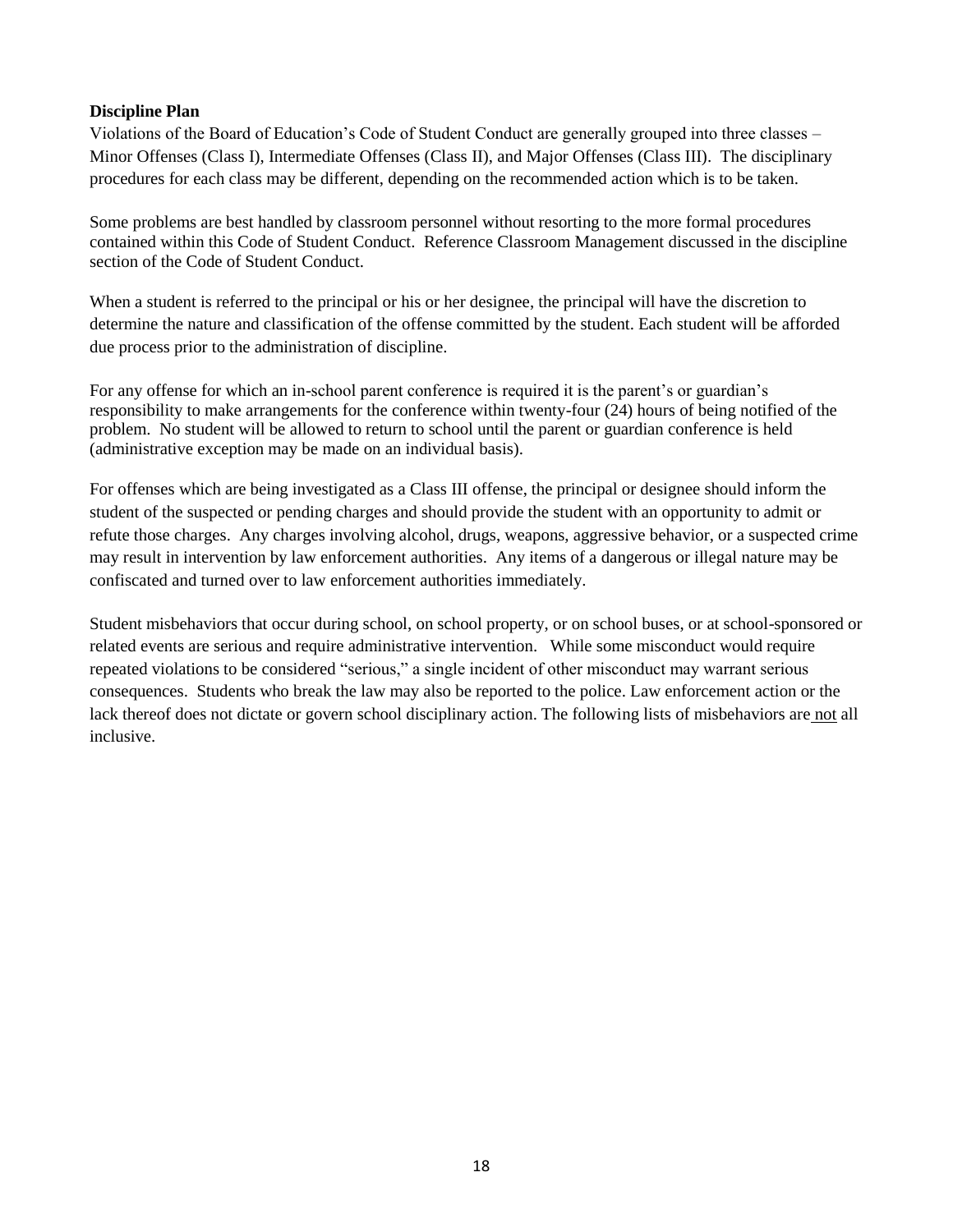## **CLASS I: MINOR OFFENSES**

- **1.00 EXCESSIVE DISTRACTION OF OTHER STUDENTS -** Any conduct and/or behavior which is disruptive to the orderly educational process in the classroom, or any similar grouping for instruction, which cannot be corrected by appropriate classroom management.
- **1.01 UNEXCUSED TARDIES**  Each school will use the tardy procedure outlined in the Code of Student **Conduct**
- **1.02 EXCESSIVE UNEXCUSED ABSENCES –** Student will be referred to Student Services Attendance Officer – See Attendance Policy
- **1.03 NONCOMPLIANCE TO DRESS CODE (Repeated Dress Code Violations will constitute a Class II Defiance of Authority.)**
- **1.04 CLASS I BUS SAFETY INFRACTION**
- **1.05 INAPPROPRIATE PUBLIC DISPLAY OF AFFECTION**
- **1.06 HORSEPLAY/SHOVING/RUNNING/MINOR DISRUPTION**
- **1.07 CONTINUED FAILURE TO BRING MATERIALS TO CLASS**
- **1.08 UNAUTHORIZED POSSESSION OF AUDIO AND/OR VIDEO DEVICES OR OTHER TECHNOLOGICAL DEVICES/MATERIALS**

Headsets, cell phones, iPods, etc., are not allowed during the school day (except in classrooms deemed necessary by the teacher /administrator). Students are not permitted to wear headsets in the halls between classes.

\*\*Students who violate the cell phone policy will incur the following penalties:

1<sup>st</sup> Offense – Warning; Device taken up from student and returned to parent.

2<sup>nd</sup> Offense – Device taken up from student and returned to parent. (1) day In School Suspension (ISS).

**3 rd Offense** – Device taken up from student and returned to parent. (2) days In School Suspension (ISS). **4 th and subsequent offenses** – (3-5) days In School Suspension (ISS).

- **1.09 FAILURE TO FOLLOW INSTRUCTIONS**
- **1.10 LITTERING OF SCHOOL PROPERTY, SCHOOL BUSES, OR OTHER SITES OF SCHOOL ACTIVITY**
- **1.11 ANY OTHER VIOLATION WHICH THE PRINCIPAL MAY REASONABLY DEEM FALLS IN THIS CLASS**

**DISCIPLINARY OPTIONS DEEMED APPROPRIATE BY THE ADMINISTRATION (not ranked in order and may be combined):**

- **ADMINISTRATIVE INTERVENTION (Including Referral to Interventionist and/or Student Services)**
- **PARENT NOTIFICATION/CONFERENCE**
- **CORPORAL PUNISHMENT**
- **SUPERVISED PLAN FOR CORRECTION OF MISBEHAVIOR**
- **SUPERVISED WORK/CLEAN-UP PROGRAM**
- **DETENTION**
- **INTENSIVE SCHOOL SUPERVISION (ISS)**
- **SATURDAY SCHOOL**
- **SHORT TERM BUS SUSPENSION (1-3 DAYS)**
- **OTHER REASONABLE CONSEQUENCES DEEMED APPROPRIATE BY ADMINISTRATION**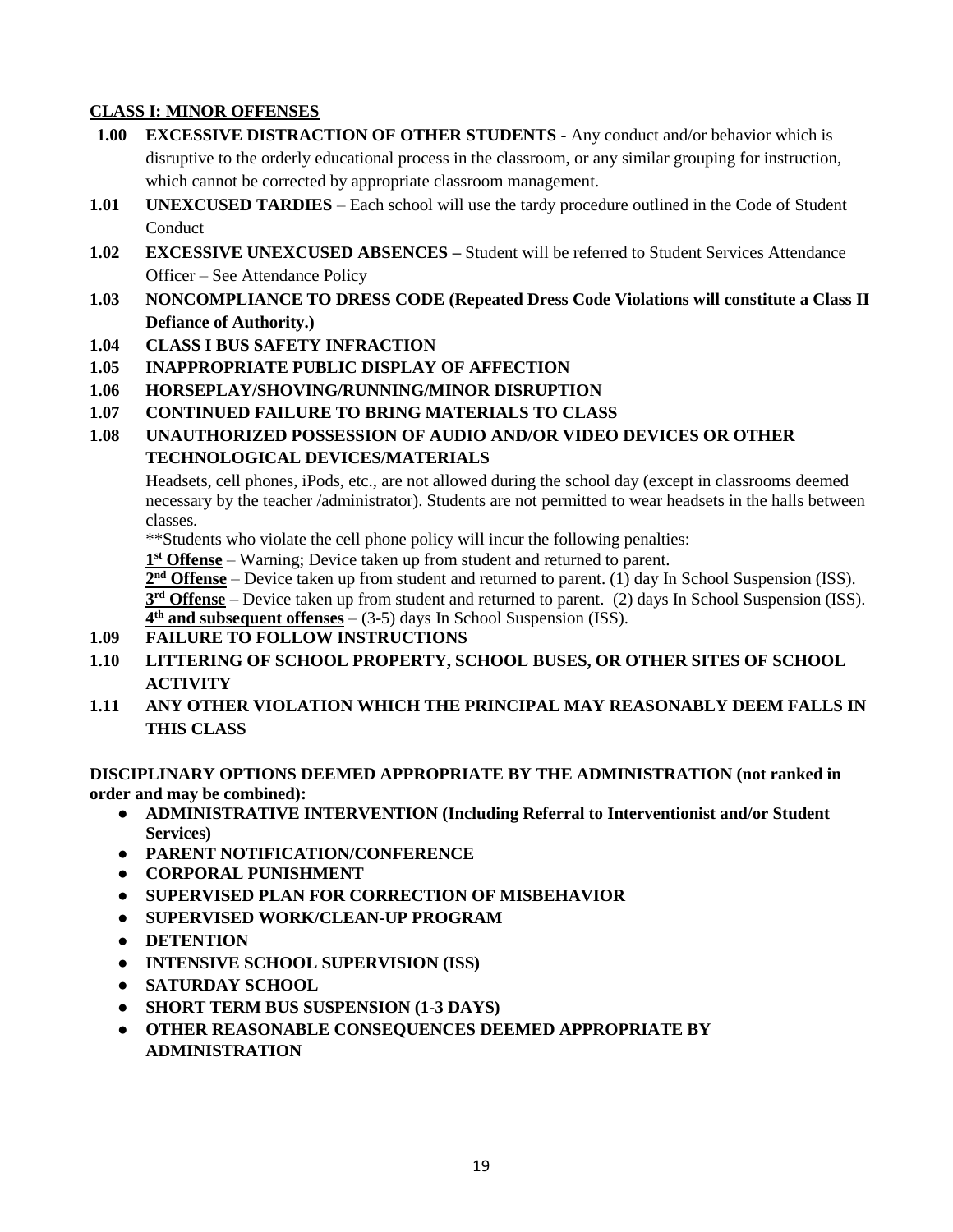## **CLASS II: INTERMEDIATE OFFENSES**

**2.00 DEFIANCE OF AUTHORITY** - Any verbal or nonverbal refusal to comply with a lawful and reasonable direction or order of a school board employee; non-compliance with the ECS Code of Conduct.

## **2.01 POSSESSION AND/OR USE OF TOBACCO PRODUCTS, INCLUDING LIGHTERS, MATCHES, ELECTRONIC CIGARETTES, VAPES, AND OTHER SIMILAR/RELATED PRODUCTS**

#### **Smoking-Tobacco Policy**

Smoking and the use of tobacco products on school property are prohibited by state and federal law. Smoking and the use or possession of any tobacco products, or related items (i.e., lighters, matches, ecigarettes) will not be allowed on any Enterprise City School campus during school hours or school related activities.

The following procedures will be used in order to enforce the smoking-tobacco policy (see board policy).

| <b>Tobacco Offense</b> | Consequence                                                  |
|------------------------|--------------------------------------------------------------|
| 1st offense            | 3 days OSS                                                   |
| 2nd offense            | 5 days OSS                                                   |
| 3rd offense            | 45 days TAP                                                  |
| Subsequent offense     | May result in long term ISS, lengthier OSS, or TAP placement |

- **2.02 FIGHTING**  Physical conflict between two individuals. Legal authorities may be notified if necessary.
- **2.03 VANDALISM**  Intentional and deliberate action resulting in the potential for injury or damages of less than \$200.00 to public property or the real estate or personal property of another. Restitution for ECS property will be required. *Vandalism resulting in injury to another person is a Class III offense.*
- **2.04 THEFT**  The intentional taking and/or carrying away of property belonging to or in the lawful possession or custody of another. Restitution will be required for theft of property.
- **2.05 POSSESSION OF STOLEN OR LOST PROPERTY**
- **2.06 TRESPASSING**  Willfully entering or remaining in any Enterprise City Board of Education structure, school buses, or on Enterprise City School property without being authorized, licensed, or invited; or having been authorized, licensed, or invited, is warned by an authorized person to depart and refuses to do so.
- **2.07 POSSESSION/USE OF FIREWORKS, FIRECRACKERS, STINK BOMBS, OR OTHER SIMILAR DEVICES**
- **2.08 FAILURE TO SERVE SCHOOL-BASED DISCIPLINE ASSIGNMENT SUCH AS DETENTION, SATURDAY SCHOOL, ETC.**
- **2.09 USE OF PROFANE OR OBSCENE LANGUAGE OR GESTURES**
- **2.10 LEAVING SCHOOL GROUNDS WITHOUT PERMISSION**

| <b>Leaving Campus</b> | <b>Consequence</b>                   |
|-----------------------|--------------------------------------|
| 1st Offense           | 1 Day of In-School Suspension (ISS)  |
| 2nd Offense           | 5 Days of In-School Suspension (ISS) |
| 3rd Offense           | 45 days of Alternative School (TAP)  |

**2.11 DISRESPECT** - Any verbal or nonverbal conduct of a rude or discourteous nature directed toward a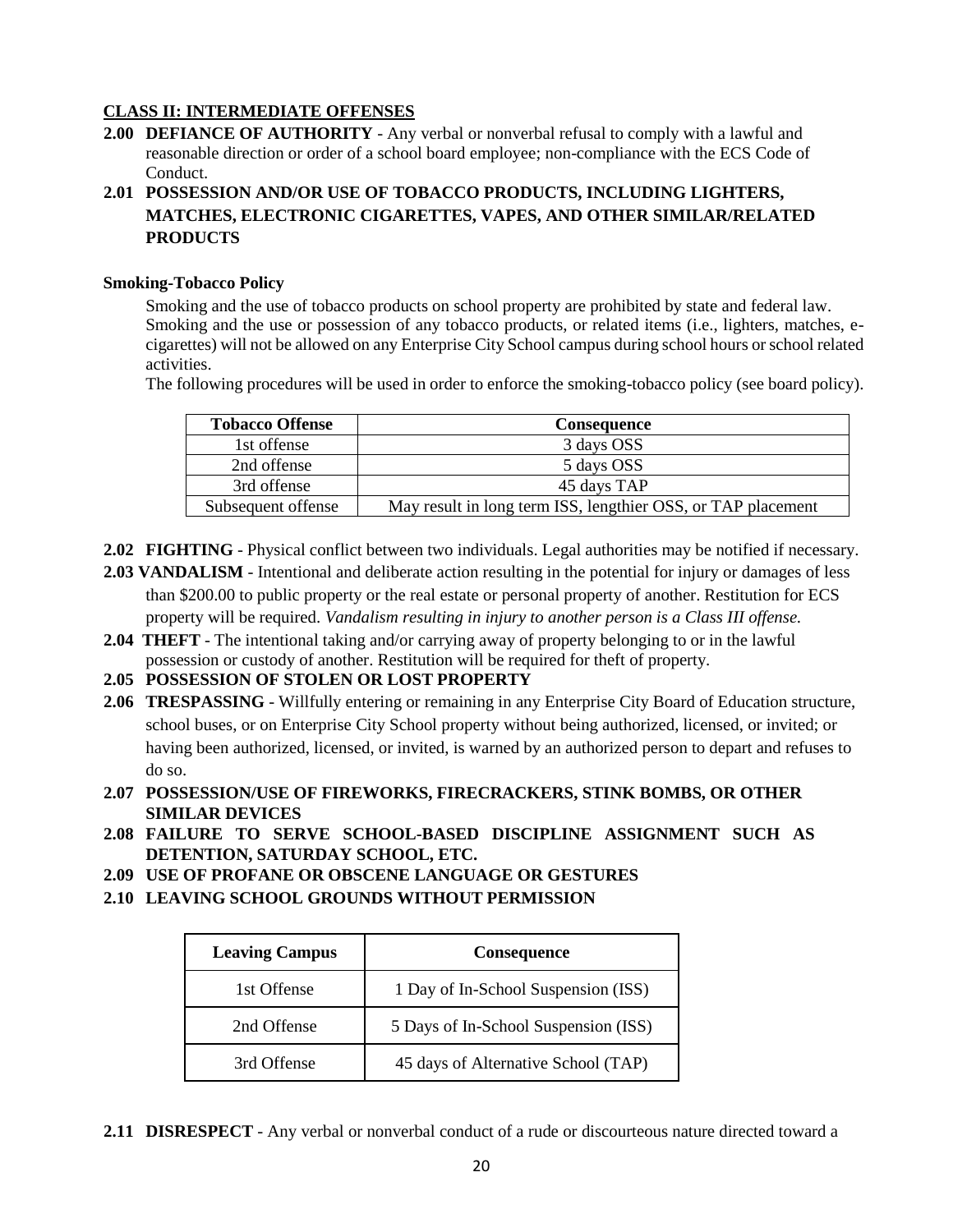school board employee or another adult at the school.

- **2.12 FALSE INFORMATION -** Intentionally providing false information to a School Board employee including giving false student information or concealment of information directly relating to school business. Intentionally providing false or misleading information or withholding information regarding a school investigation. Submitting false/forged documents, including but not limited to absence excuses, tardy slips, excuse slips, report cards, hall passes, field trip forms, notes from parents or guardians, or any other material required by the school. Forgery of medical excuses will result in a 5-day ISS assignment on the first occurrence. Doctors have the right to prosecute. Further forgeries will result in a long-term TAP assignment.
- **2.13 UNAUTHORIZED ORGANIZATION -** Participation at school or school-sponsored activities in, with or related to unapproved, prohibited or secret groups, gangs, clubs or sororities which exhibit or promote drug use, violence, criminal or disruptive behavior. Prohibited activity shall also include, but not limited to, wearing clothing or other attire which has an identifiable name or identifying sign or symbol of a gang.
- **2.14 HARASSMENT, VIOLENCE AND THREATS OF VIOLENCE, & BULLYING-** as defined in Enterprise City Board of Education Policy manual (see 6.25.2)
- **2.15 VERBAL ABUSE**  Speech or other expression which insults, degrades, demeans, or stigmatizes others.
- **2.16 THE WEARING OF CLOTHING, POSSESSION OF WRITINGS OR DRAWINGS, OR THE USE OF GESTURES OR SIGNALS WHICH INDICATE GANG AFFILIATION**
- **2.17 ANY VIOLATION OF THE TECHNOLOGY ACCEPTABLE USE AGREEMENT**
- **2.18 POSSESSION OF OBSCENE, PORNOGRAPHIC, OR SEXUALLY EXPLICIT MATERIAL**
- **2.19 ACADEMIC DISHONESTY**  Unauthorized copying or sharing another's work; using unauthorized materials on quizzes/tests, etc.; unauthorized sharing of material through the use of electronic devices is academic dishonesty. Administrator must be notified regarding all acts of academic dishonesty and will determine consequences.
- **2.20 GAMBLING -** Any participation in unauthorized games of chance or unauthorized possession of items used in games of chance
- **2.21 CLASS II BUS SAFETY INFRACTION**
- **2.22 DISRUPTIVE BEHAVIOR -** Any act which disrupts the orderly conduct of the school learning environment or a school function or poses a threat to the health, safety and/or welfare of students, staff or others.
- **2.23 ACTUAL AND INTENTIONAL PHYSICAL AGGRESSION**
- **2.24 SKIPPING -** Not reporting to school or class for a day or portion thereof.
- **2.25 MULTIPLE OR CONTINUOUS CLASS I OFFENSES –** Pattern of non-compliance with Code of Conduct
- **2.26 INCITING, PROMOTING, PUBLICIZING, OR PARTICIPATING IN A STUDENT DISORDER** – Leading, encouraging, or assisting in disruptions to the school environment that do not result in damage of private or public property or personal injury to participants or others.
- **2.27 EXCESSIVE OR REPEATED INAPPROPRIATE DISPLAY OF AFFECTION OR PHYSICAL CONTACT.**
- **2.28 ANY OTHER VIOLATION WHICH THE PRINCIPAL MAY DEEM FALLS IN THIS CLASS**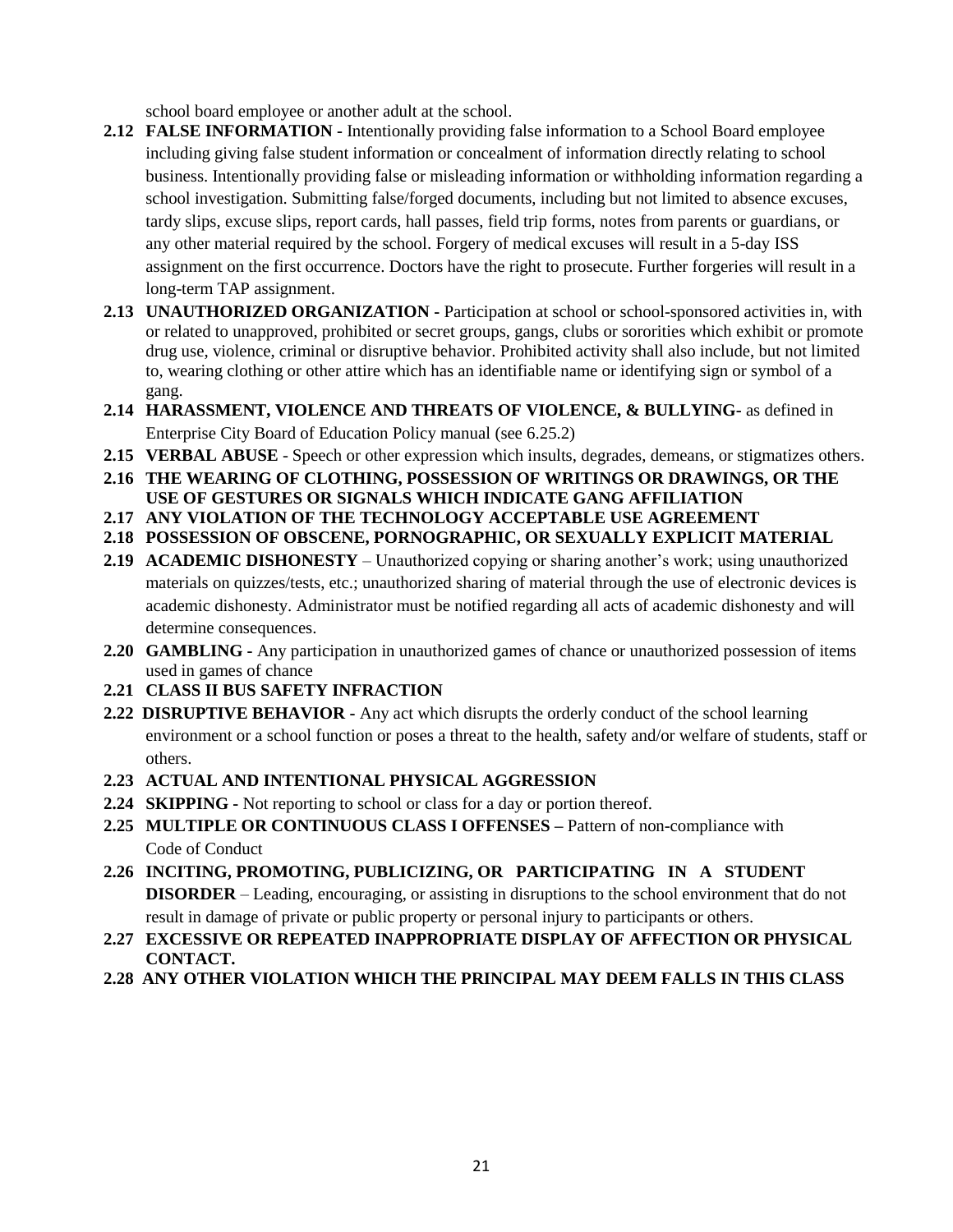**DISCIPLINARY OPTIONS DEEMED APPROPRIATE BY THE ADMINISTRATION (not ranked in order and can be combined):**

- **ADMINISTRATIVE INTERVENTION**
- **PARENT NOTIFICATION/CONFERENCE**
- **CORPORAL PUNISHMENT**
- **SUPERVISED PLAN FOR CORRECTION OF MISBEHAVIOR**
- **SUPERVISED WORK/CLEAN-UP PROGRAM**
- **REQUIRED PARENT CONFERENCE**
- **SATURDAY SCHOOL**
- **INTENSIVE SCHOOL SUPERVISION (ISS)**
- **LONG TERM ISS/ALTERNATIVE CLASS**
- **OUT OF SCHOOL SUSPENSION (OSS)**
- **EXTENDED OR PERMANENT BUS SUSPENSION**
- **RESTITUTION FOR ECS PROPERTY**
- **OTHER REASONABLE CONSEQUENCE DEEMED APPROPRIATE BY THE ADMINISTRATION**

#### **CLASS III: MAJOR OFFENSES**

**3.00 ALCOHOL** – Unauthorized possession, transfer, use or sale of alcoholic beverages; intent to use, buy, or sell alcoholic beverages; being under the influence of alcoholic beverages.

**3.01 DRUGS/DRUG PARAPHERNALIA** – Unauthorized possession, transfer, use or sale of drugs or drug paraphernalia; intent to use, buy, or sell drugs/drug paraphernalia; being under the influence of drugs. "Drugs" also includes all illegal controlled substances, synthetic drugs, prescription drugs, and over-the-counter medications. Possession of any other substance which might create a hazard to the user's health or safety or the health or safety of another including any items containing THC is prohibited.

Procedure:

- A. First offense use or possession of a controlled substance, to include alcohol, shall result in the student being assigned to a minimum of 45 days in T.A.P. (Temporary Alternative Placement) or possible expulsion. Law enforcement authorities will be notified and the student may be subject to arrest.
- B. Second offense use or possession of a controlled substance to include alcohol during a student's tenure within Enterprise City Schools shall result in a recommendation for expulsion of the offending student (under provisions of Policy Expulsion, 6.20). Law enforcement authorities will be notified and the student may be subject to arrest.
- C. First offense selling of a controlled substance to include alcohol shall result in a recommendation for expulsion of the offending student (under provisions of Policy Expulsion, 6.20). Law enforcement authorities will be notified and the student may be subject to arrest.

CODE OF ALABAMA 16-1-10, 16-1-24.1, 16-11-9, 16-12-3

- **3.02 ARSON**  The burning of any part of a building or its contents and/or other school property or the property of a person on school grounds or school buses.
- **3.03 ASSAULT UPON A SCHOOL BOARD EMPLOYEE** The intentional physical aggression, touching or striking of a school board employee against his/her will or the intentional causing of bodily harm to a school board employee.
- **3.04 ROBBERY**  Taking money or other property from a person by force and/or intimidation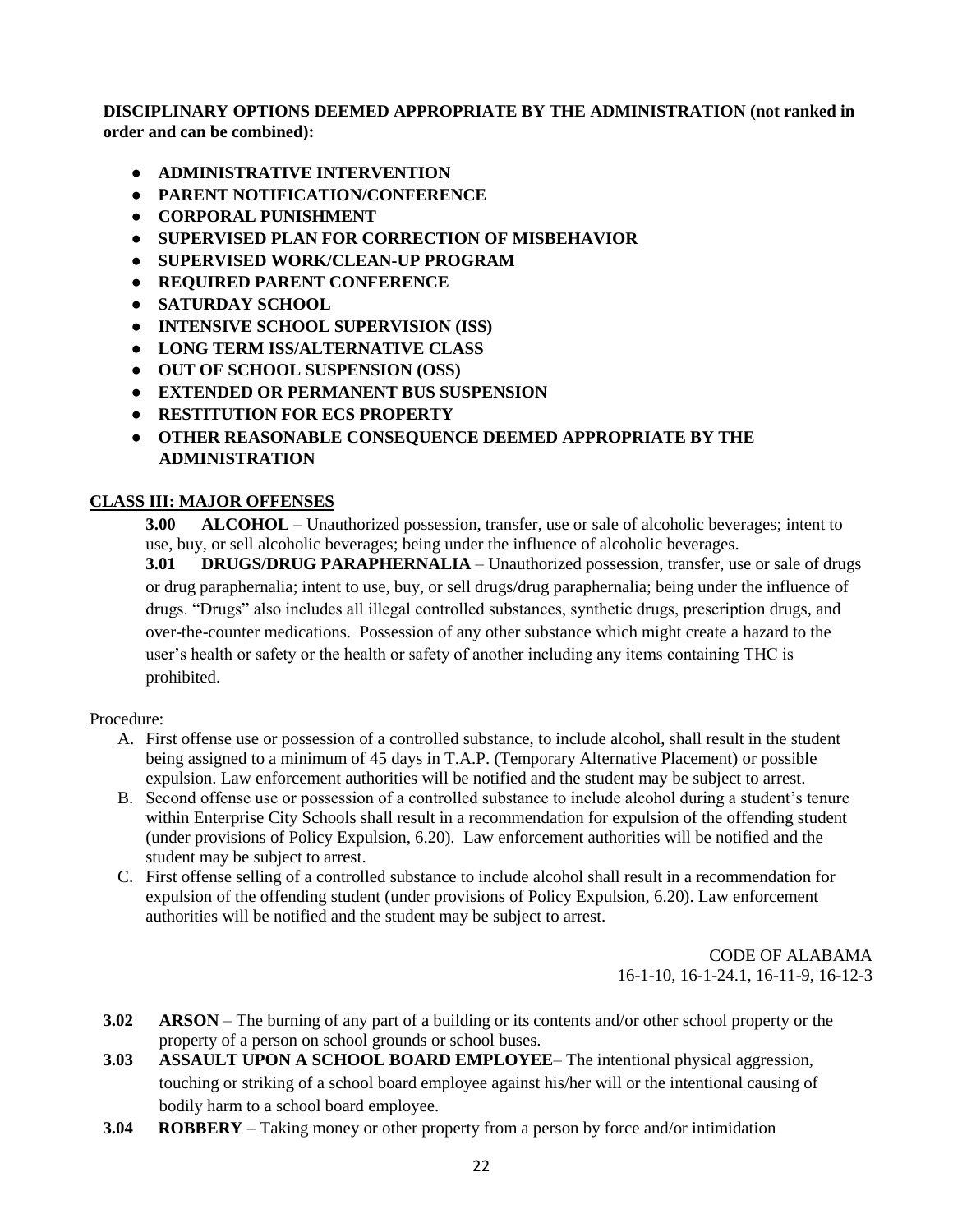**3.05 THEFT/LARCENY**– The intentional taking and/or carrying away of property belonging to or in the lawful possession or custody of another. Restitution will be required for theft/larceny. A student who is caught stealing will be suspended from school for a period of up to ten school days. Repeated offenses of stealing will result in a 45-day period in long-term TAP or recommendation for expulsion.

A person whose property is stolen may contact the police and bring charges by signing a warrant. If the property stolen belongs to the school, the administrators will contact the police and sign a warrant against the guilty person or persons.

- **3.06 AGGRAVATED MISCHIEF**  Willful and malicious injury or serious damage to public property, or to real or personal property belonging to another. Restitution will be required for ECS property.
- **3.07 ILLEGAL SCHOOL ENTRY –** Breaking, entering or remaining in a Dauphin Junior School structure or vehicles without permission or justification during the hours the premises are closed to the public.
- **3.08 POSSESSION OF FIREARMS**  Discharge, possession, transfer, or sale of any gun or any firearm or any device which will, or is designed to, or may readily be converted to expel a projectile; the frame silencer; any similar destructive device. **Using a firearm facsimile in a manner which is perceived as threatening or capable of inflicting physical harm.** A firearm is defined under the Unlawful Conduct section of the Code of Student Conduct.

*Al Code 16-1-24.3 – All City and County Boards of Education shall develop and implement local policies and procedures requiring the expulsion of students, for a period of one year, who are determined to have brought to school or have in their possession a firearm in a school building, on school grounds, on school buses, or at other school-sponsored functions…*

- **3.09 POSSESSION OR USE OF A KNIFE -** Possession of a knife including but not limited to pocket knives, switchblades, hunting knives, razor blades, or box cutters. Possession of any knife or other object which is used in a threatening manner and which is perceived by the individual being threatened as capable of inflicting physical harm. Possession of any fixed blade knives is subject to expulsion or 45 days at TAP. Any folding knives over 3" of blade length will result in 45 days at TAP. Folding knives with a blade length less than 3" will result in 5 days of ISS. Any 2<sup>nd</sup> offenses for possessions of a folding knife with a blade length less than 3" will result in 45 days of TAP. Any 3rd offense will result in the recommendation for expulsion**.**
- **3.10 POSSESSION OR USE OF PROHIBITED OBJECTS -** Possession or use of a gun, other than a firearm (including, but not limited to, a starter gun, "BB" gun, pellet gun, paintball gun/marker, or airsoft), metallic knuckles, tear gas gun, chemical weapon or device, martial arts weapon, projectile device including, but not limited to, slingshot, crossbow, Taser, or any other similar object; possession or use of any other object that can be used as a weapon or dangerous instrument.

**In reference to 3.09 and 3.10, students who bring such articles to school and/or are guilty of using or threatening the use of such articles will be subject to suspension from school for a period of up to ten school days or an expulsion recommendation as required by board policy, state and federal law (see board policy).** 

- **3.11 BOMB THREATS** Any such communication(s) which has the effect of interrupting the educational environment.
- **3.12 EXPLOSIVES**  Preparing, possessing, or igniting on School Board property, explosives (including live projectiles) which have the potential to cause bodily injury or property damage.
- **3.13 POSSESSION OF FIREARMS FACSIMILES - Discharge**, possession, transfer, or sale of any facsimile or toy-type replica of a firearm or any other item resembling a firearm.
- **3.14 SEXUAL OR LEWD ACTS** Acts of a sexual or lewd nature including, but not limited to, battery,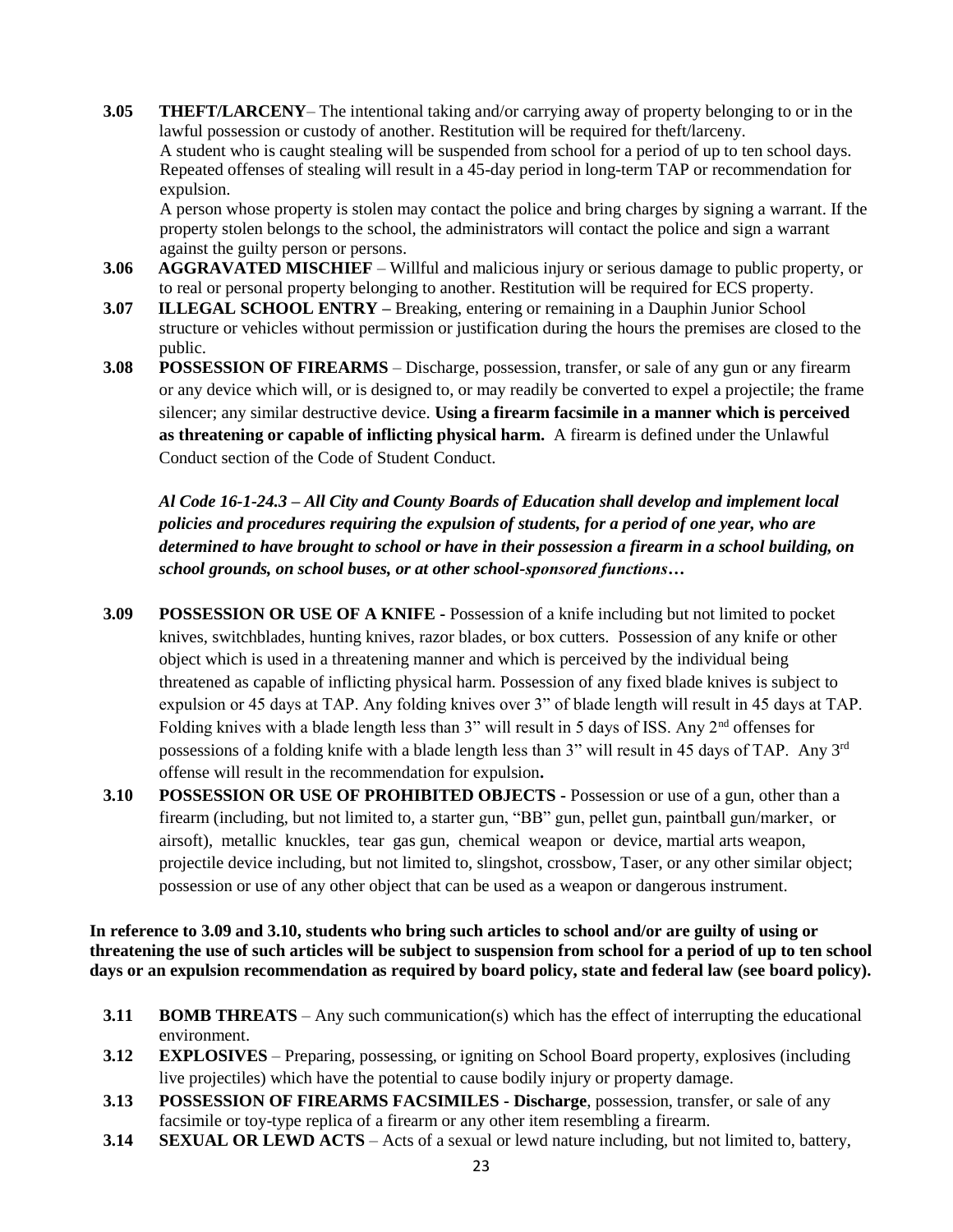intercourse, attempted rape, rape, or indecent exposure. Any sex or sexual act on camps will result in 45 days at TAP.

- **3.15 ASSAULT UPON STUDENT OR OTHER PERSON –** Intentionally striking another student or other person against the will of the other student.
- **3.16 AGGRAVATED ASSAULT**  Intentionally causing bodily harm, disability, or permanent disfigurement; use of a weapon or other instrument causing physical harm.
- **3.17 UNJUSTIFIED ACTIVATION OF A FIRE ALARM SYSTEM -** Tampering with the safety devices, alarms, and equipment will be dealt with as a disciplinary matter. Students violating and interfering with safety and emergency matters will be subject to suspension. Expulsion will be recommended in cases that are life threatening or cause property damage. Legal authorities may be notified if necessary and may result in arrest.

## **3.18 ANY OTHER OFFENSE, WHICH IS REASONABLY LIKELY TO CAUSE HARM TO PERSON OR PROPERTY OR SERIOUSLY DISRUPT THE EDUCATIONAL PROCESS.**

- **3.19 AGGRAVATED HARASSMENT, VIOLENCE AND THREATS OF VIOLENCE**  as defined in the Enterprise City School Board of Education Policy Manual (6.25)
- **3.20 THREATS TO EXTORT**  Any communication maliciously threatening an injury to the person, property or reputation of another, with the intent to extort money or any pecuniary advantage whatsoever; or with the intent to compel the person so threatened, or any other person, to do any act or refrain from doing any act against his/her will.
- **3.21 EXTORTION** Compelling someone to do an act or refrain from doing an act against his/her will.
- **3.22 INCITING, PROMOTING, PUBLICIZING, OR PARTICIPATING IN A MAJOR STUDENT DISORDER** – Leading, encouraging, or assisting in disruptions which result in destruction or damage of private or public property or personal injury to participants or others.

### **3.23 UNAUTHORIZED USE OF A COMPUTER OR COMPUTER SYSTEM WHICH RESULTS IN, BUT IS NOT LIMITED TO, THE FOLLOWING:**

- a. Unauthorized access to a computer system resulting in data modification or disclosure of restricted information.
- b. Computer usage or tampering which causes a major disruption in the educational administrative process. Student must also pay restitution for the cost of repairs.
- c. Distribution of restricted computer passwords.
- d. Unauthorized access to computer sites.
- e. Other computer violations as defined by the school administration. *(*See *Acceptable Use Agreement)*
- **3.24 REFUSAL BY STUDENTS TO HONOR THE REASONABLE REQUEST MADE BY BOARD EMPLOYEES OR DESIGNEES**
- **3.25 LIGHTING OR OTHERWISE DISCHARGING FIREWORKS, FIRECRACKERS, OR ACTIVATING STINK BOMBS, OR OTHER SIMILAR DEVICES**
- **3.26 DIRECTING OBSCENE OR PROFANE LANGUAGE OR GESTURES TOWARD A SCHOOL BOARD EMPLOYEE OR ANY OTHER ADULT AT THE SCHOOL**
- **3.27 HAZING AT SCHOOL OR AT SCHOOL SANCTIONED EVENTS, WHICH IS DEFINED AS FOLLOWS:**
	- a. Any willful action taken or situation created which recklessly or intentionally endangers the mental or physical health of any student.
	- b. Any willful act by any person alone or acting with others in striking, beating, bruising, or maiming; or seriously offering, threatening, or attempting to strike, beat, bruise or maim or to do or seriously offer, threaten or attempt to do physical violence to any student of any educational institution or any assault upon any such student made for the purpose of committing any of the acts or producing any of the results to such student as defined herein.

## **3.28 DISPLAY OR DISTRIBUTION OF OBSCENE, PORNOGRAPHIC, OR SEXUALLY**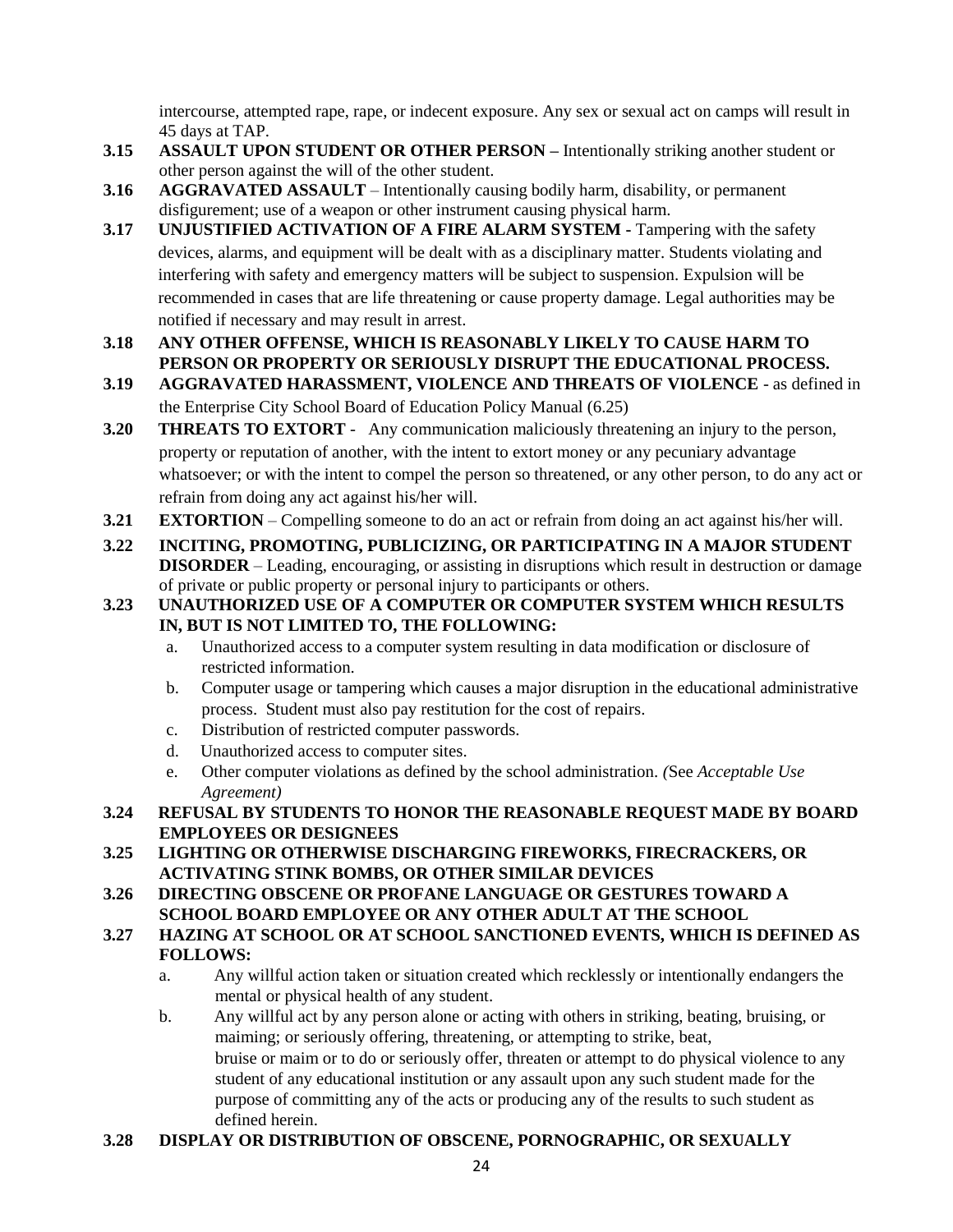**EXPLICIT MATERIAL –** Including having this material visible where others can intentionally or unintentionally see it.

- **3.29 IMITATION CONTROLLED SUBSTANCES**  Unauthorized possession, transfer, use or sale of a substance other than a drug, which, by dosage unit, appearance (including color, size, shape, and markings), and/or by representations made, would lead a reasonable person to believe that the substance is a controlled substance.
- **3.30 CLASS 3 BUS SAFETY INFRACTION - ANY ACT ON A SCHOOL BUS THAT HAS THE POTENTIAL TO CAUSE HARM TO THE PASSENGERS, DRIVER, OR PROPERTY SURROUNDING THE BUS**
- **3.31 MULTIPLE/ CONTINUOUS CLASS II OFFENSES**
- **3.32 SEXUAL HARASSMENT INCLUDING, BUT NOT LIMITED TO THE FOLLOWING: OFFENSIVE TOUCHING WITH SEXUAL CONNOTATIONS, WRITTEN OR VERBAL PROPOSITIONS ENGAGEMENT IN SEXUAL ACTS, USE OF OBSCENE MANIFESTATIONS (VERBAL, WRITTEN, GESTURE) TOWARD ANOTHER PERSON**
- **3.33 CONTINUED ACTIVITIES THAT INDICATE GANG INVOLVEMENT AND WHICH CAUSE DISRUPTION ON THE SCHOOL CAMPUS, THE SCHOOL BUS, AND/OR SCHOOL-SPONSORED ACTIVITIES**
- **3.34 FIGHTING**  Serious physical conflict between at least two individuals where one or more individuals sustains injury and/or causes serious disruption to the school environment (See 3.15, 3.16, 3.22.)
- **3.35 PROVIDING FALSE INFORMATION OR WITHHOLDING INFORMATION THAT SERIOUSLY COMPROMISES A SCHOOL INVESTIGATION AND/OR HAS THE POTENTIAL TO COMPROMISE THE SAFETY OF ANOTHER INDIVIDUAL.** Intentionally providing false information including, but not limited to forgery of parents/guardians' names, changing grades, forging notes, medical excuses, passes, or any type form will result in disciplinary action.
- **3.36 USE OF A DEVICE FOR THE PURPOSE OF HARASSMENT/BULLYING CONDUCTED THAT DISRUPTS THE SCHOOL ENVIRONMENT (videoing of fights, sending messages or inappropriate pictures of students, etc.)**
	- **1 st Offense- 3 Days Out of School Suspension**
	- **2 nd Offense- 5 Days Out of School Suspension**
	- **3 rd Offense- 45 Days at TAP**
- **3.37 ANY OTHER VIOLATION WHICH THE PRINCIPAL MAY DEEM REASONABLY FALLS IN THIS CLASS**

**DISCIPLINARY OPTIONS DEEMED APPROPRIATE BY THE ADMINISTRATION (not ranked in order and can combined)** 

**REQUIRED FOR ALL CLASS III DISPOSITIONS –Parent/Guardian notification and face-to-face parent/guardian conference in addition to one or more of the following dispositions:**

- **OUT OF SCHOOL SUSPENSION (OSS)**
- **ALTERNATIVE SCHOOL PLACEMENT (TAP)**
- **RECOMMENDATION FOR LONG TERM OUT OF SCHOOL SUSPENSION**
- **RECOMMENDATION FOR EXPULSION**
- **PERMANENT REMOVAL FROM SCHOOL BUS**
- **RESTITUTION FOR ECS PROPERTY - in addition to other consequence(s)**
- **REVOCATION OF SCHOOL-RELATED ACTIVITIES/EVENTS**
- **OTHER REASONABLE CONSEQUENCE DEEMED APPROPRIATE BY THE ADMINISTRATION (i.e. contact the authorities)**
- **\*Mandatory Temporary Alternative Placement and/or recommendation for Expulsion**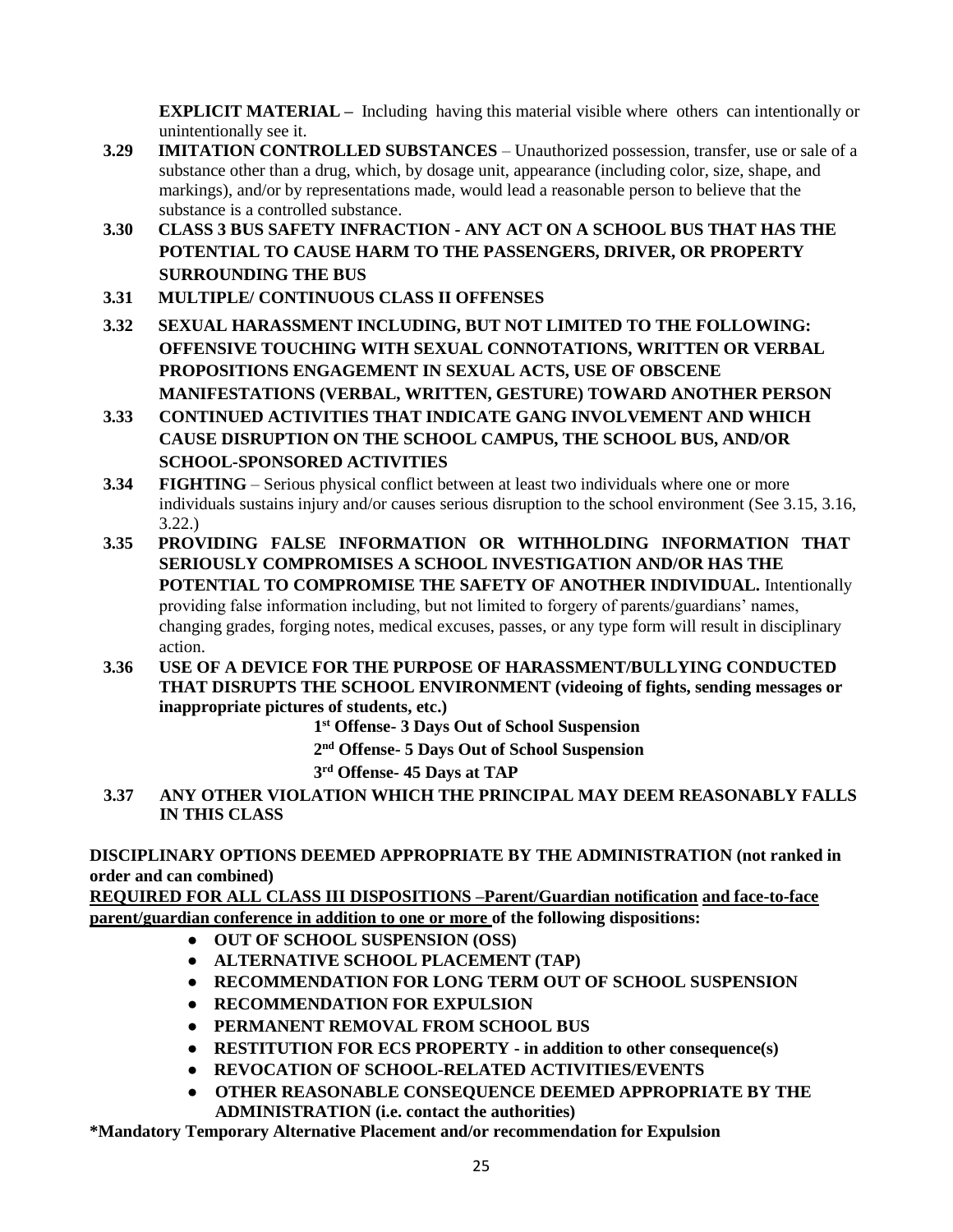#### **STUDENT DRUG TESTING**

The Board reserves the right to require any student who participates in extracurricular competitive programs or activities to submit to sobriety tests or screening for illegal drugs or controlled substances prior to, during, or following a competitive event, practice, competition, or at any other time while the student is under the supervision of the school system. Such testing or screening may also be performed whenever a school official observes or is made aware of circumstances that provide reasonable suspicion or belief that the student has used alcohol, illegal drugs, or other substances in violation of the Board's substance abuse policies. All such testing or screening will be performed in accordance with local, state and federal laws and procedures that are developed by the Superintendent for approval by the Board. See Board Policy 6.24.

## **DISCIPLINE AND STUDENTS WITH DISABILITIES**

Students with disabilities, as defined by I.D.E.A. and the Americans with Disabilities Act, shall be subject to imposition of reasonable disciplinary measures in maintaining order and harmony and in providing an atmosphere conducive to learning for all students. However, disciplinary decisions affecting disabled students shall be made with reference to and in compliance with state and federal laws, rules, and regulations governing disciplinary practices and procedures. The following factors shall also be considered in determining disciplinary measures for students with disabilities:

- a. the nature of the student's disabling condition and the appropriateness of the discipline contemplated in light of that condition;
- b. the student's Individual Education Program (IEP);
- c. the cause or causes of the disciplinary problem;
- d. the disciplinary history of the student;
- e. the student's behavior intervention plan, if applicable;
- f. the availability and advisability of alternative disciplinary responses to traditional ones;
- g. recommendations, if any, from teachers and appropriate special education staff;
- h. environmental and other circumstances ordinarily taken into account in determining appropriate discipline for non-disabled students.

## **THREAT ASSESSMENT PROTOCOL**

The purpose of this protocol is to establish a procedure for members of the Enterprise School System and community to work together to recognize and assess threats of violence in a school setting and, if possible, to prevent acts of violence from occurring. The protocol is intended to help school administrators and law enforcement officials identify credible threats of violence, establish procedures for addressing them, and develop guidelines for follow-up once a threat has occurred.

**Threatened Act of Violence:** Any threat or action that suggests the possibility that serious physical injury or death may be caused to another.

**Procedure:** The following procedure is separated into several sections to highlight the responsibilities of different members of the school community.

- 1. Any student, parent or guardian, or school staff member, upon receiving information that a person is threatening to commit an act of violence, shall:
	- Assume the threat is serious:
	- Immediately report the threat to a school administrator or law enforcement officer;
	- Take measures to preserve the evidence;
	- Be available and cooperative in providing a statement of information, with the understanding that the information source will remain anonymous to the greatest extent possible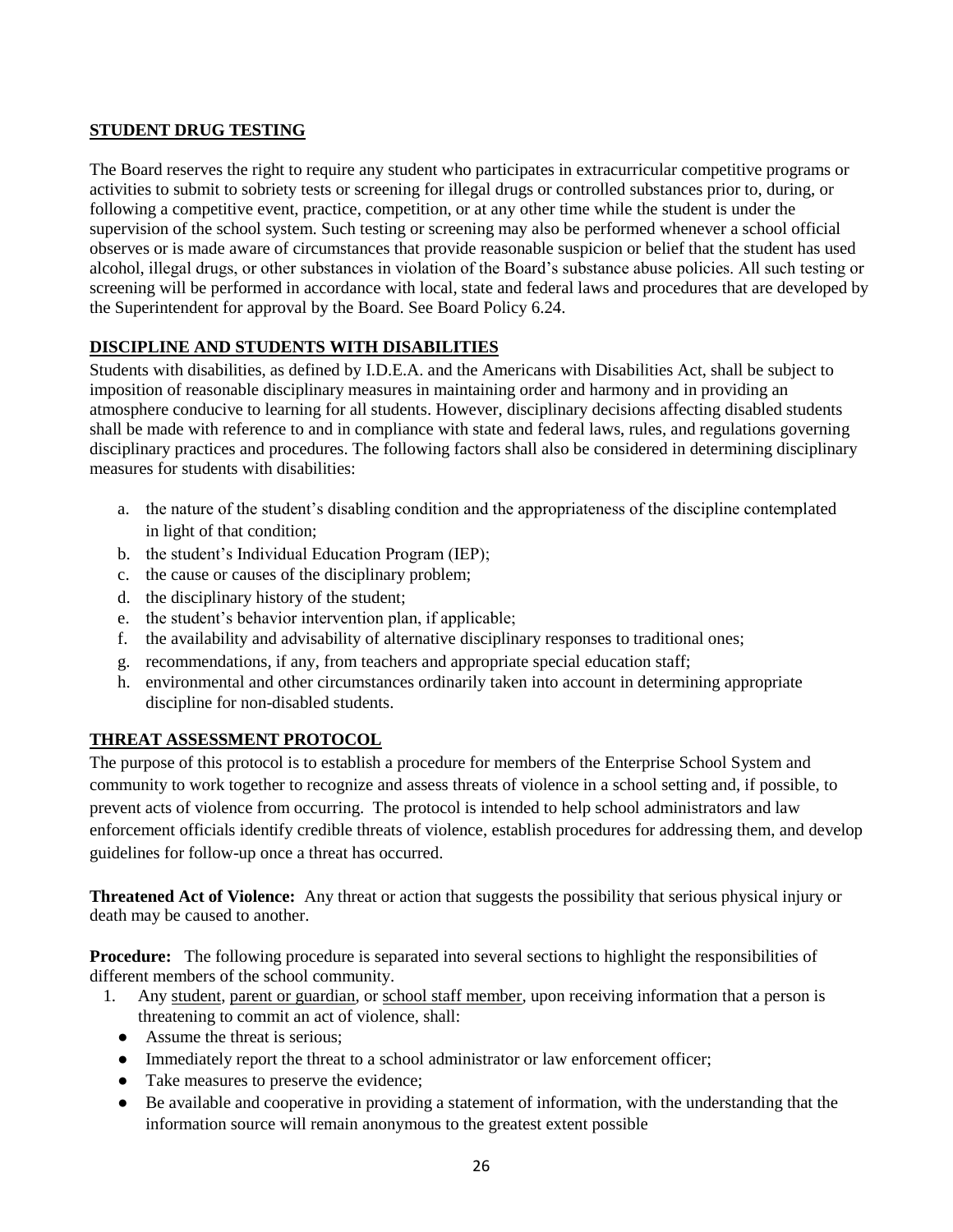- 2. Any school administrator, upon receiving information that a person is threatening to commit an act of violence, shall:
	- Assume the threat is serious
	- Arrange for threat assessment interviews to be conducted
- 3. The SRO/police officer, upon receiving information that a person is threatening to commit an act of violence or upon notification from a school administrator that a threat to commit an act of violence has occurred, shall:
	- Assume the threat is serious:
	- Immediately notify a school administrator and provide complete information;
	- Work with the school administrator to make arrangements for the threat assessment interviews to be completed.

### **Threat Assessment Interviews**

The primary purpose of the interviews is to engage in an assessment of the available information in an attempt to determine the veracity of the threat in order to decide what level of follow-up action is needed and appropriate.

- The school administrator will make arrangements for the threat assessment interview to be conducted at the time of the threat or as closely to the time of the threat as possible.
- Administrators will work with law enforcement personnel to determine an appropriate time to conduct the assessment if law enforcement determines there is need/cause for immediate removal of a student from the school campus.

Once the assessment is complete, the SRO/police officer and school administrator shall convene privately to discuss the threat and consider options for further assessment and follow up action. If the result of the threat assessment indicates that the threat is credible, school administrators and the SRO will follow standard procedures regarding disciplinary actions for the student, notification of the parent, etc. Enterprise City Schools will cooperate with law enforcement and diligently seek criminal prosecution for any incident involving threats of violence.

If the result of the threat assessment indicates that the threat is not credible, the school administrator will determine if any further action is necessary and contact the parents/guardians of the students involved in the incident.

#### **RESTRAINT & SECLUSION NOTIFICATION AND PROCEDURES**

Procedures for Implementing Alabama Rule Seclusion and Restraint of all Students.

The Enterprise City Board of Education requires that all schools and programs within the school system comply with the State Board of Education Rule §290-3-1-.02(l)(f) in the Alabama Code regarding "seclusion" or "restraint", as those terms are defined within the rule.

1. Definitions from Alabama Code:

**Chemical Restraint** refers to any medication that is used to control violent physical behavior or restrict the student's freedom of movement that is not a prescribed treatment for the student.

**Physical Restraint** is direct physical contact from an adult that prevents or significantly restricts a student's movement. The term "physical restraint" does not include mechanical restraint or chemical restraint. Additionally, physical restraint does not include: providing limited physical contact and/or redirection to promote student safety or prevent self- injurious behavior, providing physical guidance or prompting when teaching a skill, redirecting attention, providing guidance to a location, providing comfort, or providing limited physical contact as reasonably needed to prevent imminent destruction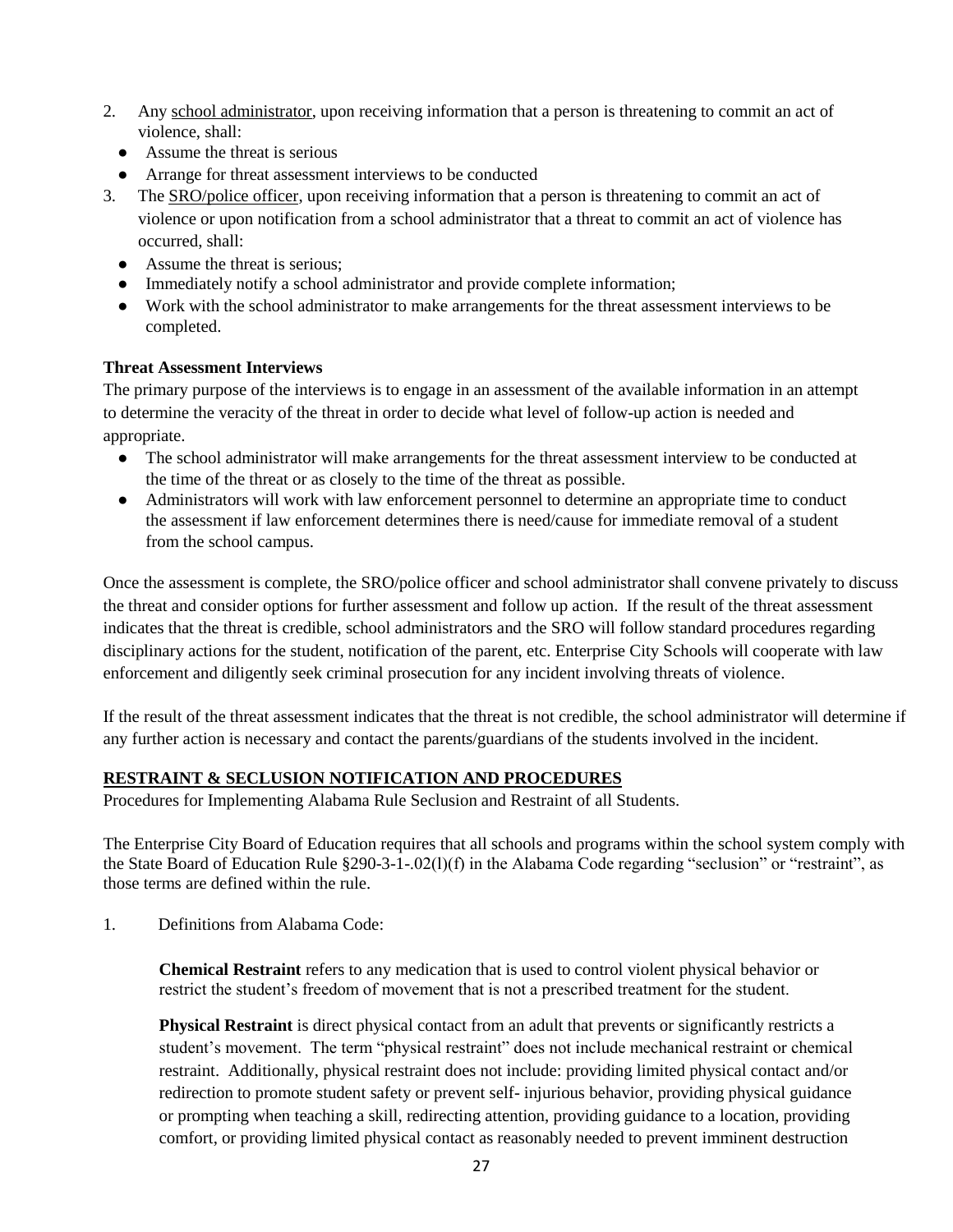to school or another person's property.

Physical Restraint that restricts the flow of air to the student's lungs, including any method (facedown, face-up, or on your side) of physical restraint in which physical pressure is applied to the student's body that restricts the flow of air into the student's lungs, is prohibited in Alabama public schools and educational programs.

**Mechanical Restraint**, the use of any device or material attached to or adjacent to a student's body that is intended to restrict the normal freedom of movement and which cannot be easily removed by the student, is prohibited. The term does not include an adaptive or protective device recommended by a physician or therapist when used as recommended by the physician or therapist to promote normative body positioning and physical functioning and/or to prevent self-injurious behavior. The term also does not include seatbelts and other safety equipment when used to secure students during transportation.

**Seclusion**, a procedure that isolates and confines the student in a separate, locked area until he or she is no longer an immediate danger to himself/herself or others, is prohibited. The seclusion occurs in a specifically constructed or designated room or space that is physically isolated from common areas and from which the student is physically prevented from leaving. Seclusion does not include situations in which a staff member trained in the use of de-escalation techniques or restraint is physically present in the same unlocked room as the student, time-out as defined below, in-school suspension, detention, or a student-requested break in a different location in the room or in a separate room.

**Time-out** refers to a behavioral intervention in which the student is temporarily removed from the learning activity. Time-out is appropriately used when: (1) The non-locking setting used for time-out is appropriately lighted, ventilated, and heated or cooled; (2) The duration of the time-out is reasonable in light of the purpose of the time-out and the age of the student, but should not exceed 45 minutes per time-out; (3) The student is reasonably monitored by an attending adult who is in reasonable physical proximity of the student and his sight of the student while in time-out; and (4) The time-out space is free of objects that unreasonably expose the student or others to harm.

- 2. Requirements of the Seclusion and Restraint Rule:
	- The use of physical restraint is prohibited in Alabama public schools and educational programs **except**  in those situations in which the student is an immediate danger to himself or others and the student is not responsive to less intensive behavioral interventions including verbal directives or other de-escalation techniques. Notwithstanding the foregoing, physical restraint is prohibited in Alabama public schools and educational programs when used as a form of discipline or punishment or as a means to obtain compliance.
	- All physical restraint must be immediately terminated when the student is no longer an immediate danger to himself or others or if the student is observed to be in severe distress.

#### **SEARCHES**

#### **Search of Property**

Any school property, including electronic devices, desks, lockers, etc. may be searched by school administrators or designee at any time during the school day or during any school-sponsored function or event. These visits may be unannounced to anyone except the local Superintendent and building principal. Students' property such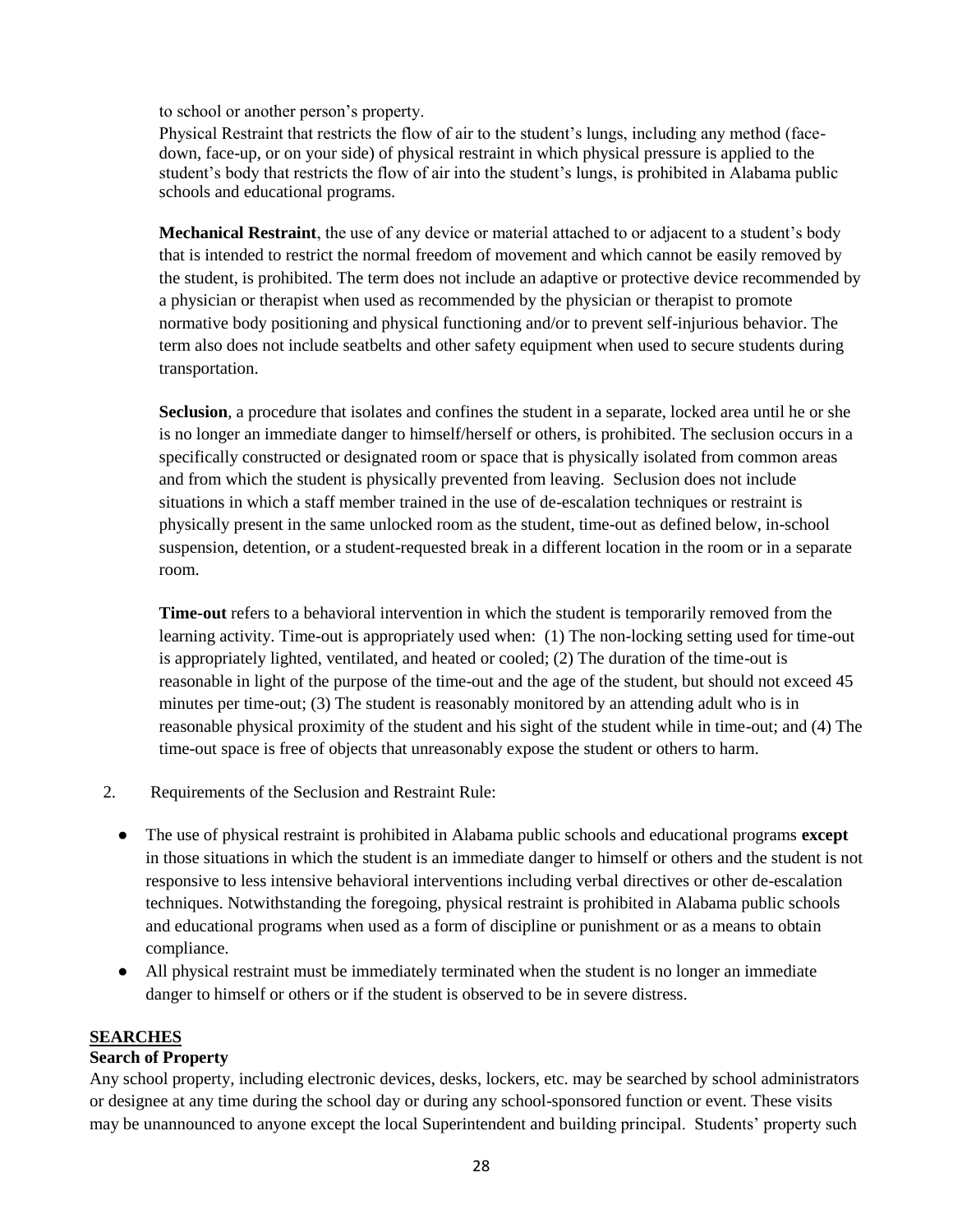as backpacks, handbags, automobiles, electronic devices, etc., may be entered and searched by school administrators/designee whenever there is reasonable belief that some substance or material is contained therein which is illegal, harmful to the safety of students, or significantly disruptive to the overall discipline of the school or is evidence of a crime or violation of this code. Any items which are specifically prohibited by law or by Board policy may be impounded by school administrators/designee. Such prohibited items shall include, but not be limited to, the following: (1) knives of any size or type, including pocket knives, (2) other weapons, (3) tobacco, (4) drugs or drug paraphernalia of any sort, (5) alcoholic beverages, (6) pornographic material, (7) property that is alleged to belong to another party, and (8) improperly utilized electronic devices (i.e., phones, iPads, etc.).

Law enforcement agencies are allowed to make periodic, unannounced visits to any local school for the purpose of detecting the presence of illegal drugs or other justifiable reasons.

#### **Use of Trained Police Dogs and Metal Detectors**

School officials have the legal authority to use metal detectors and trained police dogs to enforce School Board policies or school rules relating to searches, drugs, weapons, explosives, and other lethal objects that are not permitted at school and school-related activities.

#### **Search of a Student's Person**

When reasonable suspicion exists, an administrator or designee has the authority to conduct a search of a student's person, including the check of coats, jackets, and other outerwear, shirt and pants pockets, purses and wallets, shoes, caps and hats, and other such items. An appropriate law enforcement officer may be called to conduct the search of a student's person when an administrator has reasonable suspicion that the student is in possession of contraband, other items harmful to the health and safety of students and staff, or evidence of a crime or a violation of this code. The search shall be conducted in private by the police officer and in the presence of a school administrator or by a school administrator with another school employee present. Should items which are illegal or contrary to Board policy be found, the board's discipline process will be followed. Failure to submit to a reasonable search may result in further disciplinary action to include recommendation for expulsion.

#### **UNLAWFUL CONDUCT**

Misconduct which violates local, state, or federal laws and which occurs at school, on a school bus, or at a school-sponsored activity may result in notification of the appropriate law enforcement agency. The Board reserves the right to file charges and to prosecute students engaged in conduct which violates local, state, or federal laws. If a student is arrested and charged with a felony or with a drug, alcohol, or weapons related misdemeanor, the school's disciplinary procedure, up to and including expulsion, may be implemented. This applies even when the incident leading to the arrest is not school-related.

Unless otherwise modified in connection with Alabama Code 16-1-24.3, the Superintendent will recommend expulsion of students, for a period of one year, who are determined to have brought to school or have in their possession a firearm in a school building, on school grounds, on school buses, or at other school-sponsored functions.

*Firearms*, as defined by Alabama State Department of Education Prevention and Support Services, is as follows: A firearm is any weapon (including a starter gun) which will, is designed to, or may readily be converted to expel a projectile by the action of an explosive; the frame or receiver of any such weapons, any firearm muffler, or firearm silencer, any destructive device; or any machine gun. A destructive device is any bomb, grenade, mine, rocket, missile, pipe bomb, or similar device containing some type of explosive that is designed to explode and is capable of causing bodily harm or property damage. This includes firearms of any kind (loaded or unloaded). Also included to but is not limited to: hand, zip, pistol, rifle, shotgun, starter gun, flare gun.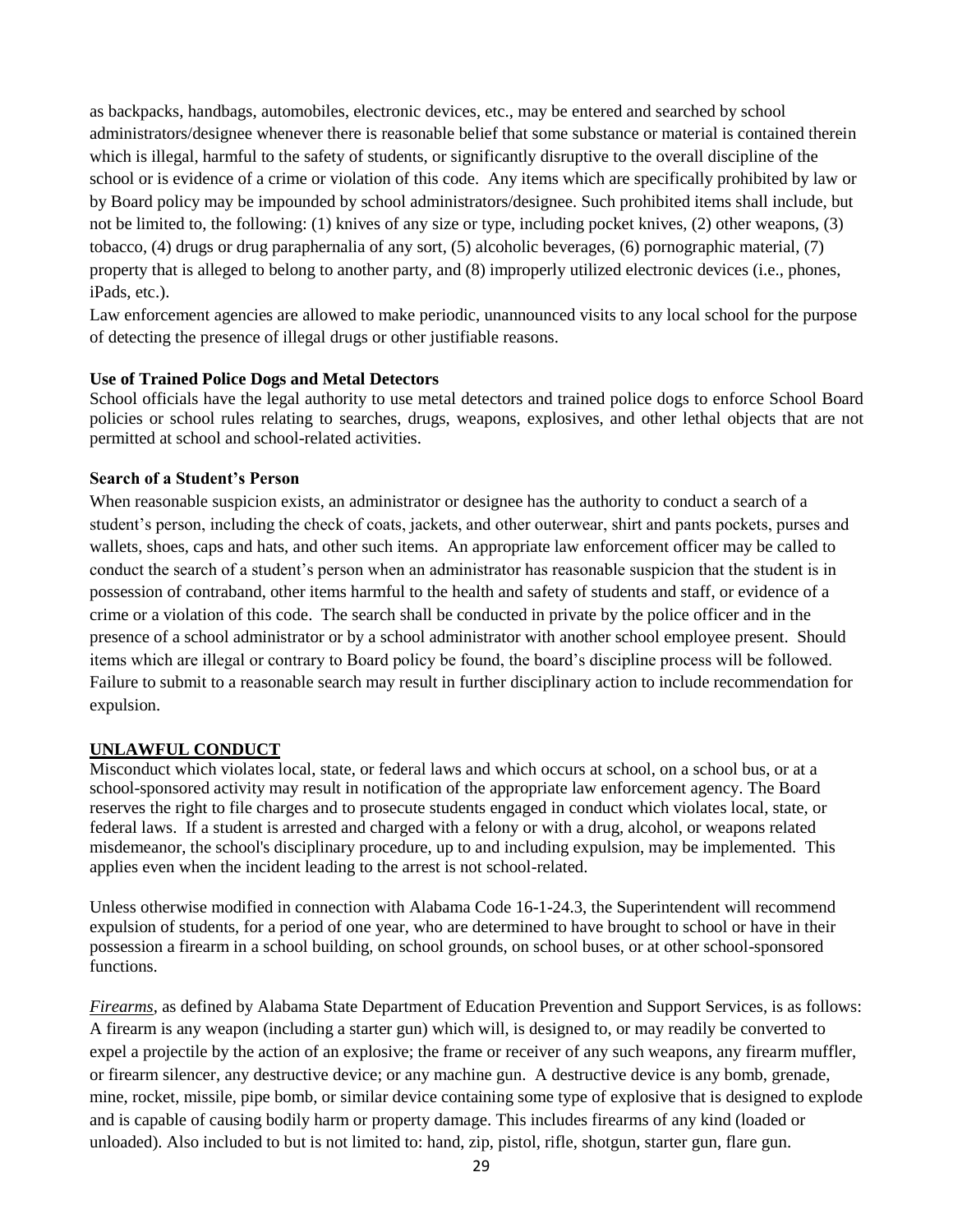#### **CORPORAL PUNISHMENT**

The ECS Board allows reasonable corporal punishment of students under the following terms and conditions: as a disciplinary measure, with due regard for the age and physical condition of the student, without excessive force that would produce external mental anguish upon a student. Corporal punishment will be administered by system administrators in the presence of another adult professional school system employee. Corporal punishment should not be administered in the presence of another student. Parent/guardian must be contacted for approval prior to administering corporal punishment. Parents may opt out of corporal punishment as a form of discipline (Board Policy 6.17)

#### **DISCIPLINE CONSEQUENCES APPLIED**

Students who withdraw from Enterprise City Schools while under review for a Class II or Class III offense will assume this review should he/she choose to re-enter any Enterprise City school in the future. Upon re-entry to any Enterprise City, pending disciplinary consequences will be enforced.

If a student with pending disciplinary action transfers into an Enterprise City school after making a bonafide move, the recommendation for disciplinary actions from the former school will be applied at the discretion of the hearing officer and local school administration.

#### **DRESS CODE**

The Enterprise City Board of Education recognizes the effect which student dress and grooming have upon student behavior and commitment to learning. It further recognizes the role of parents in assisting their children in making appropriate choices regarding clothing, accessories, and personal appearance. In order to maintain an atmosphere conducive to learning, the Board requires that all students exercise good taste with regard to their personal appearance. **Attire considered disruptive or that seriously distracts from the learning environment or that could present a health or safety problem is not appropriate. At any time, administration has the authority to limit or adjust what can be worn.**

With this in mind, the following rules concerning dress and grooming are mandatory for all students attending Enterprise City Schools. Students who fail to follow these rules will be subject to disciplinary action.

- 1. Any clothing, appearance, or personal hygiene and grooming practice that draws an inordinate amount of attention to the individual student is considered inappropriate for school. The dress and/or grooming style of any student must not interfere with the educational process of any Enterprise City School.
- 2. Students are to wear clothing in the manner it was designed to be worn, i.e., clothing worn backward or inside-out, is not allowed. Specifically, pants, worn too low (lowriders), too long, or excessively large or tight are not permitted. All pants (including shorts and skirts) will be worn at the natural waist level.
- 3. Students are not to wear clothing that reveals the body in an inappropriate manner. (Examples: clothing which is form fitting, too tight, too short, bare at the midriff when arms are fully extended above the students' head, bare at the sides, sun dresses, "spaghetti strap" type tops, off-the-shoulder tops, tank tops, razor-back tops, low-cut front or backless tops, sheer or see-through clothing, etc.). Undergarments should be worn in an appropriate manner and should not be visible. All straps on female tops must be a minimum of 2 inches wide. Sleeveless shirts or tops for male students are prohibited. Pajama style pants are not allowed.
- 4. Leggings (including those with sheer cutouts) are not considered pants and must be covered with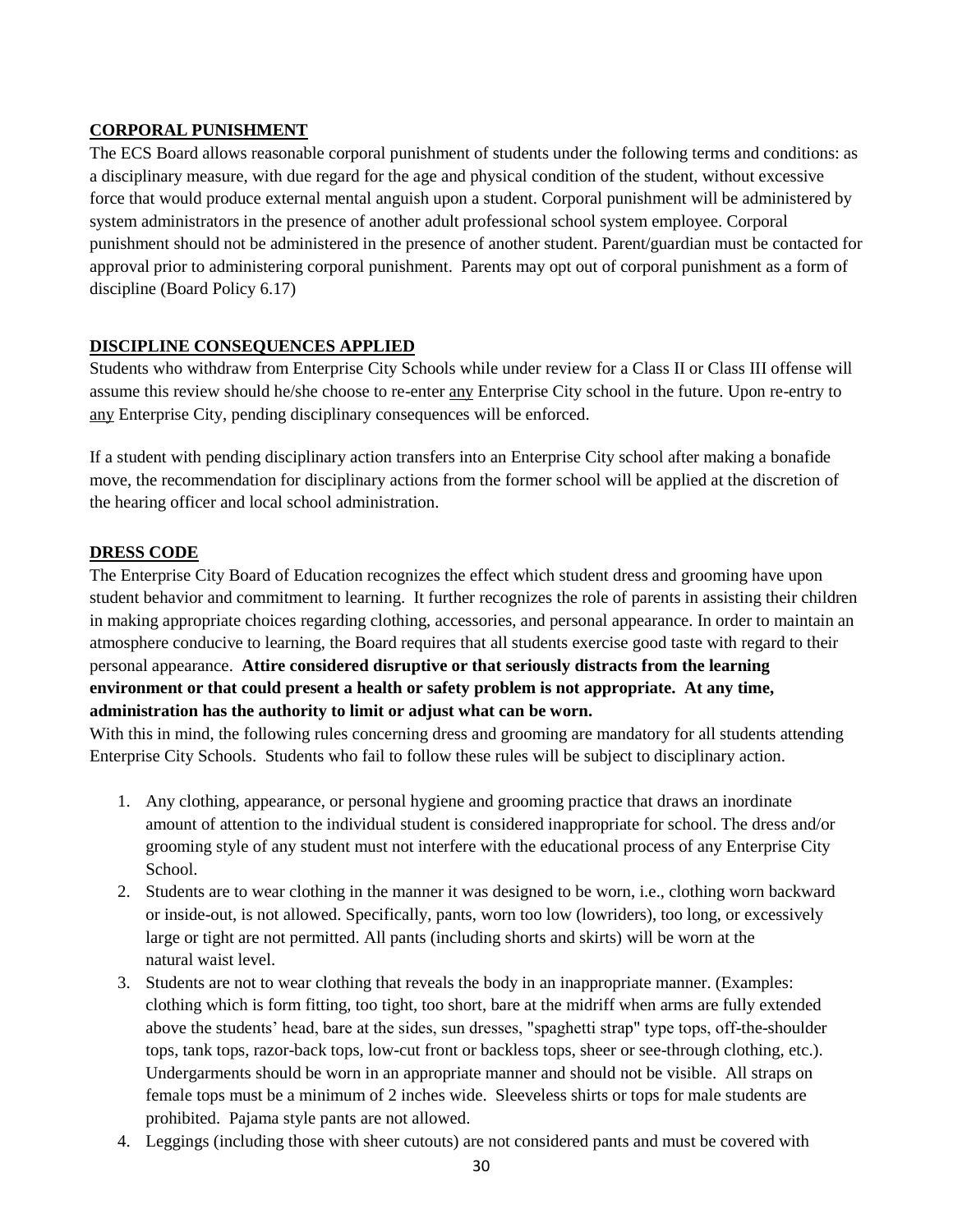appropriate clothing that completely covers the buttox and extends to the length of the longest fingertip.

- 5. Holes in jeans/pants must be covered if above the longest fingertip, or students must wear leggings underneath.
- 6. Length of shorts, dresses, skirts, etc., is required to be to the length of the longest fingertip when a student is standing. Students may wear athletic shorts that are shorter than fingertip length only if leggings are worn underneath the shorts.
- 7. Students are not to wear jewelry, ornaments, or accessories which distract from the learning environment or may pose a safety risk/hazard (ex. excessively large, noisy jewelry and/or belts). Facial and/or tongue jewelry is not allowed for males or females. No decorative dental appliances (whether permanent or temporary) or decorative contact lenses will be allowed.
- 8. T-shirts or any other type clothing or personal item bearing a reference to alcoholic beverages, tobacco products, drugs, drug-related slogans, and/or any other wording, drawing, pictures, etc., which in any way can be interpreted as being "off-color," suggestive, obscene, or offensive, or relating to death, the occult, Satanism, etc. are not permitted.
- 9. Clothing and/or accessories which are disruptive or distracting to the learning environment or which identifies a student as being a member of a gang or any subversive or unlawful organization will not be allowed.
- 10. For safety reasons, pants, shorts, and skirt pockets must be visible. Shirttails or tops that extend below the natural pocket level must be tucked into pants, shorts, or skirts.
- 11. During the school day, students are not to wear caps, hats, bandannas, sunglasses (unless prescribed by a physician), or other inappropriate headwear (ex. Hoodie pulled up over head, ski hat, etc.) which completely covers the head.
- 12. Outerwear (coats, gloves, etc.) are not to be worn in the building during normal school time (Unless temperature or individual medical problems dictate this to be appropriate).
- 13. All students are required to wear their hair in such a manner that it is not considered unkempt, unclean, or impairing vision. Hair design, color, or style which causes disruption to the learning process or that can be associated with gang membership is unacceptable. Hair cannot obscure the student's face. Combs, hair picks, hair socks, or curlers are not allowed to be worn.
- 14. Students are not to wear heavy metal chains, metal spiked apparel, or accessories, etc.
- 15. Students are required to wear appropriate shoes to school at all times. Boots with chains, steel toes, or other metal reinforcement or decorations are not allowed. Bedroom shoes/house slippers are not allowed. As deemed by administration, unusual shoes that cause or may potentially cause a distraction are not permitted.

| Discipline for Dress Code Violations |                                           |  |
|--------------------------------------|-------------------------------------------|--|
| <b>Dress Violation</b>               | Consequence                               |  |
| *1st Offense                         | Warning. Take up caps, earrings, etc.     |  |
| 2nd Offense                          | 2 licks or 2 hours detention after school |  |
| 3rd Offense                          | 3 licks or 3 hours detention after school |  |
| 4th Offense                          | $ISS - 1 day$                             |  |
| 5th Offense                          | $ISS - 2 days$                            |  |
| <b>Additional Offenses</b>           | Additional days in ISS, OSS, or AP        |  |

| Discipline for Dress Code Violations |  |  |
|--------------------------------------|--|--|
|                                      |  |  |

**Students will be sent home when corrections cannot be made at school. Time missed from class for corrections will be coded UA.**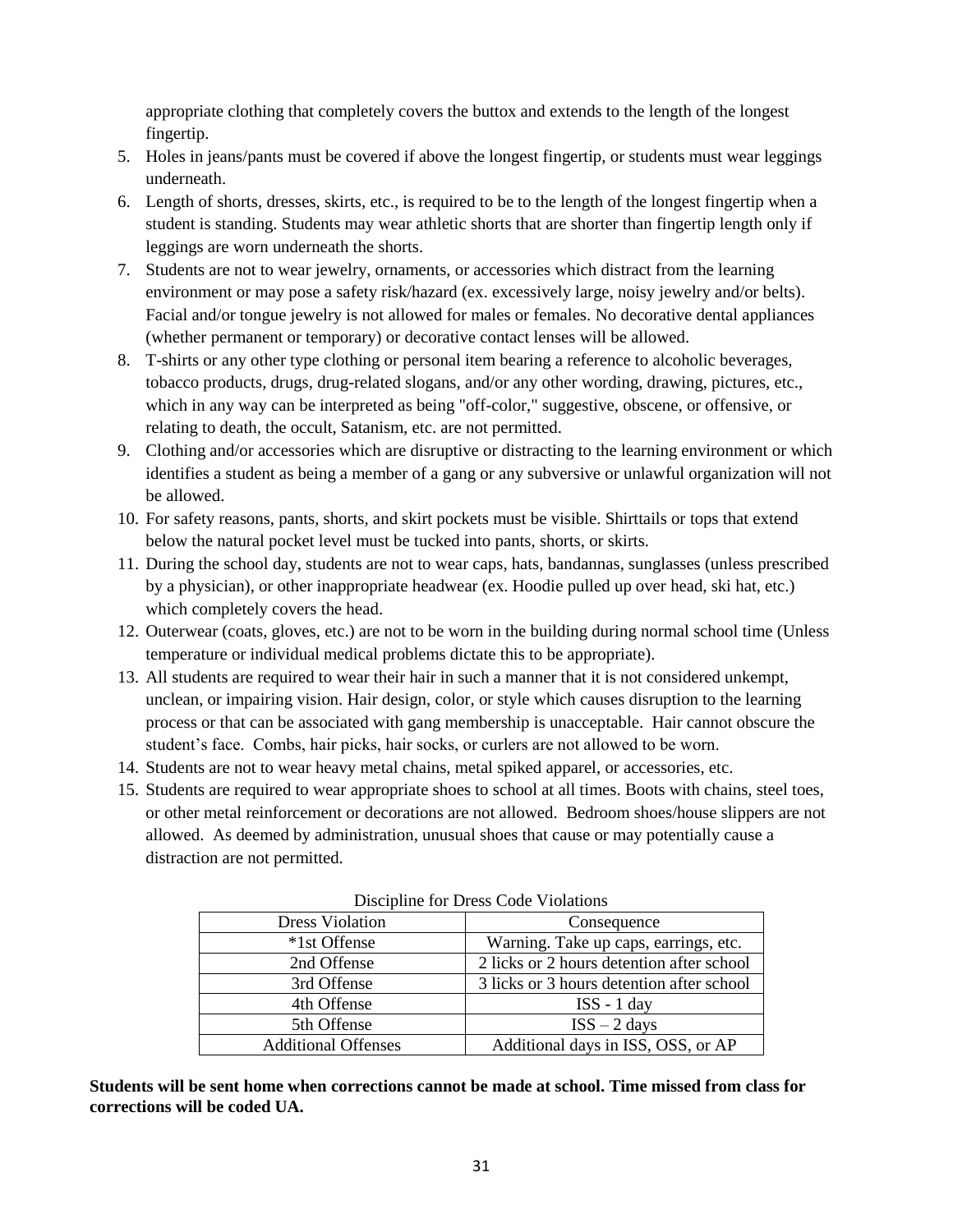#### **Student Related Organizations**

While they are on school property or at any school sponsored events of Dauphin Junior High School, students are prohibited from participating in and/or recruiting membership for any club or organization, which has not been approved through the principal's office. Only approved school organizations may wear club insignias, logos, clothing, and exhibit club signs, language, and materials.

#### **SCHOOL BUS BEHAVIOR EXPECTATIONS CODE OF CONDUCT**

#### **Responsibilities of Students Transported on Buses**

Each transported student has the right to a safe and enjoyable ride to and from school which is free from intimidation, threat, or harassment. Good conduct of all transported students while waiting for the school bus and while traveling to and from school is necessary for a safe and enjoyable ride for all students. Transportation service is a privilege, not a right, which is granted to the student contingent upon the exhibition of proper behavior.

Parents of transported students will be held responsible for their children until the student boards the school bus in the morning and after the child leaves the bus at the end of the school day. Parents also share responsibility with the child for his/her conduct while on the school bus and while in school bus loading or unloading areas.

Bus safety can be accomplished by following a few simple rules while on the bus:

- 1. Sit correctly in your seat (feet on floor, not in aisle, seated flat and facing forward)
- 2. Keep your hands and feet to yourself.
- 3. No yelling or inappropriate language (be respectful)
- 4. Keep all body parts inside bus at all times
- 5. No throwing of any items inside or out of the bus.
- 6. Properly secure any carry-on items (i.e. book bags, band instruments, projects etc.) by either holding them or placing the item under the seat to make sure it doesn't interfere with the safety

### **In addition, all behavioral guidelines/policies outlined in the Code of Student Conduct also apply to all transported students while on the school bus**.

#### **Misbehavior on School Buses**

Misbehavior on buses will be reported by the bus driver to the principal or an assistant principal. Appropriate action, as determined by the administrator, shall be taken in such cases and may include, but not be limited to, one or more of the following: warning, parental contact, detention, corporal punishment, bus suspension

(number of days determined by administrator), permanent revocation of bus privileges. In addition, unacceptable conduct on the school bus or at the school bus stop may result in suspension or expulsion from school.

Questions concerning student discipline should be directed to the appropriate school administration.

Questions concerning bus stops, bus schedules, or drivers should be directed to the Transportation Department at the Service Center 334-347-6867.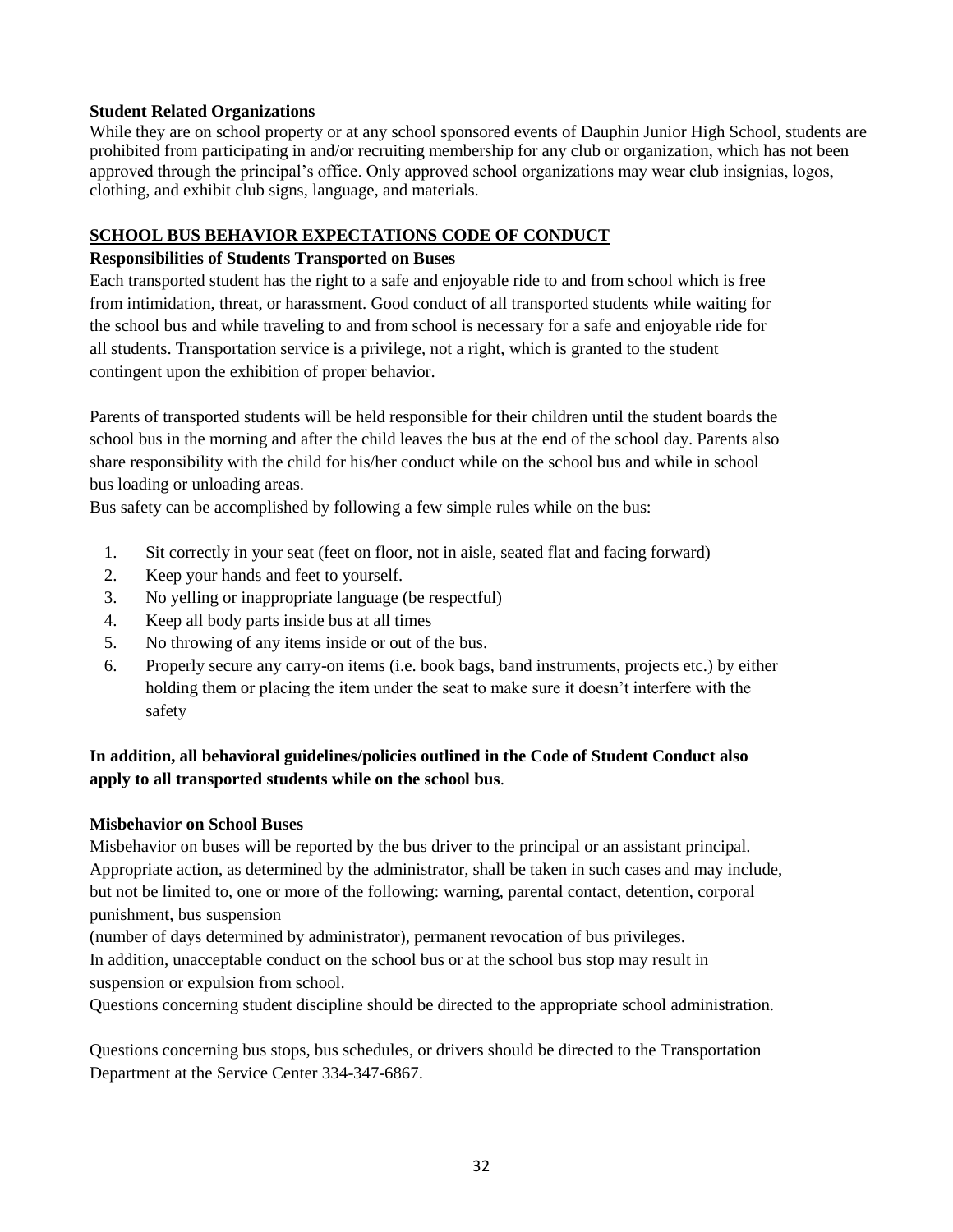## **CLASS I: BUS SAFETY INFRACTIONS**

- 1. Failing to follow proper procedures at bus stops, including but not limited to the failure to do any of the following:
	- a. Walk on the left, facing traffic, to the bus stop and stay off the roadway at all times while waiting for a bus
	- b. Be at the bus stop at least five minutes ahead of the scheduled bus arrival time
	- c. Be properly attired, including shoes (shoes with spikes or metal cleats shall not be worn). (Dress Code regulations are in effect on the bus.)
	- d. Wait until the bus comes to a **COMPLETE** stop before attempting to get on or off.
	- e. Cross the roadway, if necessary, after leaving the bus in the following manner:
		- i. Make certain that the bus is stationary.
		- ii. Upon exiting from the bus, stand on the side of the road at a point 10 feet in front of the bus and wait for the proper signal to cross.
		- iii. Upon signal from the driver, look to both the right and left and proceed across the roadway in front of the bus; never cross behind the bus!
- 2. Removing seat belts before coming to a complete stop on buses for exceptional education students.
- 3. Bringing prohibited items aboard the bus including, but not limited to gum, candy, drink, laser pointers or other similar devices. Exceptions are made for medically documented conditions.
- 4. Moving from assigned seat. Seats are assigned and may be reassigned at any time. Students will remain seated facing forward with feet on the floor and legs out of the aisle from the time they board the bus until they arrive at their destination, and the bus door is opened.
- 5. Yelling or speaking in a loud or disruptive manner or playing music or videos out loud is prohibited.
- 6. Speaking when approaching or crossing a railroad track.
- 7. Blocking, restricting, or otherwise placing objects on or in the aisles, steps, or emergency exits.
- 8. Failing to secure all items such as book bags, backpacks, or cases.
- 9. Any other violation which the principal may reasonably deem falls in this class.

### **DISCIPLINARY OPTIONS DEEMED APPROPRIATE BY ADMINISTRATION (not ranked in order and can be more than one);**

- **ADMINISTRATIVE INTERVENTION**
- **PARENT NOTIFICATION/CONFERENCE**
- **CORPORAL PUNISHMENT**
- **SUPERVISED WORK/CLEAN-UP PROGRAM**
- **SATURDAY SCHOOL**
- **DETENTION**
- **INTENSIVE SCHOOL SUPERVISION (ISS)**
- **BUS SUSPENSION**
- **OTHER REASONABLE CONSEQUENCE DEEMED APPROPRIATE BY THE ADMINISTRATION**
- **EXTENDED OR PERMANENT BUS SUSPENSION**

## **CLASS II: BUS SAFETY INFRACTIONS**

- 1. Entering or exiting before the bus has come to a stop; or entering or exiting a bus through an emergency exit, window, or by any means other than the front door, except in the case of a bona fide emergency.
- 2. Fighting, shoving, tripping, or striking another student or any other aggressive physical contact with another student.
- 3. Bringing prohibited objects on the bus (Reference prohibited items at school in Code of Conduct).
- 4. Using tobacco or tobacco products in any form on the bus.
- 5. Throwing or dropping anything inside or outside the bus at any time.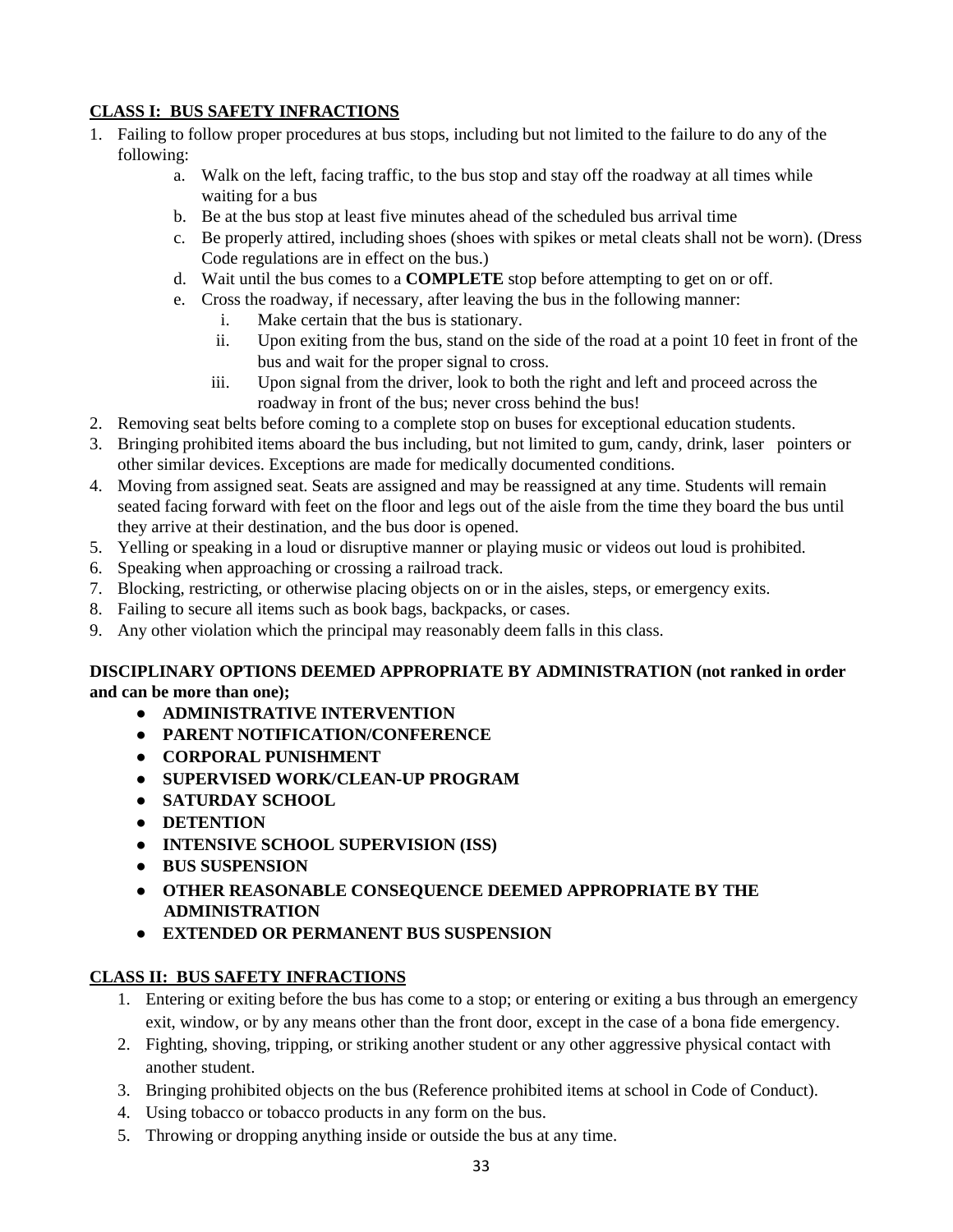- 6. Failing to keep head and/or hands inside the bus at all times.
- 7. Entering or leaving the bus without the consent of the driver.
- 8. Tampering with door/window handles and/or other safety equipment at any time unless directed to do so by the driver or the aide.
- 9. Cutting, scratching, writing on, or otherwise defacing any part of the bus. Restitution will be required.
- 10. Any verbal or non-verbal refusal to comply with a lawful and reasonable direction or order of a school board employee or any other adult representing the school.
- 11. Using profane, offensive, disrespectful, or indecent language or gestures.
- 12. Changing seats or standing while the bus is in motion.
- 13. Any other violation which the principal may reasonably deem falls in this class.

## **DISCIPLINARY OPTIONS DEEMED APPROPRIATE BY ADMINISTRATION (not ranked in order and can be more than one);**

- **ADMINISTRATIVE INTERVENTION**
- **REQUIRED PARENT CONFERENCE**
- **CORPORAL PUNISHMENT**
- **SUPERVISED WORK/CLEAN-UP PROGRAM**
- **FRIDAY NIGHT/SATURDAY SCHOOL**
- **INTENSIVE SCHOOL SUPERVISION (ISS)**
- **OUT OF SCHOOL SUPERVISION (OSS)**
- **LONG TERM ISS/ALTERNATIVE CLASS**
- **RESTITUTION FOR ECS PROPERTY**
- **OTHER REASONABLE CONSEQUENCES DEEMED APPROPRIATE BY THE ADMINISTRATION**

## **CLASS III: BUS SAFETY INFRACTIONS**

### **CLASS III CODE OF CONDUCT OFFENSES ARE CLASS III BUS INFRACTIONS. Any Class III offense occurring on a bus or at a bus stop is also considered a Class III bus infraction.**

Students referred to the school administrator for offenses listed under Class III will be disciplined according to the Code of Student Conduct and may be removed permanently from the school bus.

The Principal or his/her designee has the authority to suspend a student from riding a bus if the behavior of the student represents a danger to the health, welfare or safety of others riding the bus.

#### **DISCIPLINARY OPTIONS DEEMED APPROPRIATE BY ADMINISTRATION (not ranked in order and can be more than one):**

- **LONG TERM ISS/ALTERNATIVE CLASS**
- **OUT OF SCHOOL SUSPENSION (OSS)**
- **ALTERNATIVE SCHOOL PLACEMENT (TAP)**
- **RECOMMENDATION FOR LONG TERM SUSPENSION**
- **RECOMMENDATION FOR EXPULSION**
- **PERMANENT REMOVAL FROM SCHOOL BUS**
- **RESTITUTION FOR ECS PROPERTY**
- **OTHER REASONABLE CONSEQUENCE DEEMED APPROPRIATE BY THE ADMINISTRATION**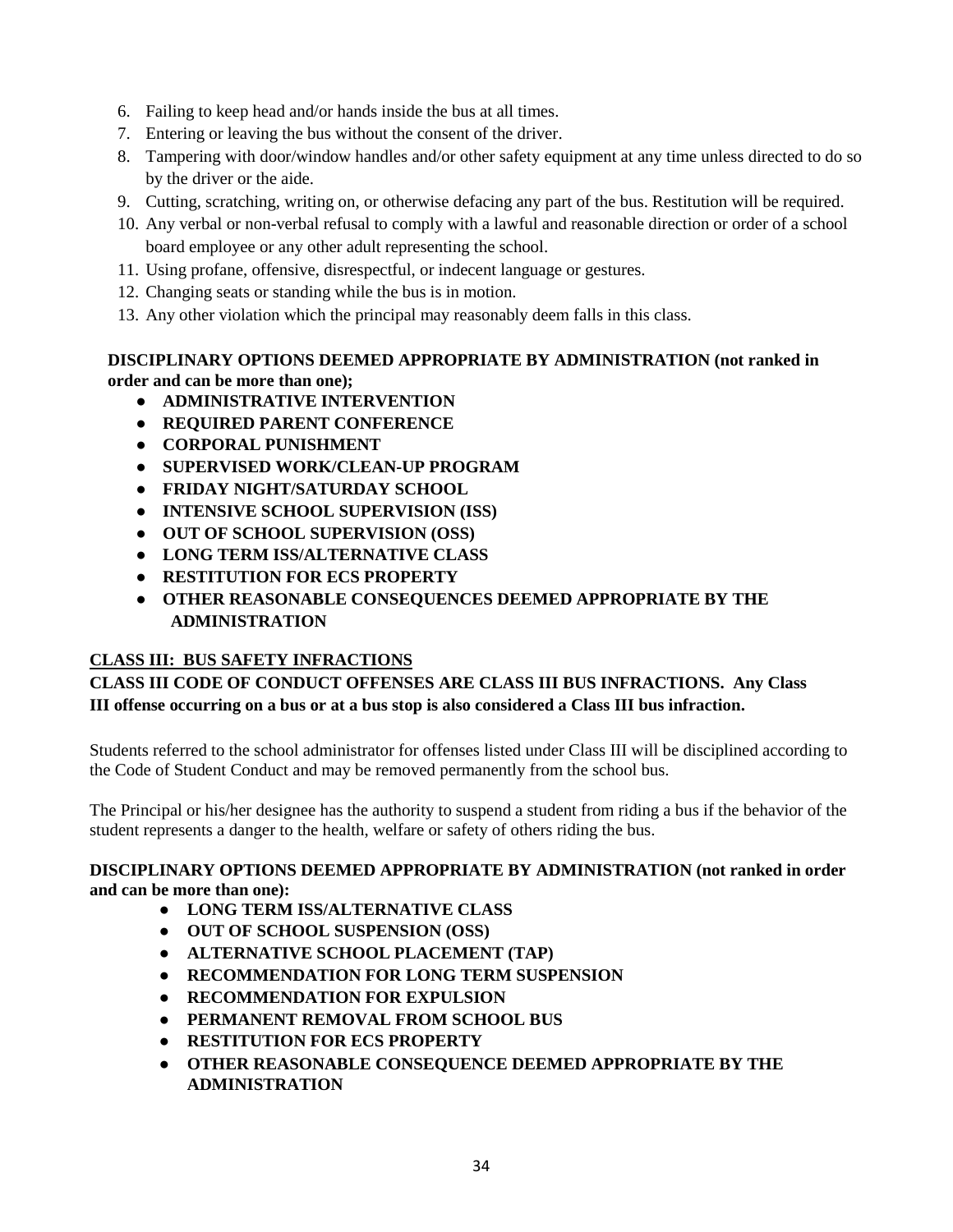## **SAFE AND DRUG FREE SCHOOLS**

Enterprise City Schools is committed to providing a learning environment free from alcohol, drugs, controlled substances and weapons. The Code of Conduct includes serious consequences for those who violate its provisions relating to drugs, alcohol, controlled substances and weapons. The possession, use, sale, attempted sale, attempted possession or any other involvement with tobacco, drugs, alcohol, controlled substances, or dangerous instruments/weapons will not be tolerated and will subject the violating individual to immediate disciplinary action up to and including expulsions for students. Such prohibition applies not only to firearms, guns, deadly weapons or dangerous instruments carried by a person, but extends also to said prohibited items in automobiles, personal items such as purses or backpacks, or otherwise in the actual possession of any person. Any violations regarding firearms will result in involvement by appropriate law enforcement authorities and may also result in expulsion from the school system.

### **IT'S THE LAW!**

The following laws relate to civil liabilities and criminal penalties for violence or other misbehavior by students on school property or against school employees:

#### Attendance and Conduct/Educational Neglect (Act 94-782) (Ala. Code § 16-28-12)

Each parent/guardian or other person having control or custody of a child required to attend school who fails to require the child to enroll, to regularly attend school, or to compel the child to properly conduct himself/herself as a pupil in accordance with the written policy on school behavior adopted by the local board of education shall be guilty of misdemeanor (may be fined up to \$100 and may be sentenced to hard labor for up to 90 days).The superintendent of education or his or her designee shall report suspected violations to the system attorney within 10 days.

School Enrollment Law (Alabama Code 16-28-40)

The Driver Improvement Unit of the Driver License Division in the Department of Public Safety will be notified of students that have more than 10 consecutive or 15 cumulative excused absences during a single semester and/or students who drop out of school under the age of 19. This notification is required by Alabama Code 16-28-40 (School Enrollment Law) and will result in suspending or obtaining the license of the student.

Teacher Assault (Act 94-794) (Ala. Code § 13A-6-21)

A person commits the crime of assault in the second degree (Class C felony) if the person assaults with intent to cause serious physical injury to a teacher or to an employee of a public educational institution during or as a result of the performance of his or her duty.

Drug Dealing (Act 94-783) (Ala. Code § 6-5-72)

A person who unlawfully sells, furnishes, or gives a controlled substance to a minor may be liable for injury or damage or both suffered by a third person caused by or resulting from the use of the controlled substance by the minor if the sale, furnishing, or giving of the controlled substance is the proximate cause of the injury or damage.

Drugs, Alcohol, Weapons, Physical Harm, or Threatened Physical Harm (Act 94-784) (Ala. Code § 16- 1-24.1)

The school principal shall notify appropriate law enforcement officials when a person violates local board of education policies concerning drugs, alcohol, weapons, physical harm to a person, or threatened physical harm to a person. If any criminal charge is warranted, the principal is authorized to sign the appropriate warrant. If that person is a student, the local school system shall immediately suspend that person from attending regular classes and schedule a hearing within five school days. Weapons in Schools (Act 94-817) (Ala. Code § 13A-11-72)

No person shall knowingly with intent to do bodily harm carry or possess a weapon on the premises of a public school. Possession of a deadly weapon with the intent to do bodily harm on the premises of a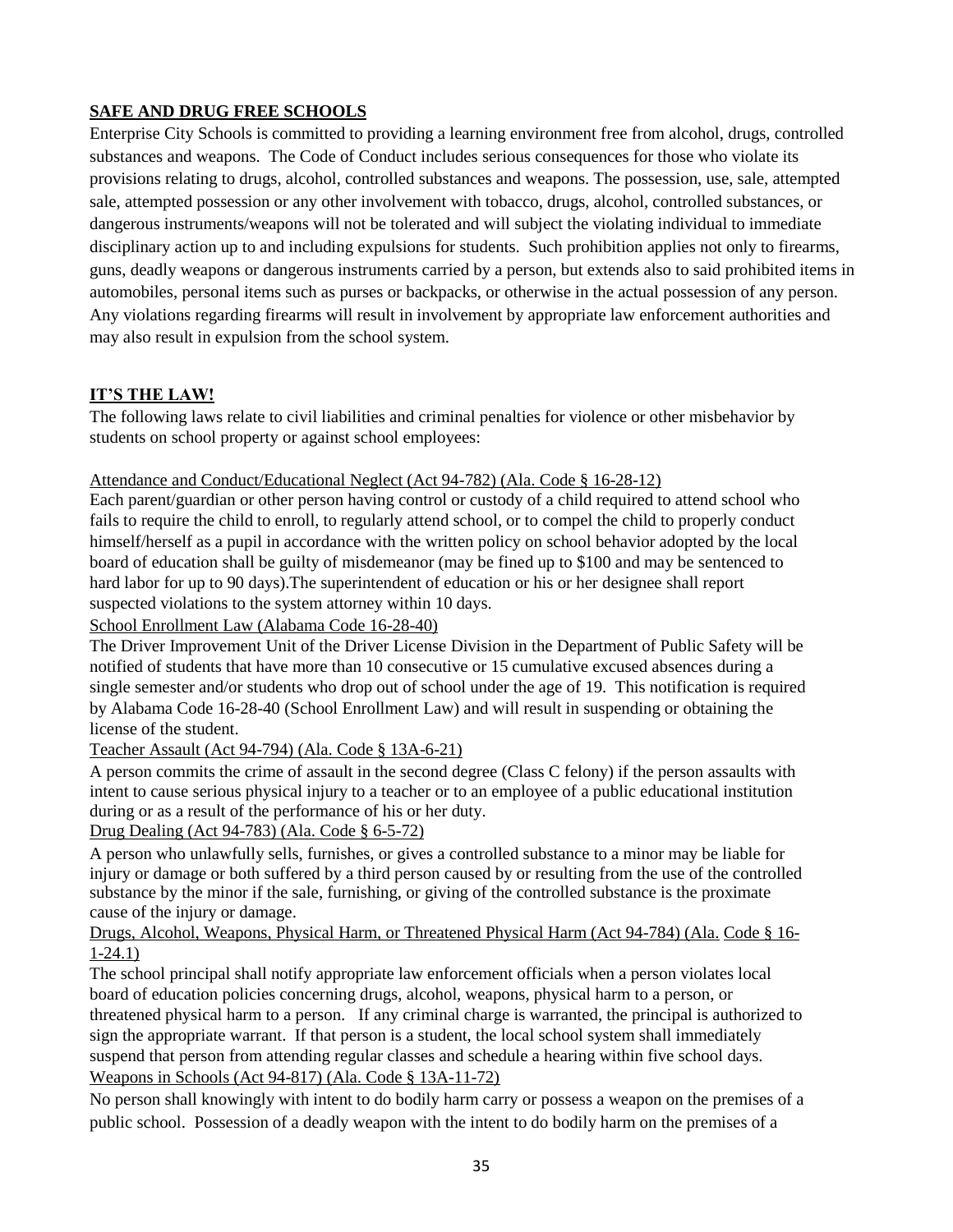public school or school bus is a Class C felony. (Note: The term "deadly weapon" means a firearm or anything manifestly designed, made, or adapted for the purpose of inflicting death or serious physical injury, and such term includes, but is not limited to, a bazooka, hand grenade, missile, or explosive or incendiary device; a pistol, rifle, or shotgun, or a switch-blade knife, gravity knife, stiletto, sword, or dagger; or any club, baton, billy, blackjack, bludgeon, or metal knuckles.)

Possession of Firearms—Expulsion Recommendation: (Al Code 16-1-24)

All City and County Boards of Education shall develop and implement local policies and procedures requiring the expulsion of students, for a period of one year, who are determined to have brought to school or have in their possession a firearm in a school building, on school grounds, on school buses, or at other schoolsponsored functions

#### Vandalism (Act 94-819) (Ala. Code §16-5-380)

The parents, guardian, or other person having control of any minor under the age of 18 with whom the minor is living and who have custody of the minor shall be liable for the actual damages sustained to school property, plus the court costs, caused by intentional, willful, or malicious act of the minor. Pistol Possession/Driver's License (Act 94 -820) (Ala. Code §16-28-40)

Any person over the age of 14 who is convicted of the crime of possession of a pistol on the premises of a public school, or a public school bus, shall be denied issuance of a driver's permit or license to operate a motor vehicle for 180 days from the date the person is eligible and applies for a permit or license. If a person over age 14 possesses a driver's license on the date of conviction, the driver's license will be suspended for 180 days.

Drop-Out/ Driver's License (Act 94 -820 which amended Act 93-368 as codified in -16-28-40, Ala.

Code, 1975) (Ala. Code §16-8-40)

The Department of Public Safety shall deny a driver's license or learner's permit to any person under 19 who is not enrolled or has not received a diploma or certificate of graduation. Exceptions are students who: are enrolled in a GED program, are enrolled in a secondary school, are participating in an approved job training program, are gainfully employed, are parents of a minor or unborn child, or are the sole source of transportation for the parent.

Theft of Lost Property (Acts 1977, No. 607, p. 812, §3205)

## **Theft of lost property – Definition**

A person commits the crime of theft of lost property if he actively obtains or exerts control over the property of another which he knows to have been lost or mislaid, or to have been delivered under a mistake as to the identity of the recipient or as to the nature or the amount of the property, and with intent to deprive the owner permanently of it, he fails to take reasonable measures to discover and notify the owner.

## **Theft of lost property in the first degree** Section 13A-8-7

- (a) The theft of lost property which exceeds two thousand five hundred dollars (\$2,500) in value constitutes theft of lost property in the first degree.
- (b) Theft of lost property in the first degree is a Class B felony.

**Theft of lost property in the second degree** Section 13A-8-8

- (a) The theft of lost property which exceeds five hundred dollars (\$500) in value but does not exceed two thousand five hundred dollars (\$2,500) in value constitutes theft of lost property in the second degree.
- (b) Theft of lost property in the second degree is a Class C felony.

## **Theft of lost property in the third degree** Section 13A-8-9

- (a) The theft of lost property which does not exceed five hundred dollars (\$500) in value constitutes theft of lost property in the third degree.
- (b) Theft of lost property in the third degree is a Class A misdemeanor.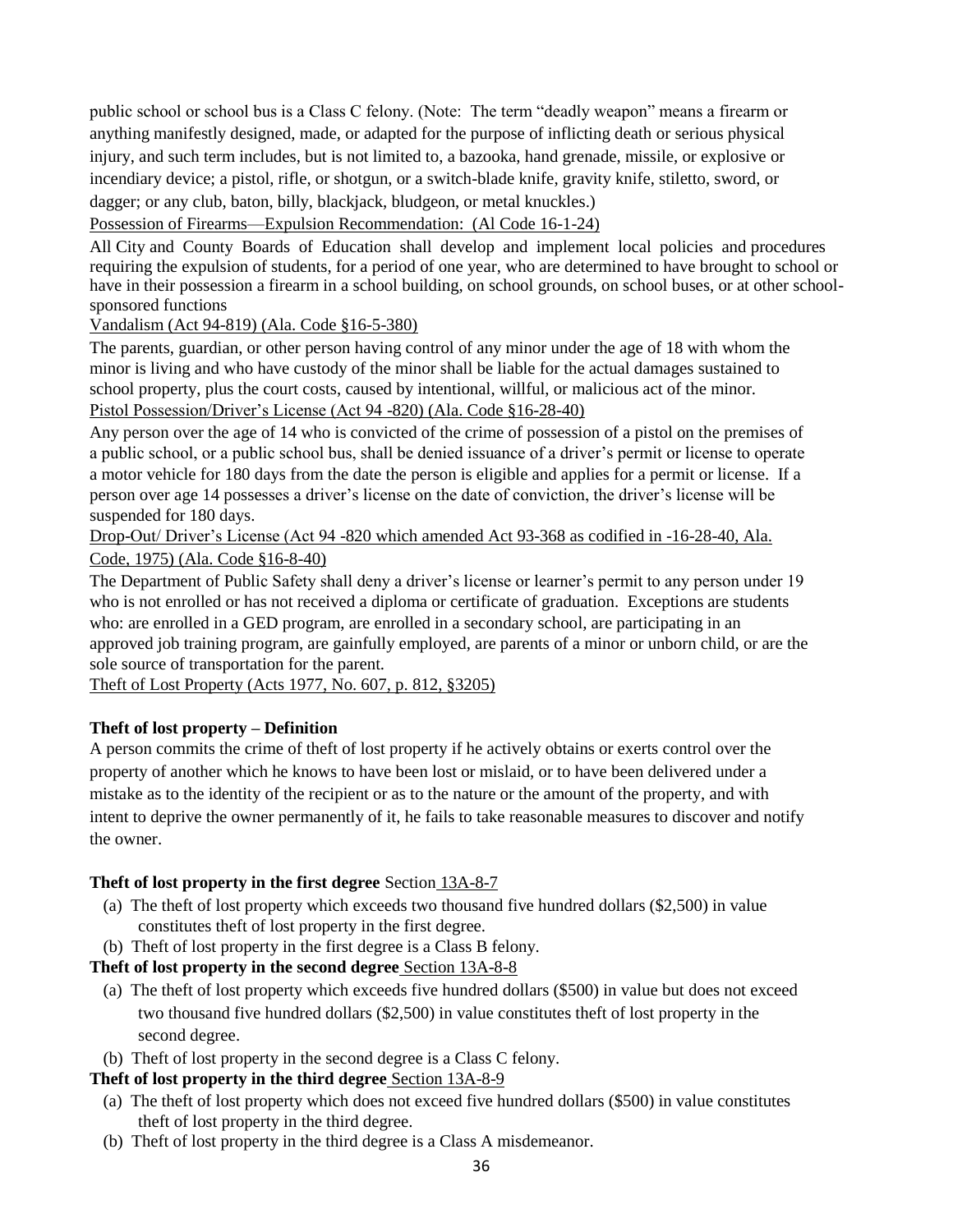**Mandatory Reporting of Suspected Child Abuse or Neglect (Code of Ala. § 26-14-3(f)** According to Alabama laws, all … nurses, school teachers and officials, peace officers, law enforcement officials, social workers, day care workers or employees, mental health professionals, as defined in Rule 505 of the Alabama Rules of Evidence, or any other person called upon to render aid or medical assistance to any child shall report or cause to report incidents where a child below the age of 18 is known or suspected to be a victim of child abuse or neglect.

## **COMPLAINTS, GRIEVANCES AND APPEALS**

The primary purpose of this procedure is to provide for prompt and equitable resolution of students' complaints and grievances. These procedures can also be used by students for complaints on the basis of sex or disability.

#### **Students charged with and disciplined under Class I or Class II procedures will not have the right to appeal any decision beyond the local school level.**

Class III consequences may be appealed to the Board of Education. Procedures for appealing Class III consequences are defined below.

**Level One** – The resolution of a grievance through free and informal communications as close as possible to the point of origin is encouraged. A student or parent with a grievance must first take it to his immediate teacher and/or principal. Both teacher and principal shall be consulted prior to further resolution procedures.

Level Two – In the event the aggrieved person is not satisfied with the disposition of his grievance at Level One, he may file an appeal in writing with the Superintendent or his/her designee. Within ten (10) days from receipt of the grievance, the Superintendent or his/her designee shall arrange a conference with the aggrieved or render a written decision.

**Level Three** – In the event the aggrieved person is not satisfied with the disposition of his/her grievance at Level Two, he/she may request the Superintendent or his/her designee schedule a hearing before the Board of Education at the next regular meeting or at a time that is mutually agreed upon by the aggrieved person, the Superintendent, and members of the Board of Education. Within thirty (30) school days from the time of the hearing, the aggrieved person will be provided a response from the Board.

Due to the appeal process not being a civil proceeding, the parent may or may not select a representative to accompany him/her at any level of the appeal process. The parent may be asked to submit the facts of the appeal in written form prior to meeting at any level in the process. The parent may request that a written decision be provided at the conclusion of each level of the appeal process.

The grievance procedure must be initiated at the level at which the grievance occurred, and all requirements specified must be observed by students and school officials. For the discussion and consideration of a grievance, attempts will be made to select a time and place which will not interfere with regular scheduled classes or school-related activities. The faculty and administration shall make an honest effort to resolve student grievances as quickly as possible at the most immediate level of supervision.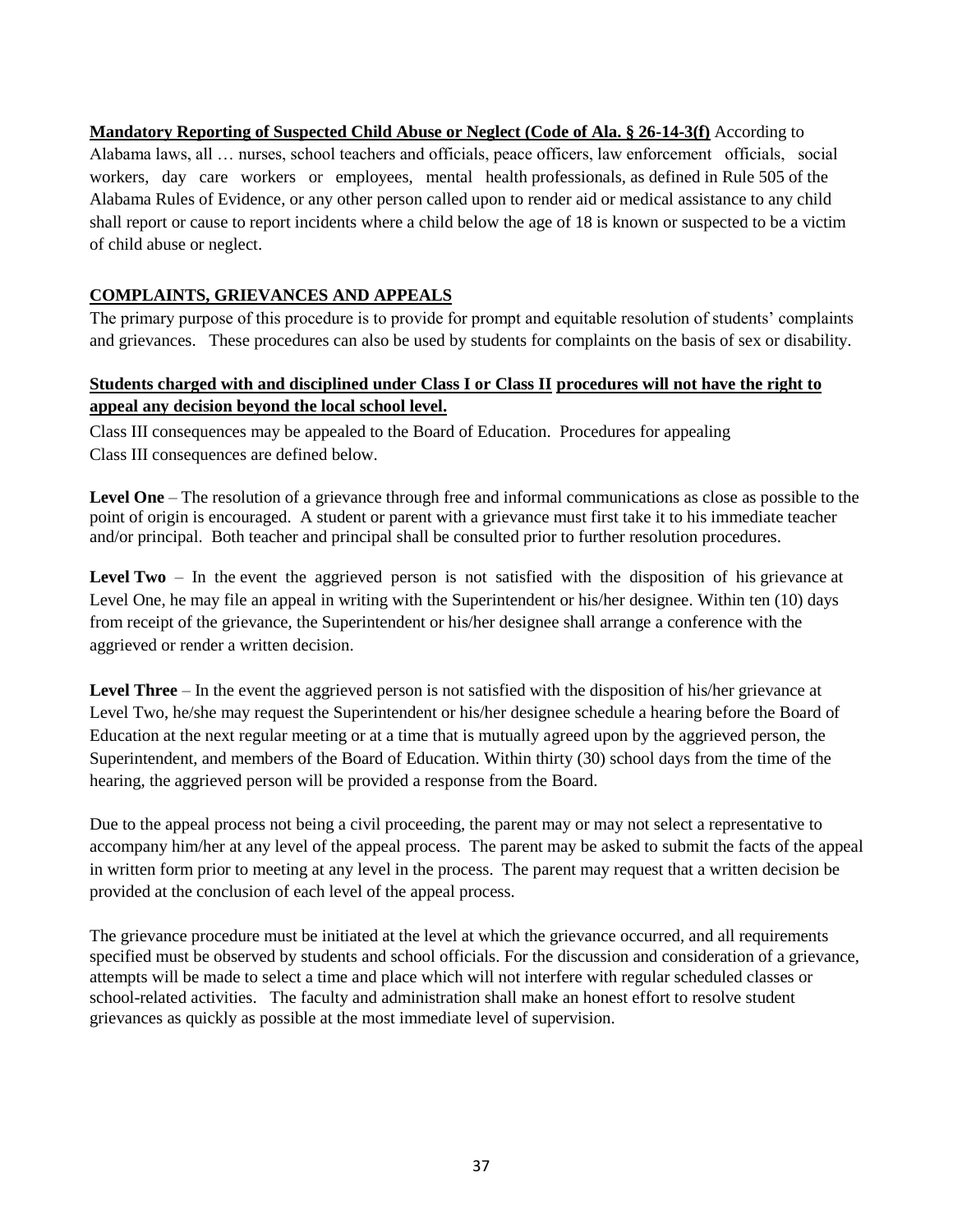## **SEXUAL HARASSMENT**

#### **Prohibited Conduct**

Students shall not engage in conduct constituting sexual harassment as defined hereafter. Sexual harassment, whether between students or between a student and an employee, is illegal and will not be tolerated. Administrators will investigate all allegations of sexual harassment and take appropriate action against students who engage in sexual harassment. Sanctions against students for violation of this policy may include verbal or written warning, suspension, or expulsion.

#### **Definition**

Sexual harassment is defined to include unwelcome sexual advances, requests for sexual favors, and other verbal or physical conduct of a sexual nature when the advances, requests, or conduct have the effect of interfering with performance of school-related activities or creating an intimidating, hostile, or otherwise offensive environment in or about the school or school facility.

#### **Complaint Procedure**

A student who believes he or she has been or is being subjected to any form of sexual harassment shall immediately report the matter to the school counselor, principal, or the Superintendent. A student's request to make his or her report of sexual harassment to someone of the same sex as the student shall be granted.

No student alleging sexual harassment shall be required to present the matter to the person who is the subject of the complaint.

If the complaint is received by someone other than the school principal, the person receiving the complaint shall promptly inform the school principal. The principal shall start an immediate investigation into the matter. The custodial parent(s)/guardian of the student will be informed of the complaint. The completed investigation shall be reviewed by the Superintendent or the Superintendent's designee and legal counsel for prompt and appropriate action, if warranted. A written response to the student's complaint will be provided to the custodial parent(s)/guardian of the student and the student within forty-five (45) days of the date the student first registered the complaint. The student or the custodial parent(s)/guardian of the student may appeal the decision within ten (10) days of receipt of the decision by filing a written notice of appeal with the Superintendent. The Superintendent shall present the decision and notice of appeal to the Board at the next scheduled meeting of the Board. The Board shall make a final decision and notify the student and the custodial parent(s)/guardian of the student in writing of the Board's decision.

#### **Protection of Complainant**

No student shall be subject to adverse action for any good faith report of sexual harassment under this policy. To the fullest extent practical, all reports of sexual harassment will be kept confidential.

#### **ANTI-HARASSMENT POLICY FOR ENTERPRISE CITY SCHOOLS**

Harassment, Violence, and Threats of Violence Prohibited

No student shall engage in or be subjected to harassment, violence, threats of violence, or intimidation by any other student that is based on any of the specific characteristics that have been identified by the Board in this policy. Students who violate this policy will be subject to disciplinary sanctions. Definitions

The term "harassment" as used in this policy means a continuous pattern of intentional behavior that takes place on school property, on a school bus, or at a school-sponsored function including, but not limited to, written, electronic, verbal, or physical acts that are reasonably perceived as being motivated by any characteristic of a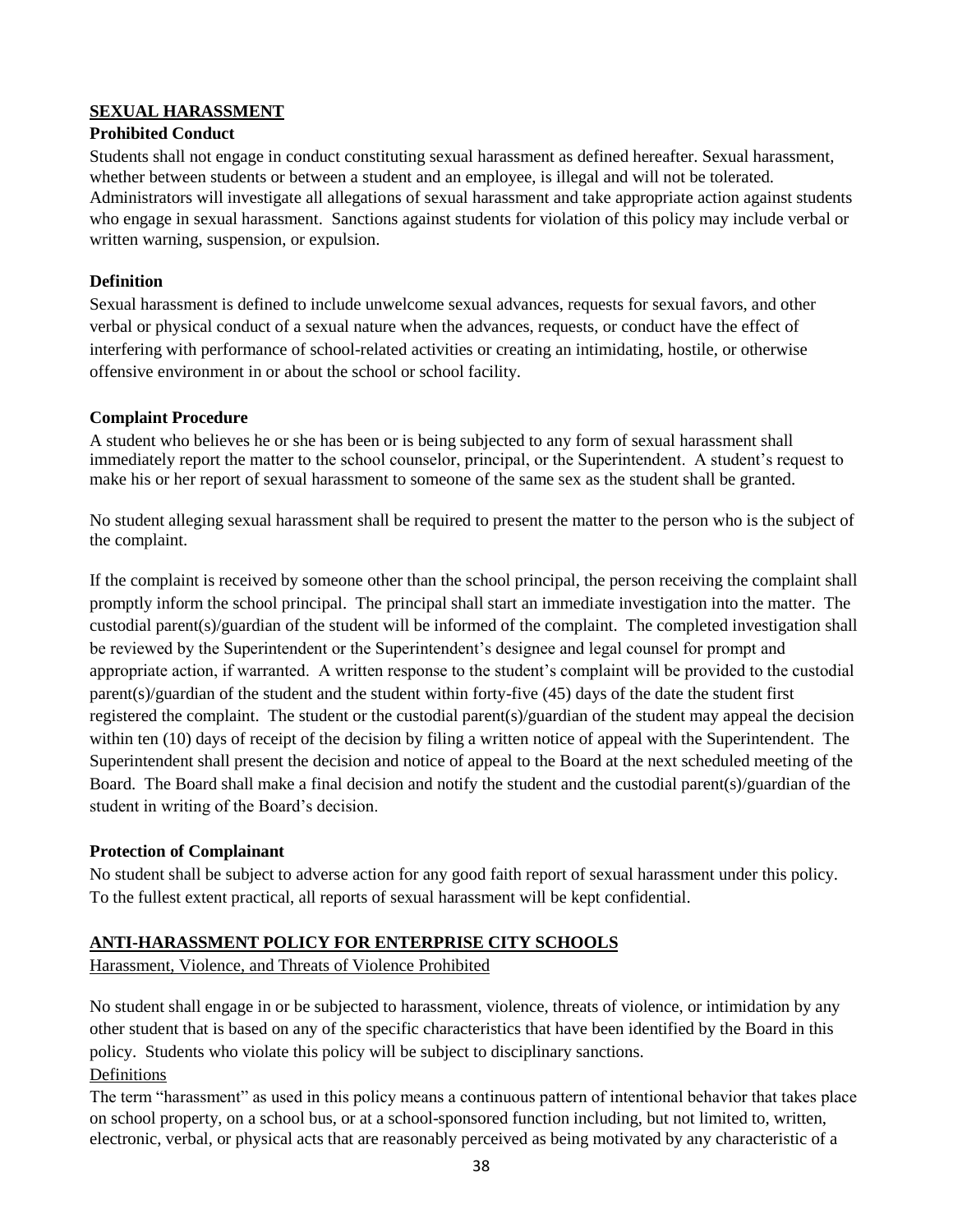student, or by the association of a student with an individual who has a particular characteristic, if the characteristic falls into one of the categories of personal characteristics set forth in Section 3(b) below. To constitute harassment, a pattern of behavior may do any of the following:

- Place a student in reasonable fear of harm to his or her person or damage to his or her property.
- Have the effect of substantially interfering with the educational performance, opportunities, or benefits of a student.
- Have the effect of substantially disrupting or interfering with the orderly operation of the school.
- Have the effect of creating a hostile environment in the school, on school property, on a school bus, or at a school-sponsored function.
- Have the effect of being sufficiently severe, persistent, or pervasive enough to create an intimidating, threatening, or abusive educational environment for a student.
	- a. The term "violence" as used in this policy means the infliction of physical force by a student with the intent to cause injury to another student or damage to the property of another student.
	- b. The term "threat of violence" as used in this policy means an expression of intention to inflict injury or damage that is made by a student and directed to another student.
	- c. The term "intimidation" as used in this policy means a threat or other action that is intended to cause fear or apprehension in a student, especially for the purpose of coercing or deterring the student from participating in or taking advantage of any school program, benefit, activity or opportunity for which the student is or would be eligible.
	- d. The term "student" as used in this policy means a student who is enrolled in the Enterprise City school system.

#### Description of Behavior Expected of Students

- Students are expected to treat other students with courtesy, respect, and dignity and comply with the Code of Student Conduct. Students are expected and required (1) to comply with the requirements of law, policy, regulation, and rules prohibiting harassment, violence, or intimidation; (2) to refrain from inflicting or threatening to inflict violence, injury, or damage to the person or property of another student; and (3) to refrain from placing another student in fear of being subjected to violence, injury, or damage when such actions or threats are reasonably perceived as being motivated by any personal characteristic of the student that is identified in this policy.
- Violence, threats of violence, harassment, and intimidation are prohibited and will be subject to disciplinary consequences and sanctions if the perpetrator of such action is found to have based the prohibited action on one or more of the following personal characteristics of the victim of such conduct:
	- The student's race:
	- The student's sex;
	- The student's religion;
	- The student's national origin; or
	- The student's disability

#### Consequences for Violations

Graduated consequences for any violation of this policy are outlined in the Class I, Class II, and Class III sections of this Code of Student Conduct.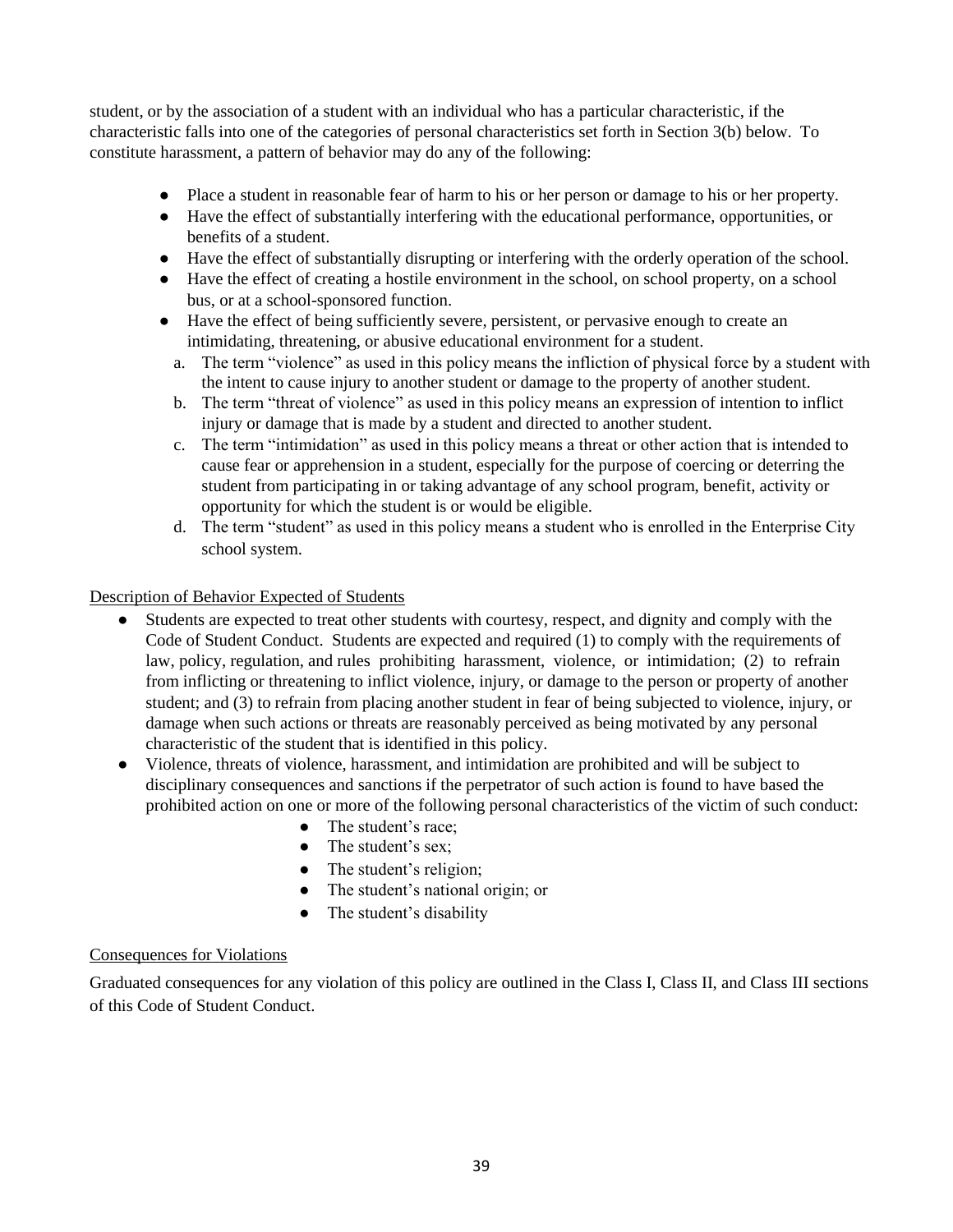#### Reporting, Investigation, and Complaint Resolution Procedures

- a. Complaints alleging violations of this policy must be made on Board approved complaint forms available at the principal and/or counselor's office. The complaint must be signed by the student alleging the violation or by the student's parent or legal guardian and delivered to the principal or the principal's designee either by mail or personal delivery. At the request of the complaining student or the student's parent or legal guardian, incidental or minor violations of the policy may be presented and resolved informally.
- b. Upon receipt of the complaint, the principal or the principal's designee will, in their sole discretion, determine if the complaint alleges a serious violation of this policy. If the principal or the principal's designee determines that the complaint alleges a serious violation, the principal or the principal's designee will undertake an investigation of the complaint. The investigation will entail the gathering of relevant facts and evidence and will be conducted in a reasonably prompt time period taking into account the circumstances of the complaint. If the investigation establishes a violation, appropriate disciplinary sanctions will be imposed on the offending student(s). Other measures that are reasonably calculated to prevent a recurrence of the violation(s) may also be imposed by the principal or the school system.
- c. Acts of reprisal or retaliation against any student who has reported a violation of this policy or sought relief provided by this policy are prohibited, and are themselves a violation of this policy. Any confirmed acts of reprisal or retaliation will be subject to disciplinary sanctions that may include any sanction, penalty, or consequence that is available to school officials under the Code of Student Conduct. A student who deliberately, recklessly, and falsely accuses another student of a violation of this policy will be subject to disciplinary sanctions as outlined in the Code of Student Conduct.
- d. The complaint form developed to report violations of this policy will include a provision for reporting a threat of suicide by a student. If a threat of suicide is reported, the principal or the principal's designee will inform the student's parent or guardian of the report.

#### Promulgation of Policy and Related Procedures, Rules, and Forms

This policy and any procedures, rules, and forms developed and approved to implement the policy will be published, disseminated, and made available to students, parents and legal guardians, and employees by such means and methods as are customarily used for such purposes, including publication on the Enterprise City Schools website. Copies of the reporting form are available in the offices of each Enterprise City school.

#### Construction of Policy

This policy is supplemental to other Board policies and procedures and does not repeal, replace, or supersede any other prohibition on harassment, violence threats of violence or intimidation found elsewhere in Board policy or procedure, including the Code of Student Conduct. This policy shall not be construed to allow harassment, violence, and threats of violence or intimidation for any reason not specifically listed in this policy or to prohibit the Board from disciplining students for acts of harassment, violence, threats of violence or intimidation not specifically listed herein. Students who engage in harassment, violence, threats of violence or intimidation not specifically covered by this policy may be subject to appropriate disciplinary action in accordance with the Code of Student Conduct.

#### Reporting Forms

Forms to report bullying, harassment, or intimidation are available on the website of the school or in the school offices.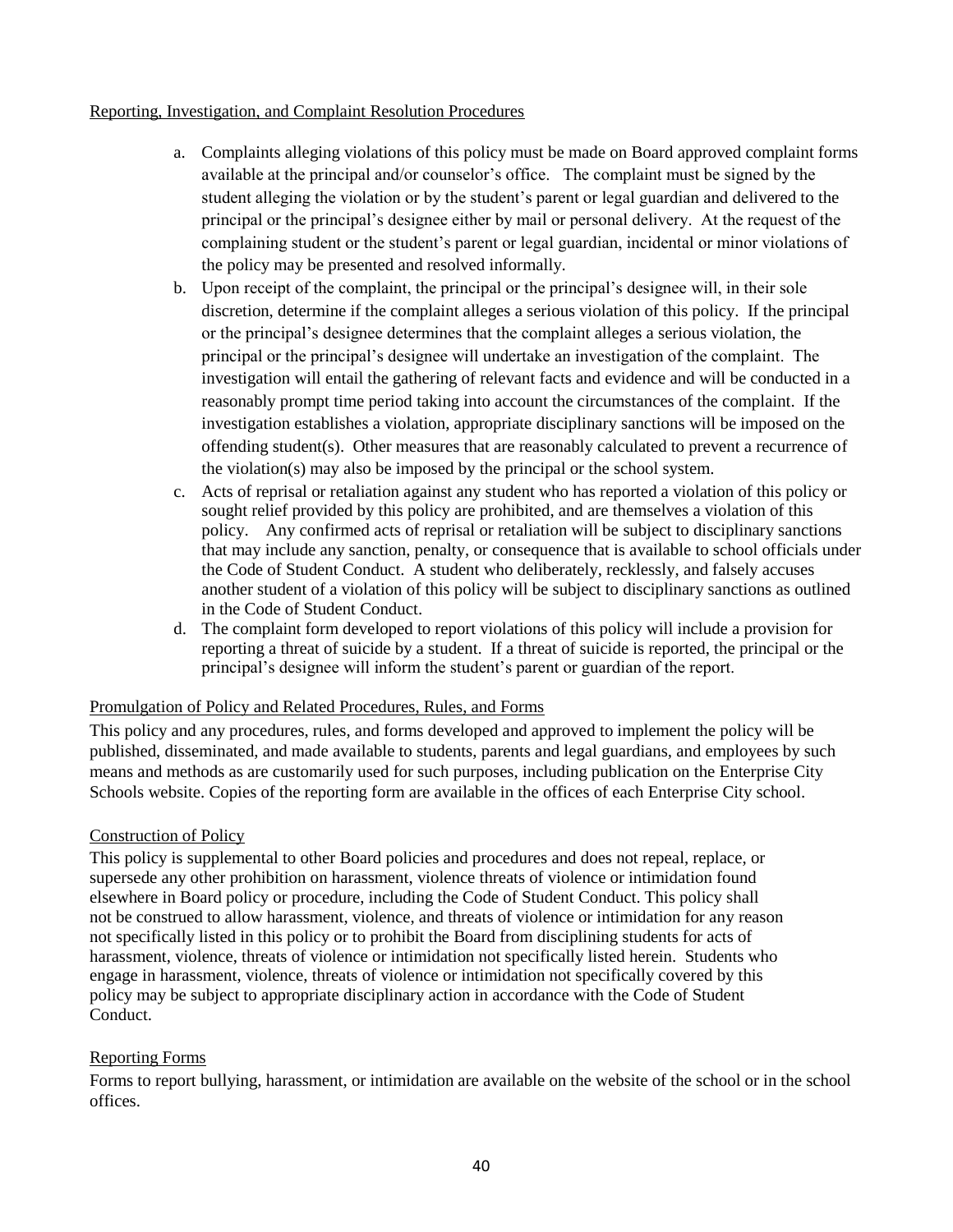## **USE OF DIGITAL DEVICE DURING THE ADMINISTRATION OF STATE TEST**

The possession of a digital device (including but not limited to cell phones, MP3 players, cameras, or other telecommunication devices capable of capturing or relaying information) is strictly prohibited during the administration of a secure test. If a student is observed in possession of a digital device during the administration of a secure test, the device will be confiscated.

If a student is observed using a digital device during the administration of a secure test, testing for the student will cease, the device will be confiscated and is subject to search, the student will be dismissed from testing, and the student's test will be invalidated.

Local education agency (LEA) personnel will make all students, parents, and/or guardians aware of this prohibition through inclusion of this policy in the Student Code of Conduct Handbook and other regularly used modes of communication.

### **COMPUTER ACCESS AND USE BY STUDENTS**

Enterprise City Schools provide a wide variety of computer equipment for student use. When a student uses this equipment, he/she assumes the responsibility to avoid acts which may interfere with use of the information systems.

Each student is allowed to use school-installed programs to access, modify, and delete his/her own data and documents in his/her assigned area assigned by the network manager. All other forms of access or use are prohibited.

Violation of the following will be considered Class II offenses.

- 1. Students must not access or attempt to access any program, data, or user area not assigned to them.
- 2. Students must not install or download a computer program from any source outside the school.

Violation of the following will be considered Class III offenses.

- 1. Students must not use or possess, on or off school property, a computer program capable of modifying or destroying other school programs or school data. Prohibited programs include but are not limited to "Virus," "Trojan Horse," and the like.
- 2. Students must not use or possess, on or off school property, a computer program designed to access, read, or modify the security system installed on the information networks of Enterprise City Schools.
- 3. Students must not modify or attempt to modify any program or data other than their own.
- 4. Students must not delete or attempt to delete any program or data other than their own.
- 5. Students must not attempt to disrupt the networks through vandalism. Vandalism includes the destruction and/or theft of hardware, software, data, or files of another user.
- 6. Malicious attempts to harm, modify, or destroy technology resources could result in suspension, expulsion, legal action, restitution, and prosecution by authorities.

#### **Technology Acceptable Use Agreement:**

The most current Acceptable Use Agreement can always be found at this address:

#### **http://www.enterpriseschools.net**

**By signing the Code of Student Conduct you are agreeing to the terms of the Acceptable Use Agreement.**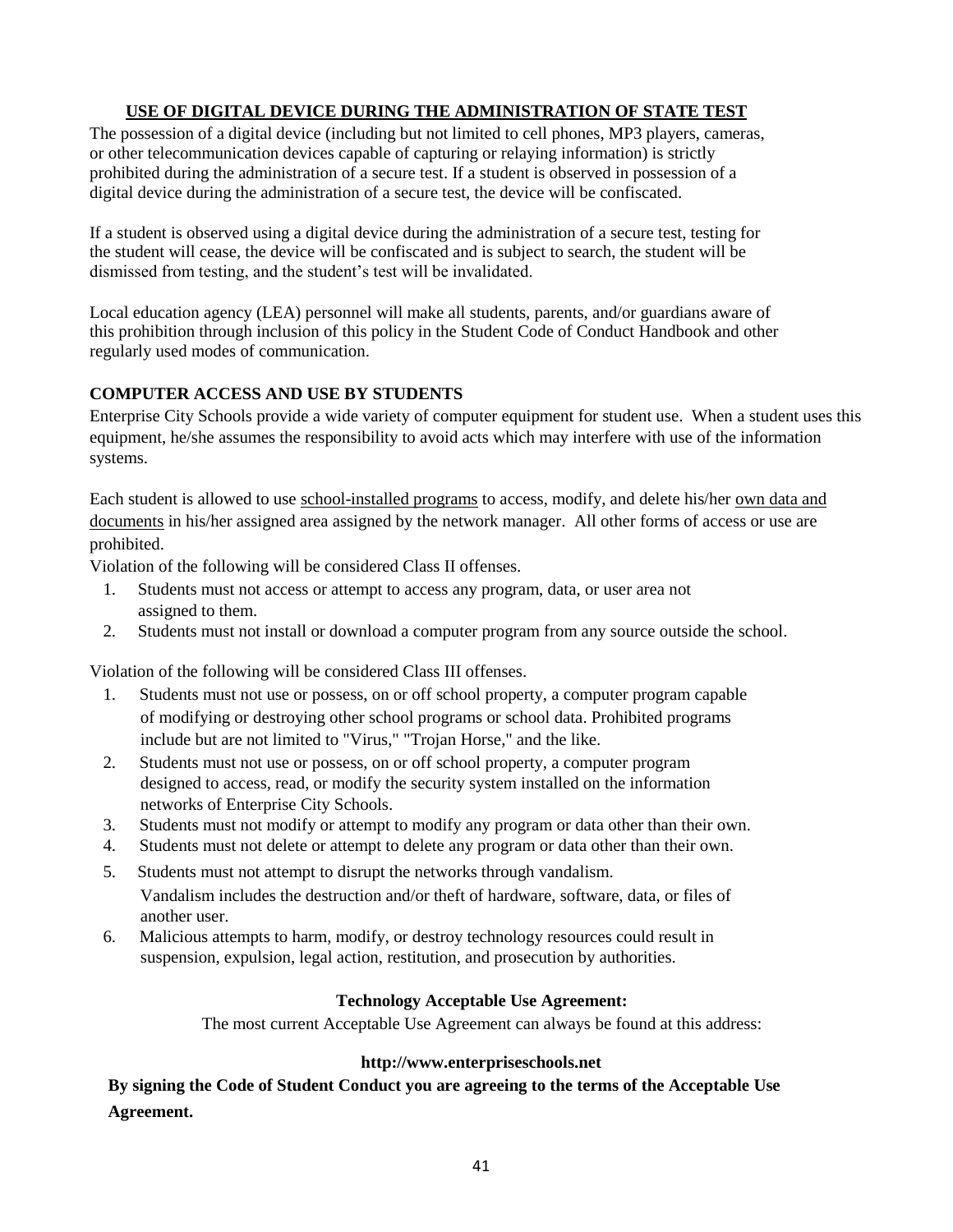The goal of the technology environment is to support all educational and instructional needs of the students and the teachers of Enterprise City Schools. *Use of any and all resources should be considered a privilege and not a right.*

#### **Introduction:**

- **User** will include anyone, including employees, students and guests using any of ECS's technology, including, but not limited to, computers, both wired and wireless networks, Internet, email, chat rooms, phones and other forms of technology services and products.
- **Network** is both the wired and wireless networks including our Wide Area Network.
- **Equipment** includes, smart phones, cellular phones, PDA's, Mp3 Players, iOS devices, desktop computers, tablets, laptops, netbooks and any portable storage device.

To ensure that students receive a quality education and that employees are able to work in a professional and intellectually stimulating environment, it is the intention of the Enterprise City Schools to provide all students and employees with access to a variety of technology resources. All Enterprise City students and staff must acknowledge and adhere to this Agreement.

The creation of a large and varied technology environment demands that technology usage be conducted in legally and ethically appropriate ways. We recognize that the use of technology always requires attempts to balance the benefits against the possibilities of danger, security problems, and abuse. Rapid changes in technology and growth in the range of content available makes this a constant challenge. Thus, it is the intention of the Enterprise City Schools that all technology resources will be used in accordance with any and all school system policies and procedures as well as local, state, and federal laws.

Some of these procedures pertain to technology equipment personally owned by school employees and students and brought into school facilities. All personal technologies used on any ECS campus are subject to this agreement and may be used only if such use is in compliance with all school system policies, procedures, and guidelines as well as local, state, and federal laws. This would also include any external storage medium including Dropbox, Google Docs or similar online storage.

Employees and students are prohibited from emailing outside the school system or storing/saving on external storage devices or portable devices that do not remain on campus, electronic copies of student or staff personal information. This information includes, but is not limited to data containing social security numbers, information protected by FERPA, and any other sensitive and/or protected information. In the event that this type of information is stored on a portable or external device and said device is lost or stolen, the Chief Technology Officer should be notified immediately.

Any questions about this agreement, its interpretation, or specific circumstances shall be directed to the Chief Technology Officer before proceeding. Violations of this agreement will be handled in a manner consistent with comparable situations requiring disciplinary and/or legal action.

#### **I. ACCESS:**

A. The use of all Enterprise City Schools technology resources is a privilege, not a right, and inappropriate or suspected inappropriate use can result in a cancellation of those privileges, pending investigation. Moreover, users of Enterprise City Schools' technology must be aware that Enterprise City Schools cannot assume any liability arising out of the illegal or inappropriate use of technology resources. The Chief Technology Officer,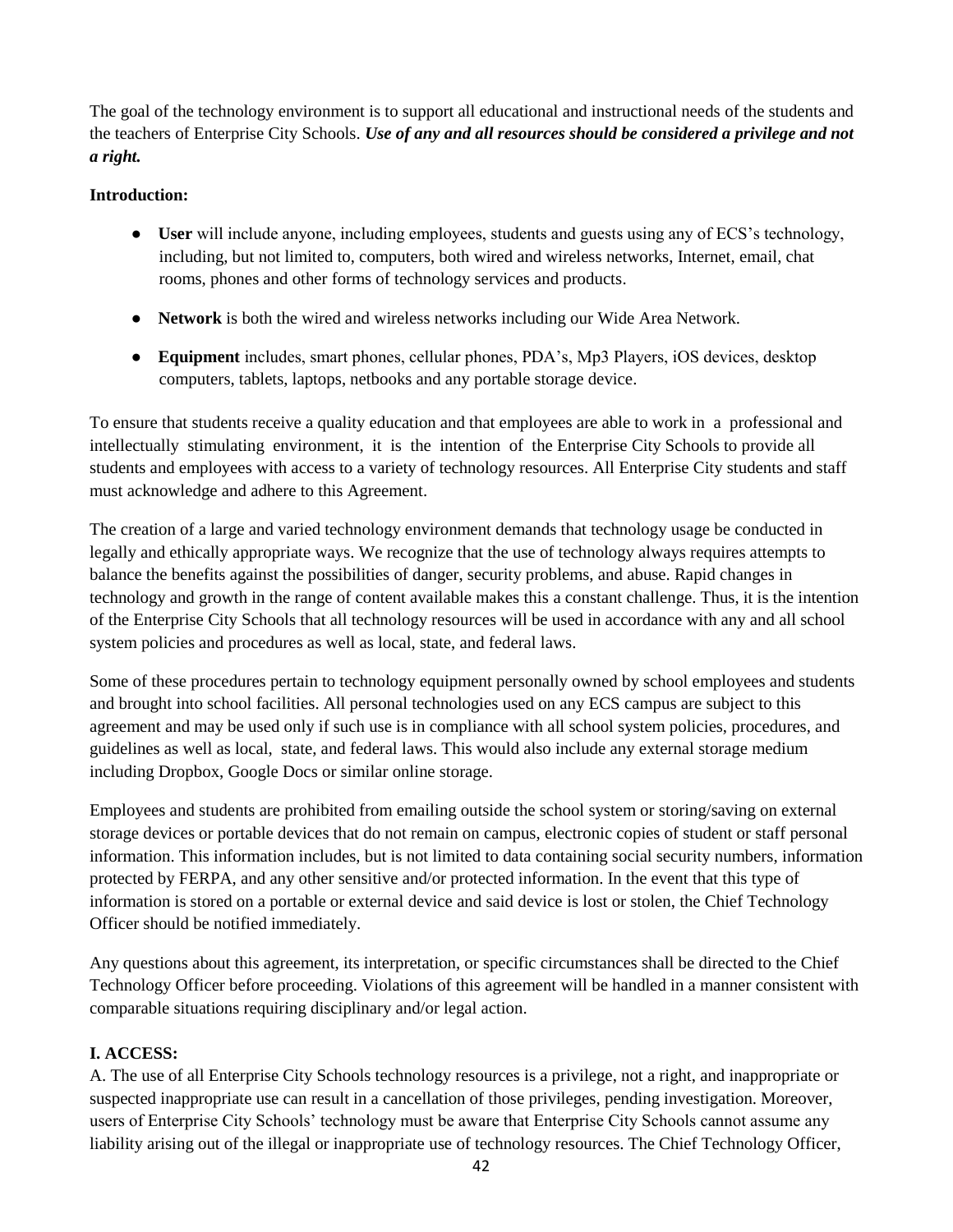local school Technology Coordinators and/or school system administrators will determine when inappropriate use has occurred, and they have the right to deny, revoke, or suspend specific user accounts.

B. Individuals may use only accounts, files, software, and/or other technology resources that are assigned to, provided, or approved for him/her.

C. Individuals identified as a real or suspected security risk can be denied access.

D. Any use of technology resources that reduces the efficiency of use for others can be considered a violation of this Agreement.

E. Personal technology-related devices (if connected to the ECS network) such as, but not limited to laptops, mobile devices, smart-phones, iPods, etc. used on school grounds are subject to all items covered in this Agreement and other applicable published guidelines.

#### **II. PRIVACY:**

A. To maintain network integrity and to ensure that the network is being used responsibly, local school Technology Coaches, Technicians and/or other designated technology staff reserve the right to inspect any and all data, including data stored by individual users on individual school or personal devices (if connected to the ECS network). Users should be aware that activities might be monitored at any time, without notice.

B. Users should not have any expectation that their use of technology resources, including files stored by them on the Enterprise City Schools' network, will be private and will be secure from access by others. Reasonable steps will be taken to maintain the security of technology resources, but no assurance can be given that penetration of such security will not occur. Because communications on the Internet are public in nature, all users should be careful to maintain appropriate and responsible communications. Enterprise City Schools cannot guarantee the privacy, security, or confidentiality of any information sent or received via the Internet, an email correspondence, telephone, etc.

C. Users are encouraged to avoid storing personal and/or private information on technology devices or network resources owned by the system and/or school.

#### **III. DATA SECURITY:**

A. Students and staff are expected to follow all local, state and federal laws in addition to this acceptable use agreement regarding the protection of student and staff confidential data.

B. Individuals may not attempt to log into the network using any network account and/or password other than the login(s) assigned to him/her. Individuals may not allow someone to use his/her network account and/or password to access the network, email, or the Internet.

C. In emergency situations, student pictures or other personally identifiable information can be shared with outside agencies in accordance with this signed "Enterprise City Schools Acceptable Use Agreement" and in accordance with FERPA guidelines.

D. System or school data, such as but not limited to STI information, accessed through school system technology resources may not be used for any private business activity.

**The system-wide technology staff does perform routine backups in an effort to assure continuity of business. There can be no assurance; however, that technology resources will be available within a particular time frame following an outage. There is no guarantee that information that existed prior to an**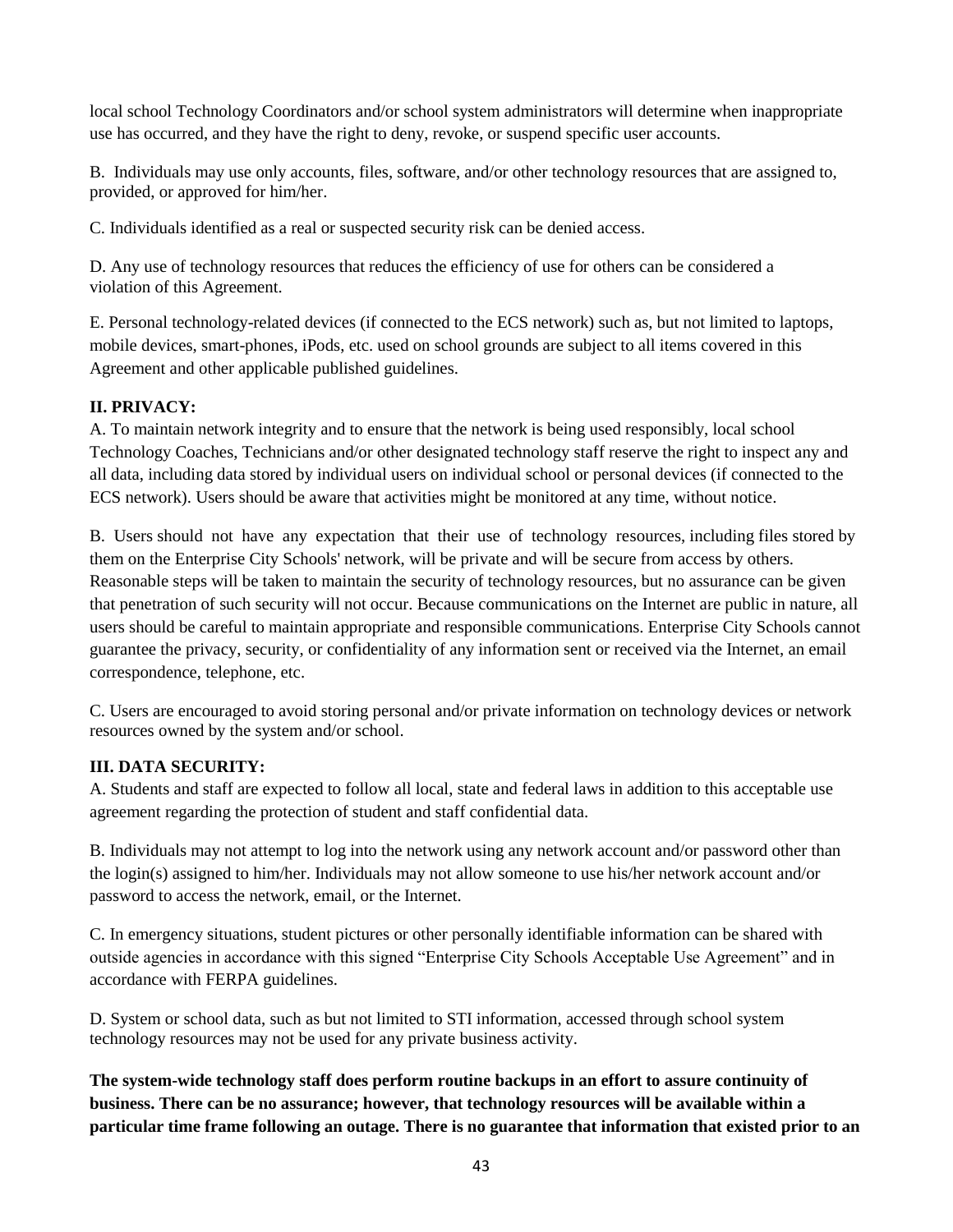#### **outage, malfunction, or deletion, can be recovered. Users are expected to maintain and back up their critical files and data.**

## **IV. COPYRIGHT:**

Any questions about copyright provisions should be directed to the system Chief Technology Officer, local school Technology Coach, or local school media specialist.

A. Legal and ethical practices of appropriate use of technology resources will be taught to students and employees in the system (i.e. as part of the Technology Education Curriculum, during lab orientation, network orientation, or faculty meetings, etc.). Again, all questions regarding legal and ethical practices of appropriate use should be directed to the local school Technology Coach and/or system Chief Technology Officer.

B. Copyright is implied for all information (text, data, and graphics) published on the Internet. Student and employee web page authors will be held responsible for the contents of their pages. Do not "borrow" icons, sounds, or graphics from other pages without documented permission. It is the student or employee's responsibility to secure proper usage permission. Duplication of any copyrighted software is prohibited unless specifically allowed in the license agreement and, then, should occur only under the supervision and direction of the technology staff.

## **V. EMAIL:**

Enterprise City Schools provide access to email accounts for all employees, long-term substitutes, and, on a limited basis, for students. This agreement addresses each user. Email accounts may be granted for school related organizations or classes with designated employee sponsors. Technical support is provided for Enterprise City Schools email accounts used to conduct educational and/or instructional business.

A. Personal use of email is permitted as long as it does not violate this Enterprise City Schools' Acceptable Use Agreement and/or adversely affect others or the speed of the network.

B. Use of Enterprise City Schools' email accounts for harassing or threatening is strictly prohibited.

C. Enterprise City Schools' email accounts may not be used for political activity, personal gain, commercial purposes, or profit.

D. SPAM- Enterprise City Schools' email accounts may not be used for attempting to send or sending anonymous messages. Enterprise City Schools' email accounts may not be used for sending mass emails unless to parent lists or for other educational purposes.

E. Enterprise City Schools' email accounts may not be used for posting or forwarding other user's personal communication without the author's consent.

F. Because email is not securely transmitted, discretion must be used when sending, or encouraging the receipt of email containing sensitive information about students, families, school system employees, or any individuals. There can be no assurance that email will be confidential and/or private.

G. There is a system-imposed limit on storage for email accounts. Users meeting or exceeding the limit will be unable to send or receive emails. Users who are required to maintain email for more than 180 days should print said emails.

H. Incoming and outgoing email is filtered by the system for inappropriate content. However, no filtering system is foolproof, and material deemed inappropriate by individual users may be transmitted in spite of filtering. Enterprise City Schools cannot assume any liability for such breaches of the filter.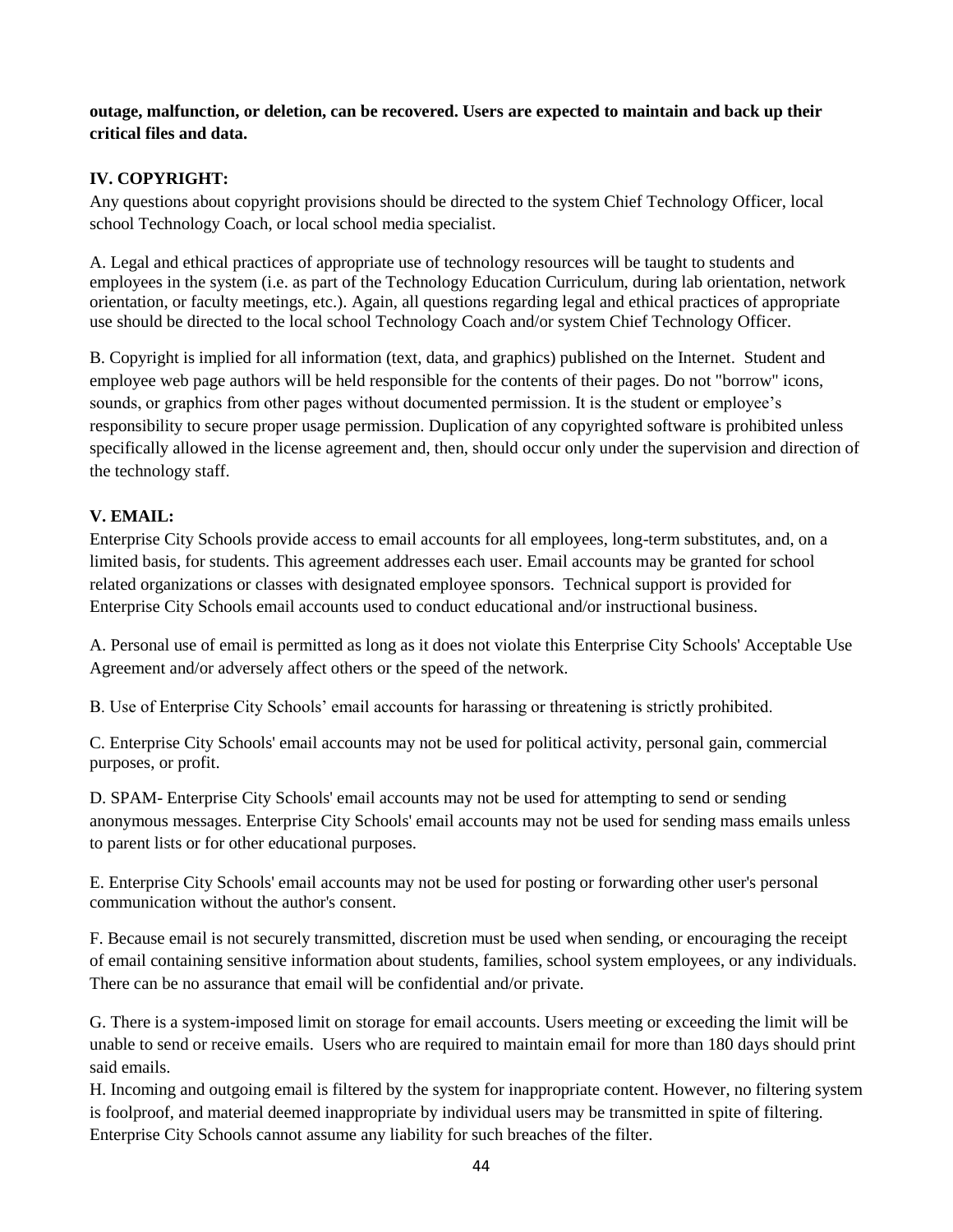I. At the discretion of the Chief Technology Officer, email accounts may be locked without notice.

### **VI. INTERNET USE:**

The intent of the Enterprise City Schools is to provide access to resources available via

The Internet with the understanding that staff and students will access and use information that is appropriate for their various curricula. All school rules and guidelines for appropriate technology usage, as well as local, state, and federal laws apply to usage of the Internet. Teachers should always screen all Internet resources before projecting them in the classroom.

A. Students gain access to the Internet by agreeing to conduct themselves in a considerate and responsible manner and by providing written permission from their parents via this Enterprise City Schools Acceptable Use Agreement. The acceptable use agreement is not transferable, and therefore, may not be shared. Existing acceptable use agreements are valid until new forms are received. Students are required to have new forms signed when changing schools or enrolling as a new student.

B. Internet activity can and will be monitored, along with other aspects of technology usage. Internet access for all users is filtered, through one central point, by URL (web address) and by IP address and may be filtered by keyword. URLs (web addresses) and IP addresses may be added to or deleted from the filtered list by the Chief Technology Officer and his or her designee. Staff members may request to review filtered categories. Users requesting sites for blocking or unblocking must list specific URLs.

Successful or unsuccessful attempts to bypass the Internet filter by using proxies or other resources are a violation of this agreement.

## **VII. WEB PUBLISHING:**

The Enterprise City Schools' web site is limited to usage associated with activities of Enterprise City Schools. The website cannot be used for personal financial gain, to express personal or political opinions, or to editorialize. The Technology Staff reserves the right to reject all or part of a proposed or posted web page.

A. Links from pages housed on the Enterprise City Schools' website to personal blogs, social networking sites, advertisements unrelated to school system business, and/or personal web pages are prohibited.

B. Student pictures or other personally identifiable information can be used in accordance with the signed "Enterprise City Schools Acceptable Use Agreement" and in accordance with CIPA and FERPA guidelines. Student posting of personally identifying information of any kind on the Enterprise City Schools' website or linking to personal information from the Enterprise City Schools' website is prohibited. Personally identifying information includes home and/or school address, work address, home and/or school phone numbers, full name, social security number, etc.

C. Individual students may be identified by first name and first letter of last name.

D. Caution should be used when photographs of any students are included on web pages. Group photographs without names are preferred for all students.

## **VIII. SOCIAL MEDIA RECOMMENDATIONS**

Social media can be a valuable tool for both personal and professional use. However, as with any tool, it must be used with skill and care. The guidelines below have been developed to help protect students and employees from charges of inappropriate use.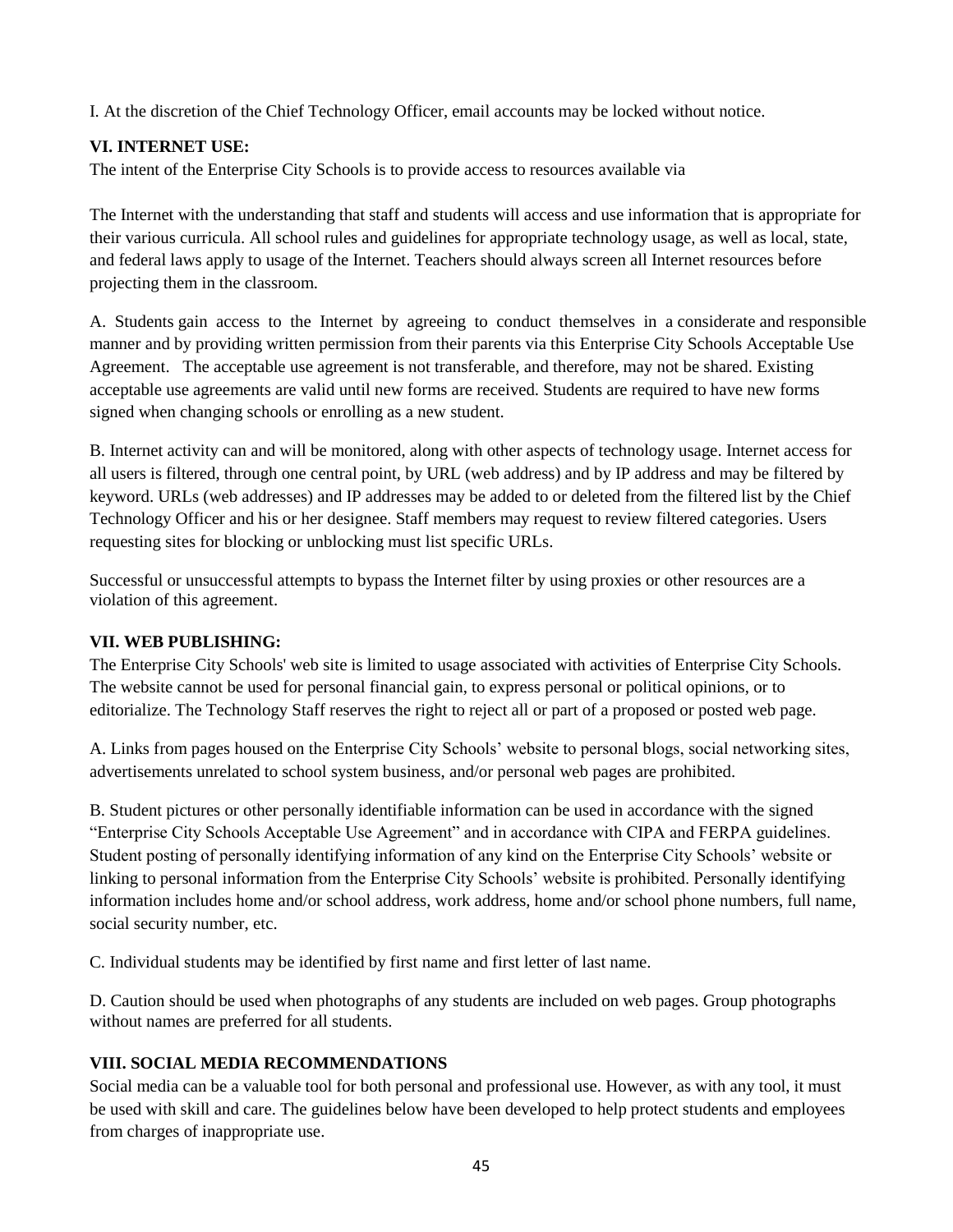Although many of the items below specifically reference Facebook or Twitter, the guidelines and cautions apply to all social networking venues.

It is strongly recommended that teachers do not "friend" current students and/or students under 18 years of age. There may be exceptions, such as a relative, a friend's child, etc.; however, as a general rule, it is recommended that teachers do not "friend" students, and they assume personal responsibility if they choose to do so. Enterprise City Schools has created and hosts several options for teachers to safely use social media for instructional purposes including, but not limited to, Edmodo and Moodle. System technology personnel have immediate access to online dialogue when challenges are made regarding inappropriate use if the sites are hosted by Enterprise City Schools. A potential danger exists when employees communicate directly with students or instruct students to communicate directly to each other or the general public on social media sites that are not hosted by Enterprise City Schools.

System sponsored and approved teacher websites, including email and School Messenger along with the INOW parent portal should be the primary means for electronic parent communication.

- A. Remember, once something is posted on a social networking site, it may be available forever.
- B. Please avoid posting comments that discuss or criticize others.

C. Only post what could be shared in a face-to-face meeting with the public - no confidential student information.

D. Make sure posts and pictures are presented in a professional role or manner.

## **IX. EXAMPLES OF INAPPROPRIATE USE OF RESOURCES:**

This list is not all-inclusive, but is intended to provide general guidance. Anything that would be considered inappropriate in "paper form" is also considered inappropriate in electronic form. The following are examples of inappropriate activities when using any Enterprise City Schools' network, email system, hardware, software, technology service, and/or Internet access:

- Using another user's password or attempting to discover another user's password
- Sharing passwords
- Unauthorized access of another user's files, folders, home directory, or work
- Saving information on any network drive or directory other than your personal home directory or a teacher-specified and approved location
- Downloading, installing, or copying software of any kind onto a workstation, laptop, home directory, or any network drive
- Harassing, insulting, embarrassing, or attacking others via technology resources
- Damaging any technology resources, including, but not limited to, printers, telephones, computers, computer systems, or computer networks.
- Placing irresponsible demands on limited resources such as Internet bandwidth, disk space and printing capacity
- Accessing inappropriate material from web sites or attempting to bypass the Internet filter to access web sites that have been blocked.
- Sending, displaying, or downloading offensive messages or pictures
- Using obscene, racist, profane, discriminatory, threatening, or inflammatory language in a document, email, etc.
- Using a digital camera, camera phone, or any other device capable of storing a still or video image to take inappropriate and/or embarrassing pictures
- Editing or modifying digital pictures with the intent to embarrass, harass or bully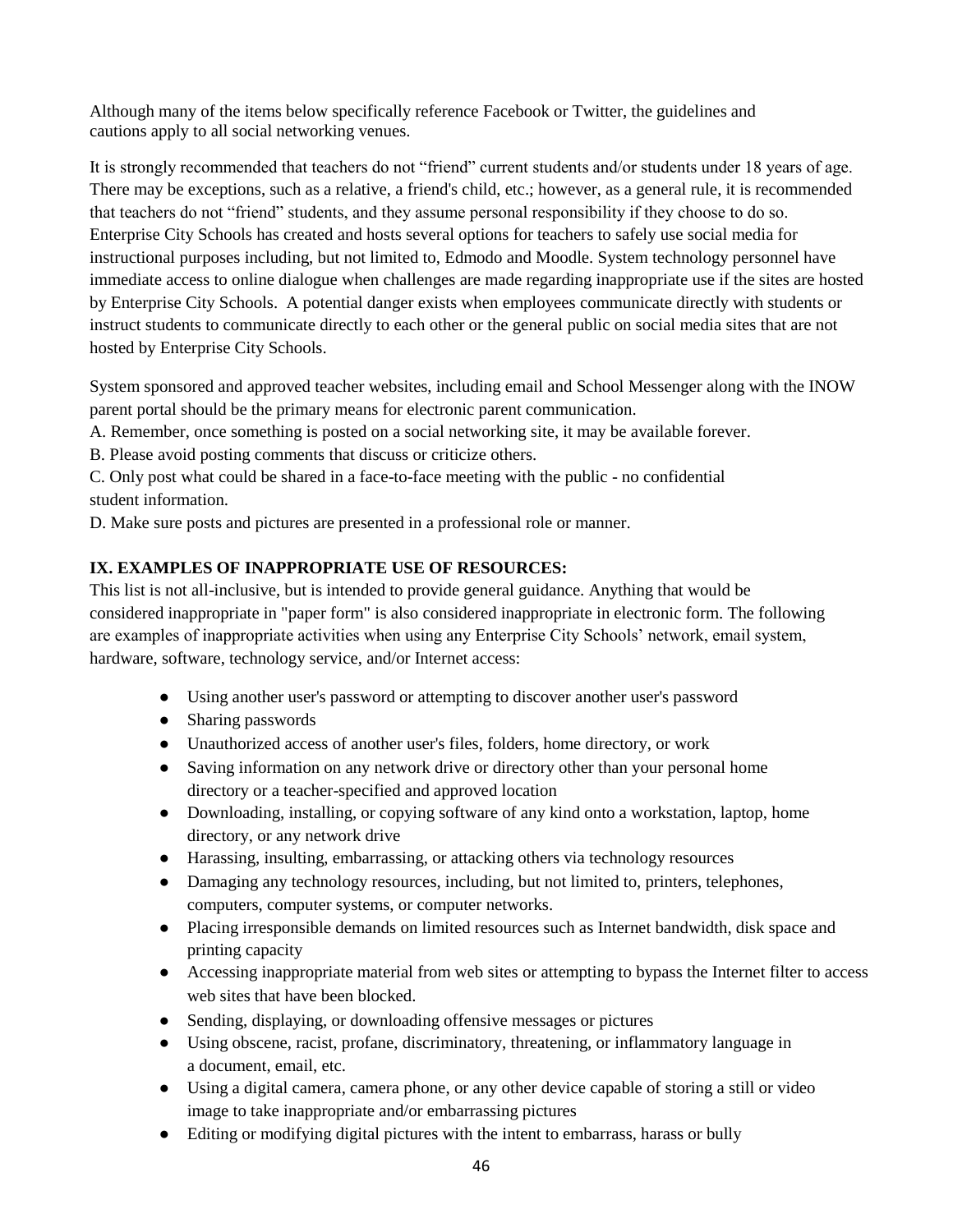- Posting any false or damaging information about other people, the school system, or other organizations
- Using images or text from an online source without appropriate reference
- Use of technology resources to create illegal materials (i.e. counterfeit money, fake identification, etc.)

#### **FAMILY EDUCATIONAL RIGHTS AND PRIVACY ACT (FERPA) (Act 99-34)**

The Family Educational Rights and Privacy Act **(FERPA)**, a Federal law, requires that Enterprise City Schools obtain your written consent prior to the disclosure of personally identifiable information from your child's education records. However, Enterprise City Schools may disclose appropriately designated "directory information" without written consent, unless you have advised the system to the contrary in accordance with system procedures. The primary purpose of directory information is to allow Enterprise City Schools to include this type of information from your child's education records in certain school publications. Examples include:

- A playbill, showing your student's role in a drama production;
- The annual yearbook;
- Honor roll or other recognition lists;
- Graduation programs; and
- Sports activity sheets, such as for wrestling, showing weight and height of team members.

Directory information, which is information that is generally not considered harmful or an invasion of privacy if released, can also be disclosed to outside organizations without a parent's prior written consent. Outside organizations include, but are not limited to, companies that manufacture class rings or publish yearbooks. In addition, two federal laws require local educational agencies (LEAs) receiving assistance under the Elementary and Secondary Education Acts of 1965 (ESEA) to provide military recruiters, upon request, with three directory information categories – names, addresses, and telephone listings – unless parents have advised the LEA that they do not want their student's information disclosed without their prior written consent.<sup>1</sup>

If you **do not want** Enterprise City Schools to disclose directory information from your child's records without your prior written consent, you must notify your child's school in writing within two weeks of the beginning of the current school year or no later than two weeks after enrollment. Enterprise City Schools has designated the following information as directory information:

- Student's name
- Participation in officially recognized activities and sports
- Address
- Telephone listing
- Weight and height of members of athletic teams
- Electronic mail address (email)
- Photograph
- Degrees, honors, and awards received
- Date and place of birth
- Major field of study
- Dates of attendance
- Grade level
- The most recent educational agency or institution attended

**Footnotes: 1. These laws are: Section 9528 of the ESEA (20 U.S.C. 7908), as amended by the No Child Left Behind Act of 2001 (P.L. 107-110), the education bill, and 10 U.S.C. 503, as amended by section 544, the National Defense Authorization Act for Fiscal Year 2002 (P.L. 107-107), the legislation that**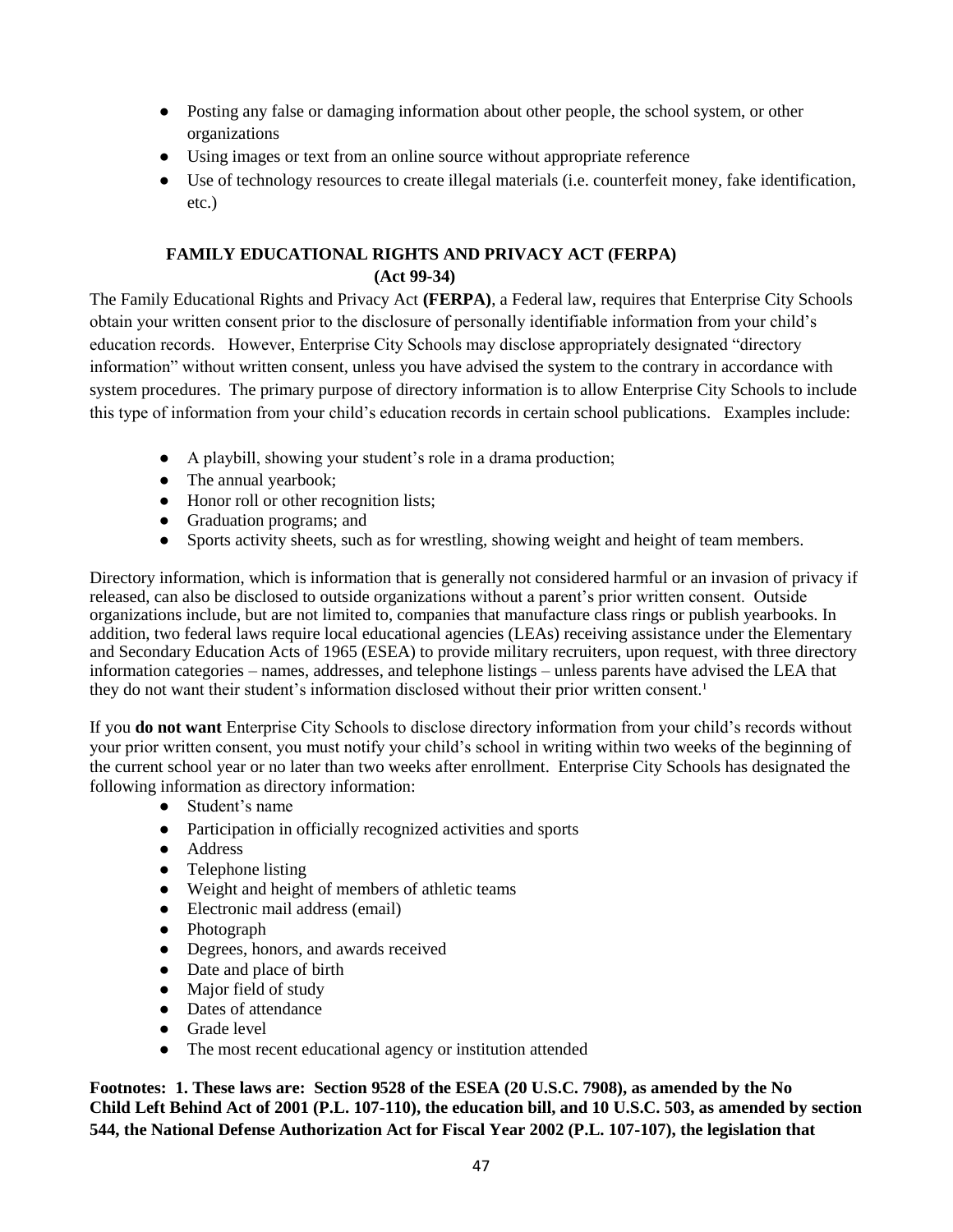#### **provides funding for the Nation's armed forces.**

*For more information, contact your school principal or visit the FERPA Web Site at: [www.FERPA@ED.Gov.](about:blank)* 

#### **CHILD NUTRITION PROGRAM**

Enterprise City Schools Child Nutrition Program works in accordance with the National School Breakfast and Lunch Program, Alabama health codes, and local board policies to provide meals for all students in Enterprise City Schools. All schools offer a complete breakfast and lunch each school day. Enterprise City Schools participates in a federally subsidized feeding program. Free and reduced meals are available for those who qualify according to Federal guidelines. Family applications will be available on-line to print or on-line to fill out at the beginning of the school year. Parents should fill out one application per family and list all students in the home on the same application. Approved applications must be on file in the CNP office in order for a child to receive free or reduced price meals. Your application may be checked by school officials at any time during the year. All students who attended Enterprise City Schools last year and were eligible for free or reduced price meals will continue receiving free or reduced price meals for the first 30 days of school or until a new form is processed. New forms must be filled out each year in order to receive free or reduced meals. Parents who wish to print the form or fill it out can visit [www.enterpriseschools.net,](http://www.enterpriseschools.net/) click on Parent Tab, and then click Free & Reduced Meal Application. If parents wish to have a copy sent home with the student can call our office at 334- 347-7572.

An electronic meal account will be maintained for each student. Money may be deposited in the meal account by cash or check before school or during lunch. Each student will use their S number to enter into the keypad at the cashier station and the purchase will be recorded on their account. Using a student's S number, parents may visit [www.myschoolbucks.com](http://www.myschoolbucks.com/) to make online payments. You can also download the free app MySchoolBucks in the apple store or google play. Parents can visit [www.enterpriseschools.net,](http://www.enterpriseschools.net/) click on Parent Tab, and then click on MySchoolBucks. Either option requires a small transaction convenience fee. Parents can set up your account to send alerts when the student's account reaches below \$5.00. All monies left on the account at the end of the school year will remain on the student account and rollover to the following school year. Refunds are only given out when a student is withdrawing from Enterprise City schools.

It is the intent of Enterprise City Schools to provide an opportunity for each student to eat a nutritious breakfast and lunch during the school day. It is also the policy of Enterprise City Schools to comply with all federal program regulations pertaining to the National School Breakfast and National School Lunch programs. As per the federally governed Child Nutrition Program regulations, uncollected meal charges constitute a bad debt and are unallowable.

The charged meal policy will be implemented for the benefit of the students, and will not be used by board employees. Students and staff are encouraged to deposit money into their meal accounts regularly, whereby a draft of the account may be made on a daily basis as a la carte items are purchased.

No extra purchases or a la carte items are allowed to be charged. The CNP Manager will send home charge notices to parents weekly and a charge report will be given to the school principal daily of charges incurred on that day.

Enterprise City Schools participates in allowing students Offer vs. Serve which gives the student the option at lunch to refuse up to two items offered as part of a complete meal. Offer vs. Serve consists of a minimum of five components: meat/meat alternate, vegetable, fruit, bread/grain, and milk. The milk choices consist of skim and low-fat flavored milk. Students must select at least three components, one of which has to be a ½ cup of fruit or vegetable, in order to comply with USDA regulations.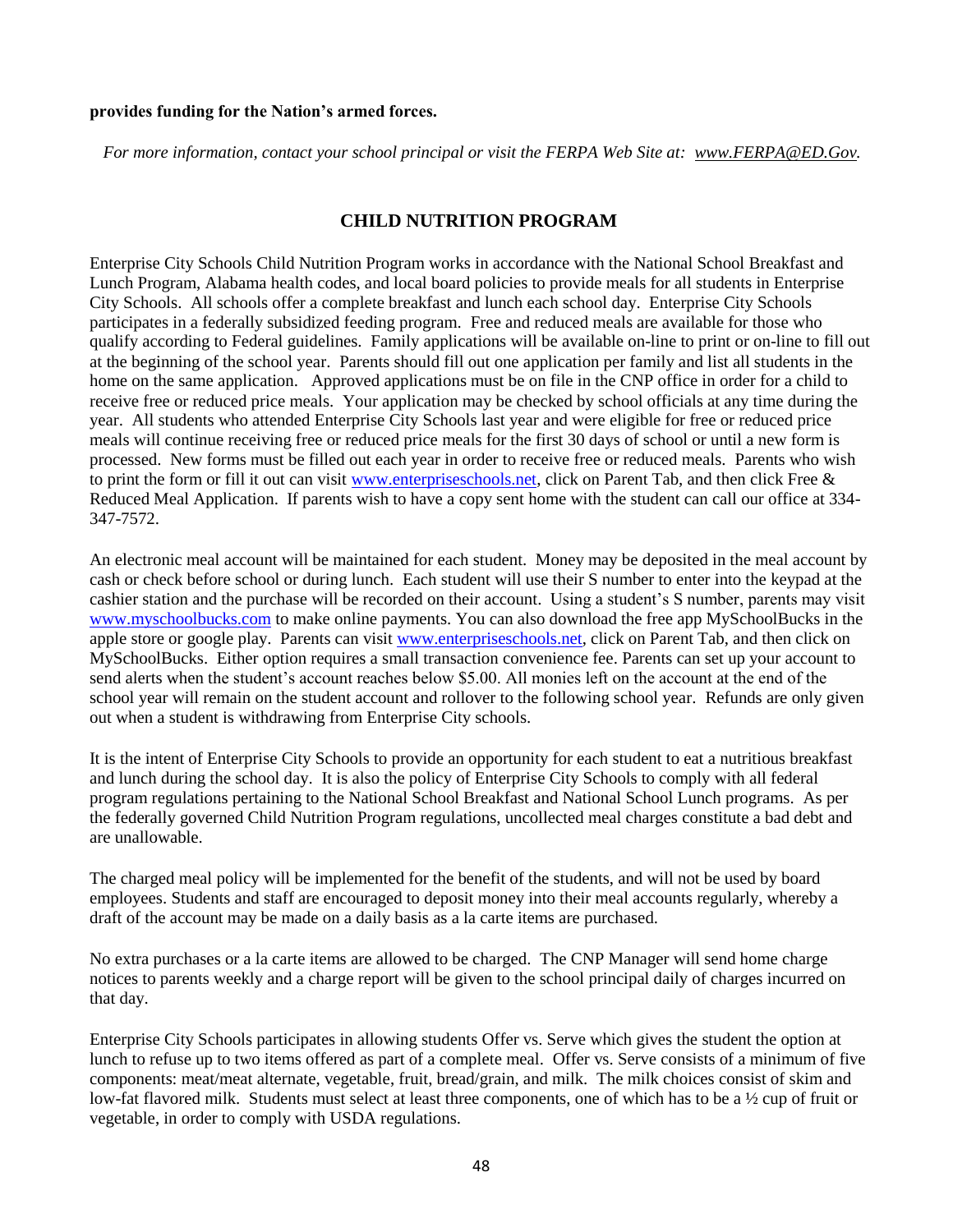If a student has a special dietary requirement, please notify the school by submitting a doctor's note which describes the necessary dietary modifications in detail. Meal substitutions cannot be made without a doctor's note.

**Enterprise City Schools has a district policy that no outside food products can be brought into the cafeteria in the original boxes or bags; for example, McDonald's or Subway bags or Little Caesars pizza boxes. Items that are rewrapped or placed in a non-identifiable container have been acceptable. Carbonated beverages in the original containers are also prohibited. It is permissible if they are placed in a thermos or other container in which they cannot be identified. These guidelines should be followed by both students and adults in the cafeteria.**

Enterprise City Schools will be serving meals that meet the 2010 Healthy, Hunger Free Kids Act, ensuring that meals are healthy, well-balanced and provide students all the nutrition they need to succeed at school. Breakfast and lunch menus, meal prices and nutritional analysis can be found at the following link [www.enterpriseschools.net,](http://www.enterpriseschools.net/) click on Menus across the top of the page or visit [www.mealviewer.com.](http://www.mealviewer.com/) You can also download the free app MealViewer To Go in the apple store or google play.

Prices are as follows:

| <b>Breakfast</b> |        | Lunch    |        |  |
|------------------|--------|----------|--------|--|
| Employees        | \$1.50 | Employee | \$3.00 |  |
| <b>Visitor</b>   | \$2.50 | Visitor  | \$3.50 |  |

**Student breakfast, lunch, and supper meals are of NO charge for the 2021-2022 school year.** 

## **School Nurse Services**

It is extremely difficult for your child to work well in the classroom if he/she does not feel well. Therefore, school nurses are committed to the elimination of health barriers which may interfere with your child's performance in the classroom. Your child's well-being is the primary concern. Please contact the nurse without hesitation if you feel that the nurse can be of assistance.

You have been provided a "Health Assessment Record". Please be sure that this form is accurately completed on the front and back, signed, and returned to the school **immediately**! Please know that your child **cannot** be serviced in the Health Room without the completion and return of this form. Please note that the completion of this form permits **only** the administration of basic first aid, which includes the cleaning of usual scrapes and scratches. Please contact the nurse immediately if your child has a pre-existing condition or a special health need.

## **Administration of Medication**

The Enterprise City School System recognizes the need for some students to receive medications during the school day. In response to this identified need and to comply with the Alabama State Department of Education, guidelines have been established to ensure the safe and proper administration of medications. The goal of our school system regarding the administration of medication during the school day and/or during school related extracurricular activities is to assist students in maintaining an optimal state of wellness, thus enhancing the educational experience. A nurse is available in each school to ensure the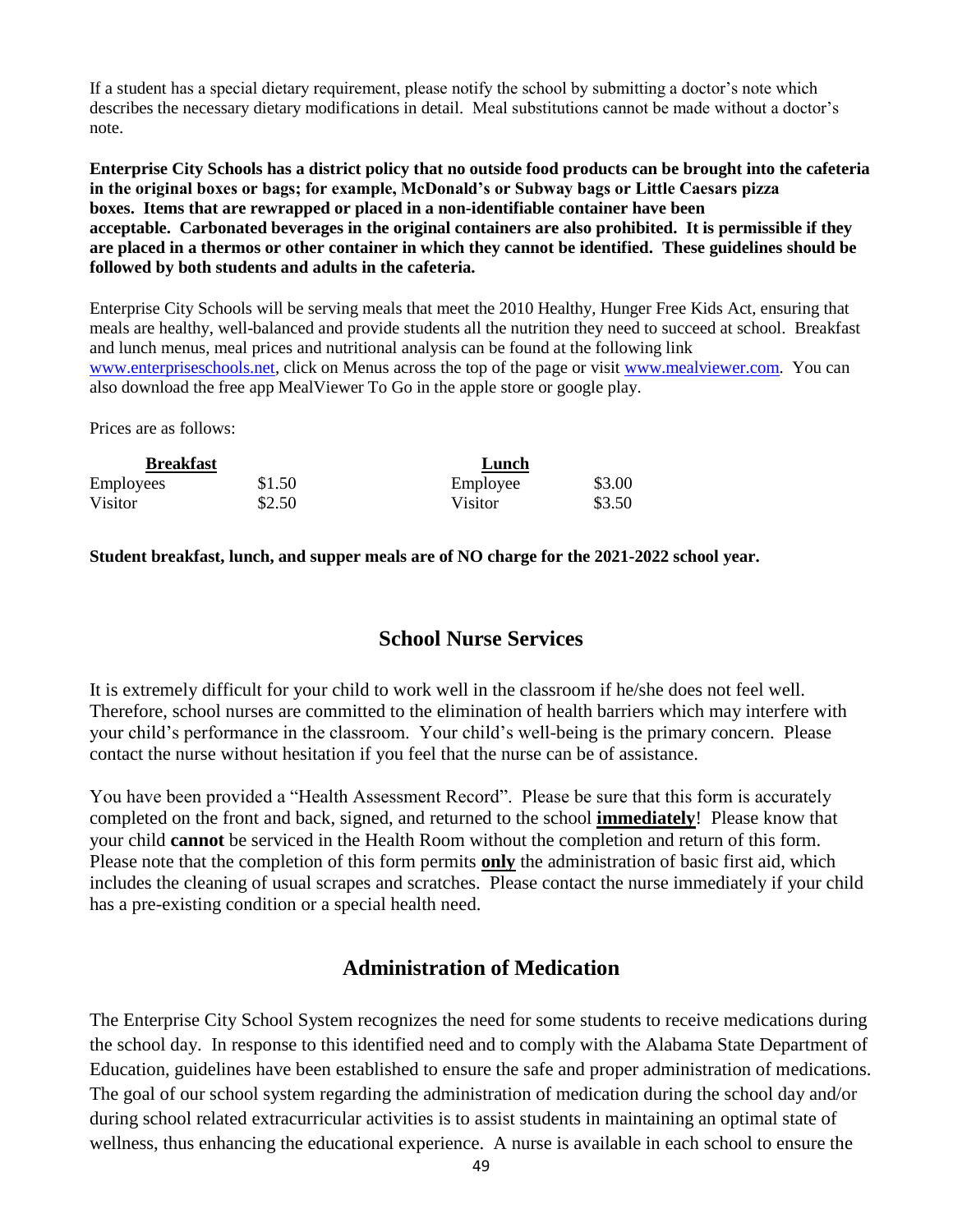proper administration of medications during the school day, and to ensure that issues of health do not impact negatively on students' classroom performance and attendance.

Most medications will and should be given at home. Medications prescribed for once a day, twice a day, or three times a day should be given at home. If the medication is ordered to be given with food, the student should have a snack given with the medication at home. The only exception to this is if the physician orders the medication at a specific time such as after lunch. Please contact your school's nurse if there are other special conditions regarding the administration of medications during the school day.

Please be reminded that the authority to administer medication(s) to your child must come from you as the parent/guardian and the physician, when the medication is prescribed. Please do not allow your child to keep medications or medical devices, such as inhalers, with him/her during the school day, unless prescribed by a physician. If prescribed, a self-administration form is to be on file with the school nurse.

Our school system's guidelines for the administration of medication or treatment outside of basic first aid are specified on the pink form entitled "The Administration of Medication." Please read these guidelines carefully. If your child will require medications and/or treatments other than first aid, please be reminded that an "Enterprise City Schools' Medication Authorization Form" **must be completed by you (for non-prescribed medications) and by you and your child's physician (for prescribed medications) before** these medications and/or treatments can be administered during the school day. All medications must be brought to the health room by the parent. Please contact the nurse immediately if you need this authorization form and if you have questions and/or concerns.

## **Guidelines**

- 1. Injured or sick students should be sent to the nurse's office when possible with a health room pass.
- 2. The office staff should be notified when the movement of a student is not possible.
- 3. Students should see the nurse when feeling ill. Calling or texting a parent from a personal phone is considered a violation of the cell phone policy.
- 4. **All medications, whether prescription or over the counter (OTC), must be delivered to the school nurse by the student's parent/guardian.**
- 5. Medications **must not** be transported on the school bus (except emergency medications and approved medications prescribed for self-administration).
- 6. A student may carry an emergency, lifesaving medication after the proper medical documentation has been submitted to the school nurse. The student, parent, and school nurse must sign a "self-administration agreement". All medication must be recorded with the proper documentation with the school nurse.
- 7. **A Medication Authorization Form** must be completed and signed by the student's parent/guardian **before** any medication (prescription or nonprescription) may be administered to a student during the school day or extracurricular activity. If a medication is prescribed by a physician/licensed prescriber, the medication authorization form must be signed by the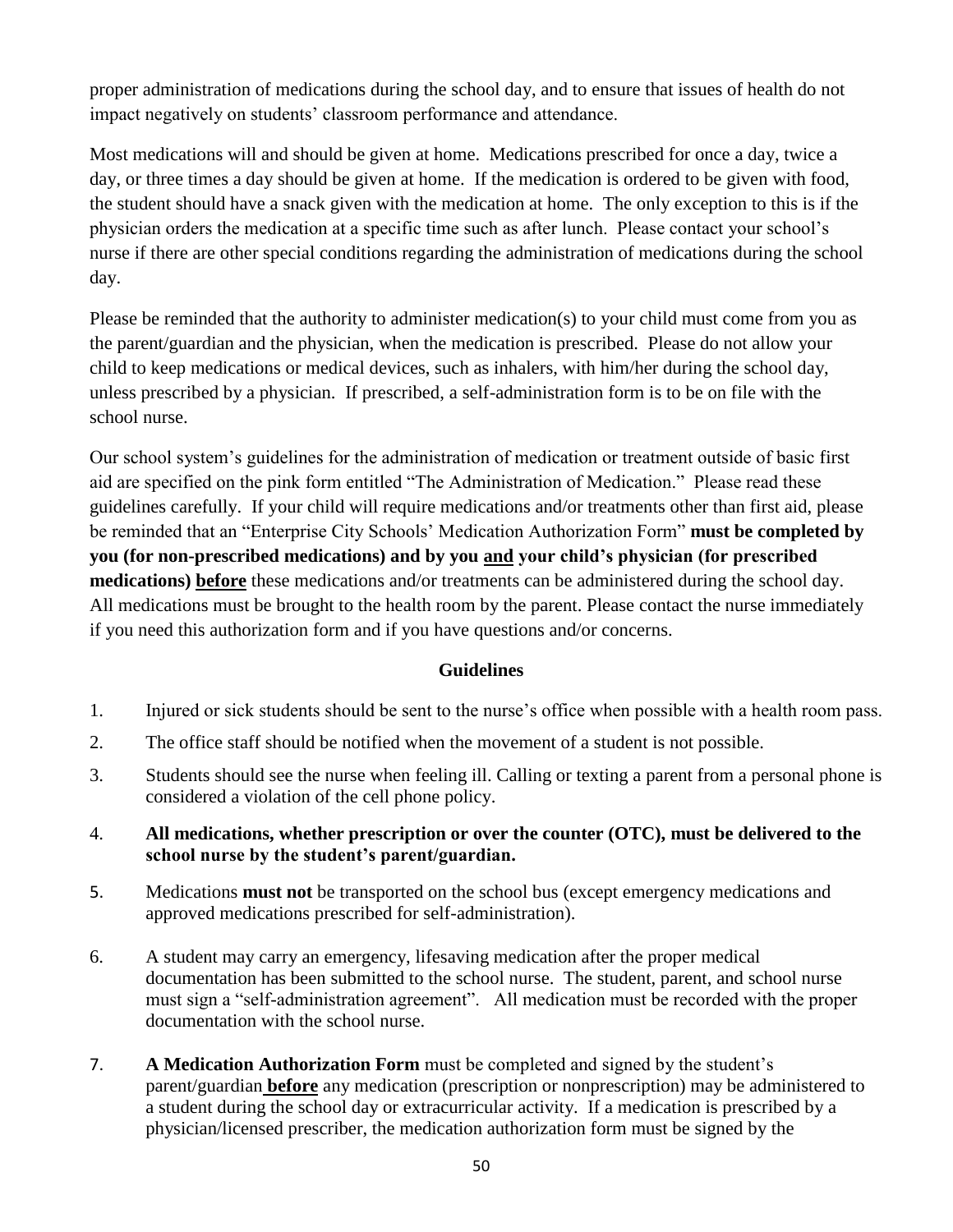physician/prescriber before the medication is administered. Please contact your school's nurse for a copy of this form.

- 8. A student **must not** keep medications, whether prescription or over-the-counter, with him/her, on his/her person, in his/her locker, or in his/her car during the school day or during school activities **unless** specifically prescribed for self-medication by a physician/prescriber.
- 9. Once medication has been received by a parent/guardian, the school nurse will count, inspect, and properly secure the medication.
- 10. For prescription medications, a current pharmacy-labeled container is required which includes the student's name, physician/prescriber's name , name of medication, strength, dosage, time interval, route, and date of drug's discontinuation, when appropriate. If the administration of this medication will be longer than two weeks, the parent/guardian should request two containers from the pharmacist, with one labeled for school use. Prescription samples must have a completed Medication Authorization form signed by the physical/prescriber and parent. The School Medication Prescriber/Parent Authorization form must be completed and signed by the same physician/prescriber listed on the pharmacy prescription label.
- 11. When the medication to be given is a non-prescription or over-the-counter medication, it is to be unexpired and sealed in its original container. This container should identify the medication and provide all the manufacturer's labeling and instructions. Medications, which are sent or brought to the school in other containers or wrapped in such items as Kleenex, paper towel, etc., will not be administered to students. A medication authorization form must also be completed and signed by the student's parent/guardian only before any medication is administered.
- 12. Every effort will be made to notify the parent/guardian within 30 (thirty) days of the pending expiration date of medication(s).
- 13. The parent/guardian should pick up the student's medication which has not been used at the end of the school year. All unused medications not picked up by a parent/guardian will be disposed of.
- 14. The parent/guardian must provide the school with a **new** Medication Authorization Form (signed by physician/prescriber and parent/guardian) if medication orders are changed at any time during the school year.
- 15. It is the responsibility of the parent/guardian to inform the school nurse of any medical services needed for afterschool, extracurricular, and/or overnight/out-of-town activities. An out of town/overnight medical release form is to be completed, signed, and submitted 7 days prior to the activity. The Medical Release form may be obtained from the school nurse or printed from the district website.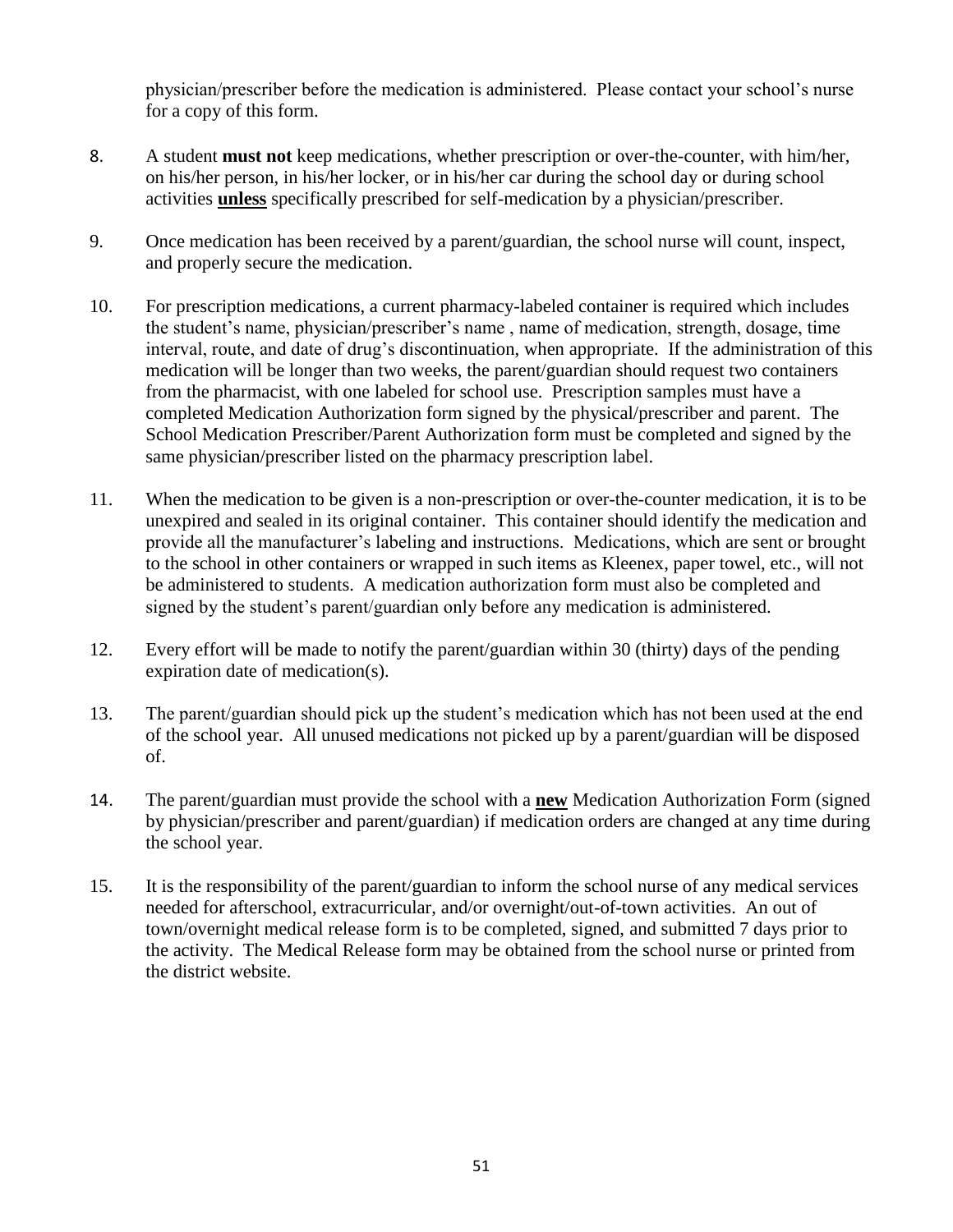#### **Enterprise City Schools SCHOOL NURSE SERVICES AND ACTIVITIES 2021 – 2022**

#### Nurse Responsibilities

Maintenance and Management of Health Room Communicating with Students/Parents Absent Due To Illnesses, etc. Referrals Unusual Occurrence Reporting Immunization Record Keeping

#### August – September – October

Health Appraisals – (EL, new, and referrals) Check Immunization Certificates Follow-Up on all Referrals Vision Screening – K and 2 Additional Vision and Hearing Screening, Upon Referral

#### October – December

Health Appraisals – (EL, new, and referrals) Teacher Referrals for vision and hearing Follow Up on all referrals Audit and Parent Notification of Expiring Immunizations Growth and Development Programs Scoliosis Screening

#### January – March

Follow-Up on Referrals Health Appraisals – (EL, new, and referrals) Teacher Referrals for vision and hearing Growth and Development Programs Scoliosis Screening

#### April

Health Appraisals – (EL, new, and referrals) Follow-Up on All Referrals Growth and Development Programs All Immunization Certificates checked for current updates Scoliosis Screening

#### May

Health Appraisals – (EL, new, and referrals) Ensure All Health Records Are Current All Immunization Certificates checked for current updates Parent Notification of Expiring Immunizations The Kelley Bear Instructional Program for Kindergartners

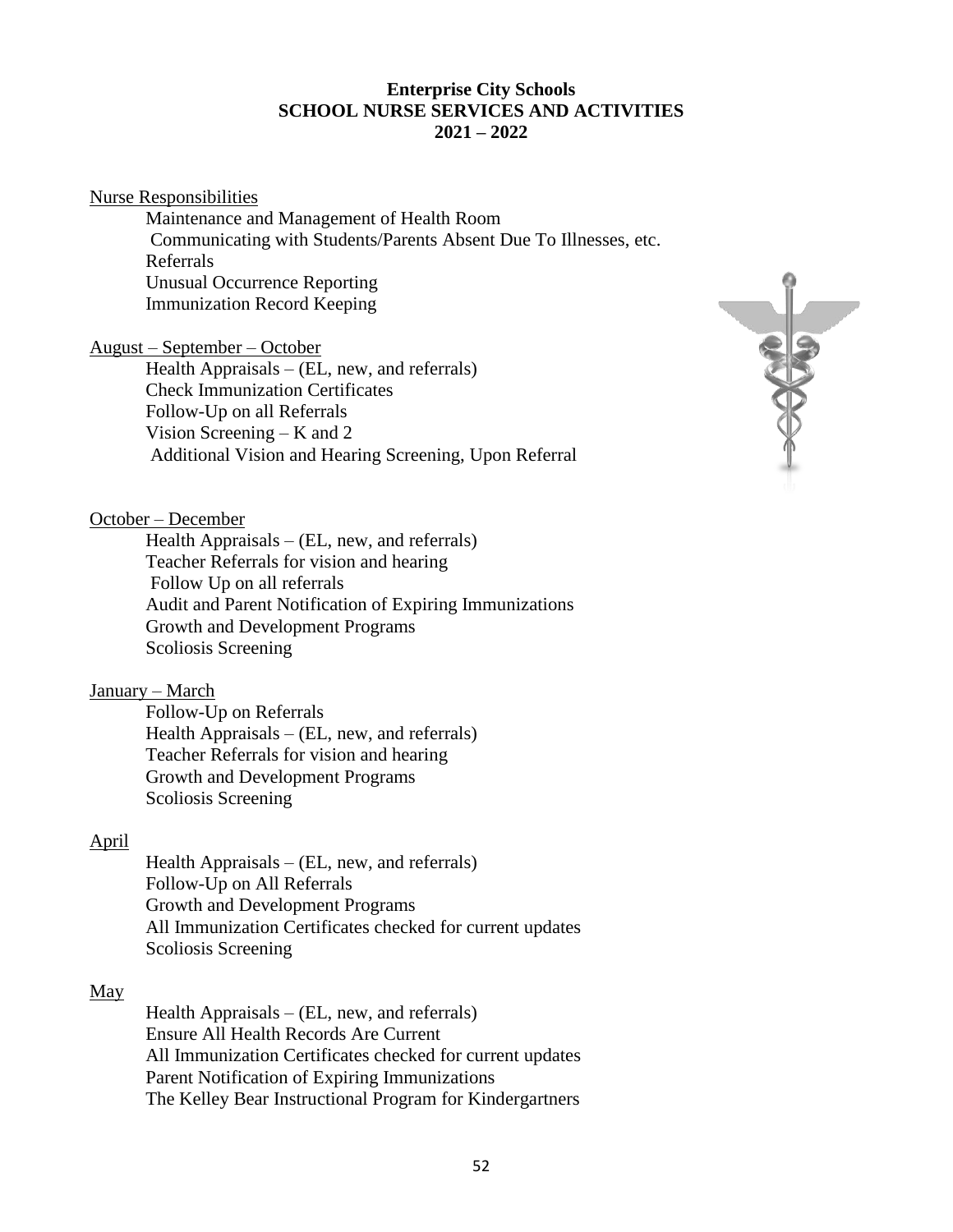## **Head Lice (Pediculosis)**

**General Information**: **Head lice are a common problem among school children and occur in all socio-economic groups regardless of age, gender, or personal hygiene. Head lice can be a nuisance but they have not been shown to spread disease. Parents should take responsibility to check the entire family often and follow the guidelines to control head lice. If lice or nits are present, the parent should notify the school nurse and use a safe method for treatment.**

Head lice do not hop, jump or fly, but move by crawling. They are acquired by coming in direct contact with the hair of the infested person. Head-to-head contact with an already infested person is the most common way to get head lice. Head-to-head contact is common during play at school, at home, and elsewhere (sports activities, playground, slumber parties, camp.) Using the same hat, comb or brush, or lying on contaminated furniture, carpet, or bed linens, may spread them.

Some of the signs of head lice are, intense itching of the scalp, redness or small bite marks on the scalp, swollen glands on the back of the neck behind the ears, tiny gray adult lice on the hair and scalp, or the lice eggs which are called nits. These nits/eggs are like grains of sugar, which are attached to the hair shaft near the scalp.

**Treatment:** All family members should be checked before beginning treatment. If any other family members show evidence of lice or nits, they should be treated at the same time.

There are many treatment options available. These options should be discussed with a pharmacist or other health care provider. If any cuts or extensive scratches are on the scalp, please consult with your family physician before using any treatments. No treatment products should be applied to an infant's scalp. The nits should be manually removed. It is very important to follow the directions exactly for any product that is used.

After the treatment has been done according to the directions provided, you must manually remove any nits present on the hair. A bright light shining above the head will make it easier for you to see the nits. A fine tooth comb sometimes helps but it may be necessary to manually remove each nit. Some treatment products will not kill all the nits. If they remain on the hair, they will hatch out in 7 to 10 days and the cycle will begin again. Please continue to check the hair and scalp for at least 10 days following treatment. A second treatment in 7 to 10 days may be required to kill the newly hatched lice from eggs left after the first treatment.

You should machine wash all washable clothing and bed linens which the person has come in contact with for the last three days using HOT water and dry them in a HOT dryer. Non-washable items such as furniture and carpet should be vacuumed.

**School's Responsibility:** Schools are mandated by the State Health Department to control head lice. Enterprise City Schools will adhere to the following procedure:

- 1. Once head lice/nits have been detected by a visual examination from the school nurse, the child's parent will be notified to begin treatment. The child may return to school **provided treatment has begun** and an attempt has been made to remove the nits.
- 2. A parent should accompany the child when he/she returns to school to be rechecked by the school nurse before going to class. The school nurse will make a determination as to whether a child can return to class based on a visual examination. A student may not ride the school bus until cleared by the nurse.
- 3. If treatment has not begun, the child will be sent home with the parent to begin treatment.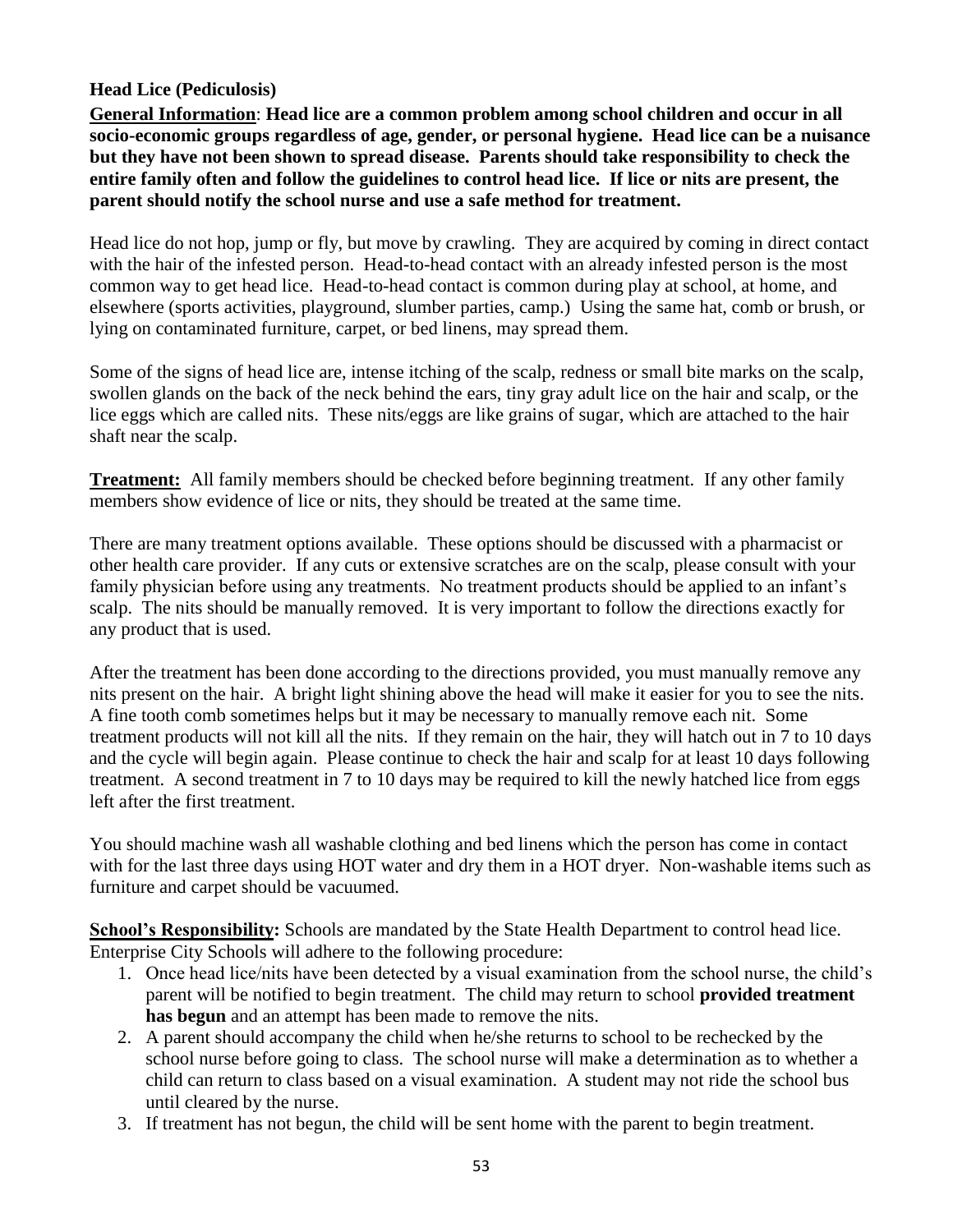4. The school nurse will check the child again in 7 to 10 days to ensure that the treatment has been effective.

**Parental Responsibility:** It is the parent's responsibility to ensure that treatment is completed for their child. It is also important that parents notify any people outside the school setting that the child has come in contact with such as playmates and other family members so that a possible outbreak may be controlled. Parental cooperation and honesty can help us control this problem.

#### **Meningococcal Disease What is meningococcal disease?**

- Meningococcal disease is any illness caused by the bacteria *Neisseria meningitidis*.
- It is the leading cause of bacterial meningitis in children 2-18 years of age in U.S.
- Meningococcal disease can be very serious, even life-threatening in 48 hours or less.
- The two most severe and common illnesses caused by meningococcal bacteria include;
	- o Meningitis an infection of the fluid and lining around the brain and spinal cord
		- o Septicemia a bloodstream infection

### **What are the symptoms?**

- Symptoms of meningococcal disease are similar to influenza (flu) and may include:
	- o Sudden onset of a high fever
	- o Headache
	- o Stiff neck
	- o Nausea
	- o Vomiting
	- o Increased sensitivity to light

## **How does meningococcal disease spread?**

- Meningococcal disease is spread person to person by sharing respiratory secretions, through kissing or coughing, close or lengthy contact, and among people who share a room or live in the same household.
- Anyone can get meningococcal disease, but teens and college freshmen who live in residence halls are at increased risk.
- Some people can "carry" meningococcal bacteria in their nose and throat without getting meningococcal disease, but can still infect other people.
- Most cases of meningococcal disease are spread by people who "carry" the bacteria with no symptoms, appear to be random, and not linked to other cases.
- Meningococcal outbreaks can occur in communities, schools, colleges, prisons, and in other high risk populations.

## **Meningococcal Vaccine**

## **Who should get meningococcal vaccine?**

- Adolescents 11 through 18 years of age are routinely recommended for two doses of meningococcal conjugate vaccine (MCV4).
- Preteens should get the first dose of MCV4 at their 11-12 years of age check-up and a booster dose of MCV4 is recommended at 16 years of age.
- Teenagers who missed a dose and are heading off to college as a freshman living in a residence hall. Ask your doctor about getting the vaccine now.
- Teenagers with HIV should get three doses of MCV4.
- o Rash
- o Confusion
- o Severe aches and pain in muscles, joints, chest or belly